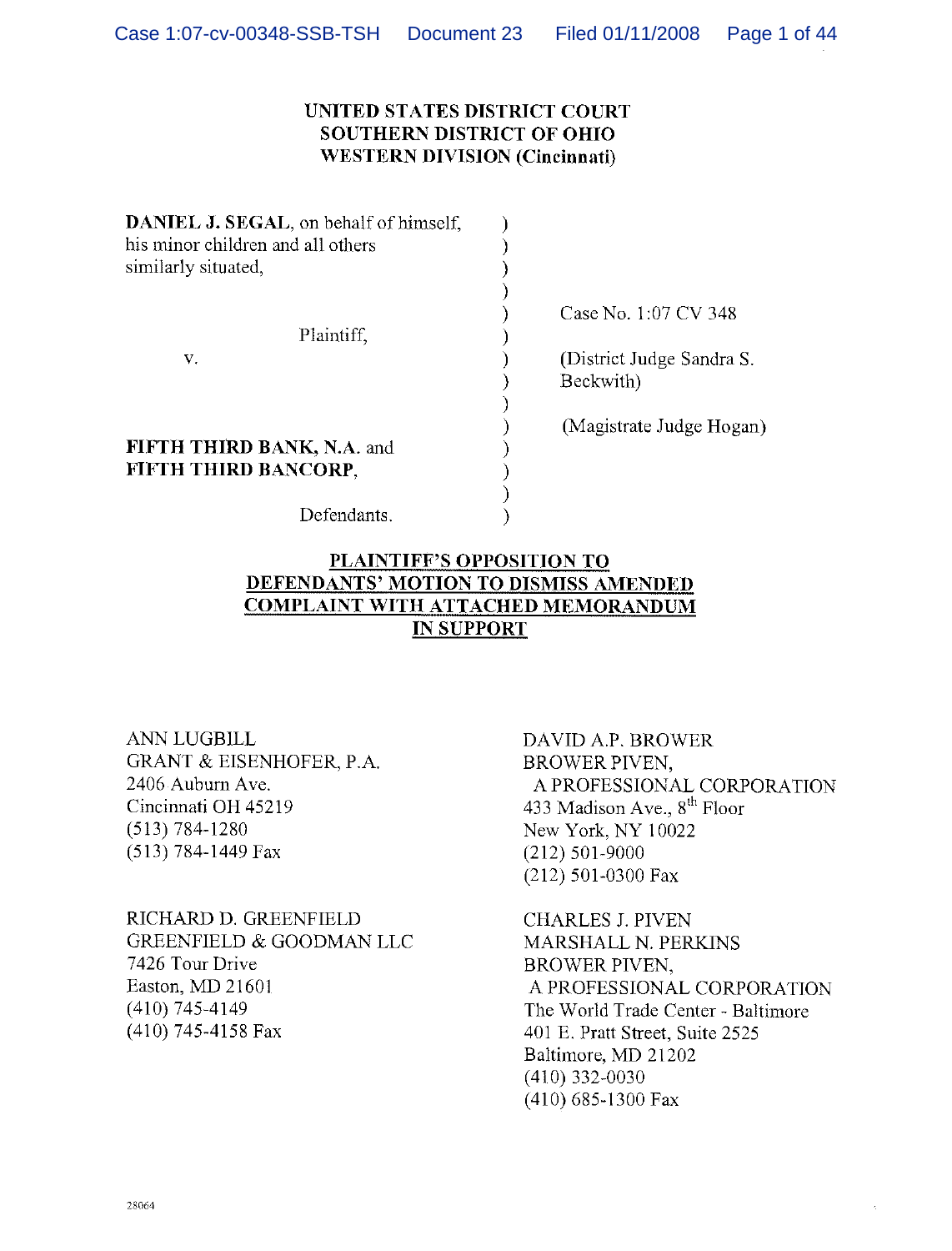## S.D. Ohio Rule Table of Contents / Summary

#### Page

TABLE OF CONTENTS / SUMMARY ii

I. OVERVIEW I

This proposed class action alleges state law causes of action for breach of fiduciary duty, breach of contract, and unjust enrichment. Defendants' argument for federal preemption under "SLUSA" fails. Plaintiffs claims do not involve any alleged misrepresentation and do not involve claims "in connection with" the purchase or sale of securities —both required elements of SLUSA. The Supreme Court's decision in Merrill Lynch, Pierce, Fenner & Smith, Inc. v. Dabit, 547 U.S. 71(2006), is distinguishable because SLUSA preemption is, generally speaking, limited to transaction-related violations of the federal securities laws, not claims arising under state law that are independent of securities transactions; Dabit is not dispositive because Plaintiff's case does not allege breaches of securities laws, but instead involves traditional state law claims including breach of fiduciary duty and allegations related to the charging of exorbitant and/or unreasonable fees.

II. FACTUAL ALLEGATIONS 4

Detailed factual allegations, including Plaintiffs allegations that Defendants improperly promised high-level, individualized fiduciary services, but, in fact, provided low-level, generalized services, as well as allegations related to the charging of exorbitant and/or unreasonable fees. See Compi., Doc. 17 ( $\parallel$  10, 25, 27-31, 34-35, 53). Also, Plaintiff alleges that Defendants improperly over-allocated proprietary assets to Plaintiff's/Beneficiaries' accounts in breach of fiduciary and other state law duties.

III. LEGAL STANDARDS 7

A. Motion To Dismiss 7

Pursuant to the Supreme Court's recent decision in Bell Atlantic Corp. v. Twombly, \_\_ U.S. \_\_, 127 S.Ct. 1955, 1974, 167 L. Ed. 2d 929 (2007), and settled Sixth Circuit precedent, established principles of federal notice pleading continue; a complaint must contain only either direct or inferential allegations with respect to all material elements necessary to sustain a recovery under some viable legal theory. See Allard v. Weitzman (In re DeLorean Motor Co.), 991 F.2d 1236, 1240 (6th Cir. 1993). Twombly can fairly be said to establish only two not very remarkable, common sense propositions: a complaint need only contain enough factual detail to make clear that plaintiff is complaining of unlawful (as opposed to lawful) conduct; and, in clarifying the Court's prior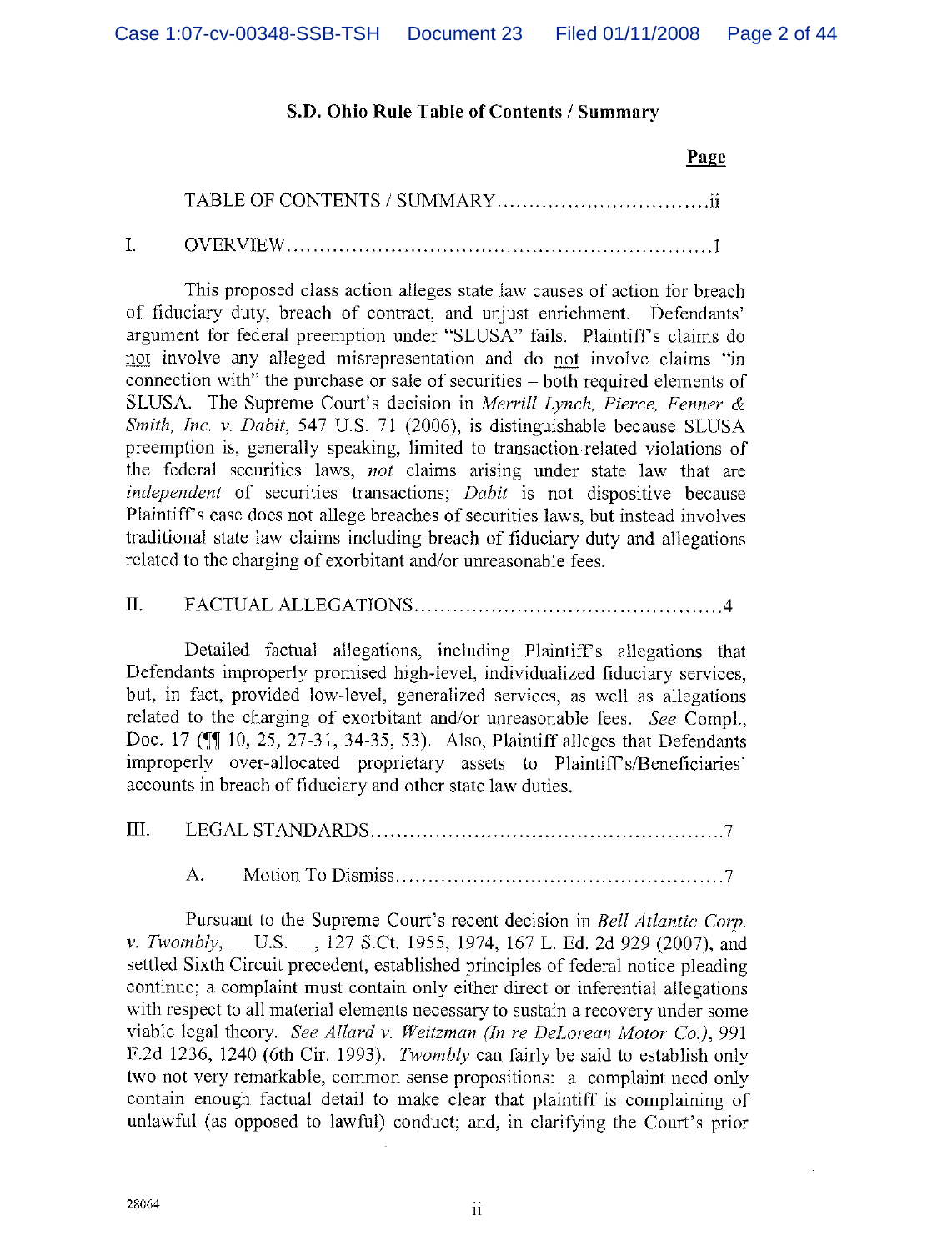decision in Conley v. Gibson, 355 U.S. 41, 78 S.Ct. 99, 2 L.Ed.2d 80 (1957), it is not the District Court's function to search a plaintiff's pleading for a cause of action where a plaintiff might have, but did not, fairly plead one.

## B. The Well-Pleaded Complaint Rule 8

Defendants' SLUSA argument is an attempt to establish federal question jurisdiction. Federal question jurisdiction ordinarily exists only when a federal question is presented on the face of the plaintiff's properly pleaded complaint. See Caterpillar, Inc. v. Williams, 482 U.S. 386, 392 (1987). The well-pleaded complaint rule makes the plaintiff the "master of the complaint," meaning a plaintiff may avoid federal jurisdiction by relying exclusively on state law for his or her cause of action. See Loftis v. United Parcel Serv., Inc., 342 F.3d 509, 514-15 ( $6<sup>th</sup>$  Cir. 2003). If the plaintiff chooses to bring a state law claim, that claim cannot be "recharacterized" by a defendant as a federal claim. See Roddy v. Grand Trunk Western R. R. Inc., 395 F.3d 318, 322 ( $6<sup>th</sup>$ Cir. 2005).

| IV. PLAINTIFF'S CLAIMS ARE NOT SUBJECT TO |  |
|-------------------------------------------|--|
|                                           |  |

## A. SLUSA Does Not Preempt Plaintiffs Claims 10

Defendants have the burden of proof to establish SLUSA preemption. Green v. Ameritrade, Inc., 279 F.3d 590, 597, 599 (8<sup>th</sup> Cir. 2002). Established general federal preemption principles, and a settled apportionment of rules of decision between state and federal law, make clear that Plaintiff's Complaint is not preempted under SLUSA. See Aetna Health Inc. v. Davila, 542 U.S. 200, 212-14 (2004).

| There is No Covered Security, Required |
|----------------------------------------|
|                                        |

Defendants do not, and cannot, allege any particular "covered security" as required for SLUSA preemption.

2. No Misrepresentation Alleged 13

Defendants do not allege any misrepresentation as required for SLUSA preemption. Defendants may not "recharacterize" a plaintiffs pleading to establish preemption. Paru v. Mutual of America Life Ins. Co., 2006 U.S.Dist.LEXIS 28125, \*9.\*l1 (S.D.N.Y. May 10, 2006). As "master of the complaint," a plaintiff may choose to plead state law claims, only, even where underlying allegations may also support a federal claim. See Burns v. Prudential Securities, 167 Ohio App.3d 809, 839, 857 N.E,2d 621, 644 (Ohio Ct. App. 2006); see also See Burns v. Prudential Securities, 116 F.Supp.2d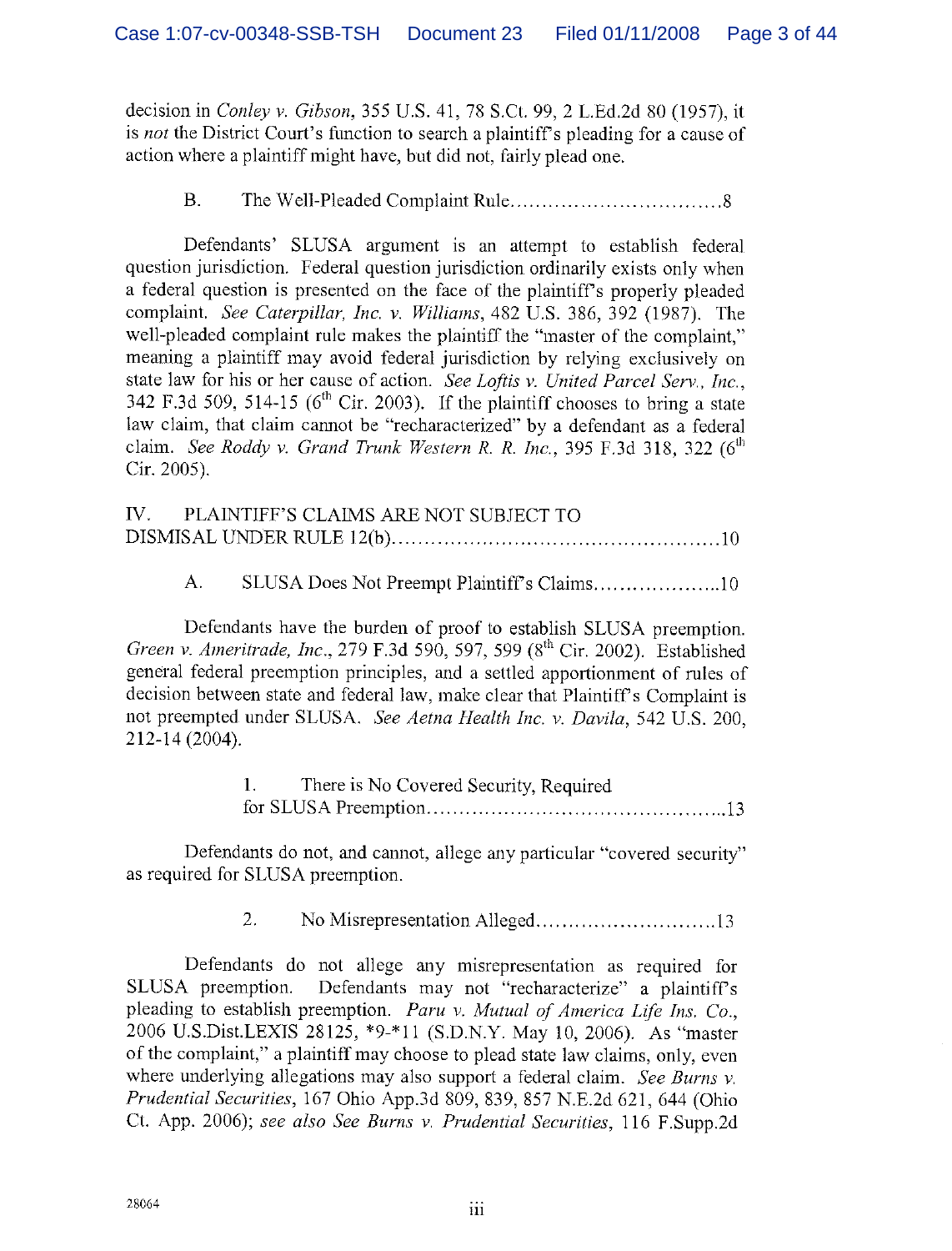917 (ND. Ohio 2000); Burns v. Prudential Securities, 218 F.Supp.2d 911 (ND. Ohio 2002); Burns v. Prudential Securities, 450 F.Supp.2d 808 (N,D. Ohio 2006). The directly analogous case of Norman v, Salomon Smith Barney, Inc., 350 F.Supp.2d 382 (S.D.N.Y. 2004), makes clear that SLUSA preemption does not apply for charges related to services provided independent of particular securities transactions (in contrast to securities transaction-related claims, such as those alleged in Dabit).

> 3. Any Misrepresentation Not "In Connection With" Purchase/ Sale Of Securities 23

Under SLUSA framework, a plaintiffs claim, as pled, must be "in connection with" the purchase or sale of securities. Defendants have not established this in this case: the fiduciary services provided by Fifth Third (as well as the fees and expenses imposed by Defendants in connection therewith) were provided regardless of whether any securities were bought or sold by the Bank for the Beneficiaries' accounts. See French v. First Union Securities, 209 F.Supp.2d 818 (M.D. Tenn. 2002); see also Gavin v. AT&T Corp., 464 F.3d 634 ( $7<sup>th</sup>$  Cir. 2006), cert. denied, U.S. \_\_\_, 127 S.Ct. 1492, 167 L.Ed.2d 244 (2007).

- B. Rule 12(b)(6) State-law Issues 28
	- 1, Count I —Breach of Fiduciary Duty 28

Defendants' invocation of Ohio Revised Code § 1111.13(H) fails, including because it seeks to have court effectively grant summary judgment in their favor (absent required discovery) and resolve, as a matter of law, issues properly resolved, only by the trier of fact after discovery. Further, resolution of the argument interposed by Defendants necessarily requires the Court's improper consideration of facts outside of Plaintiffs operative pleading. See Dejaffe v. KeyBank USA Nat'l Assoc., 2006 Ohio 2919 (Ohio Ct. App. 2006). Plaintiff has pled a classic breach of trust cause of action under Ohio law. See Cassner v. Bank One Trust Co., 2004 Ohio 3484 (Ohio Ct. App.), appeal dismissed, 817 N.E.2d 407 (Ohio 2004).

2. Count II —Unjust Enrichment 31.

Defendants' motion to dismiss Plaintiff's unjust enrichment cause of action fails, including because Bancorp is not a party to any agreement; Defendants allege Plaintiff has not stated a cause of action for breach of contract (not true); Plaintiff and the Class are third-party beneficiaries; Defendants' asserted principle does not apply to matters outside the scope of any contractual agreement. See also Triple Canopy, Inc. v. Moore, 2005 U.S.Dist.LEXIS 14219, \*43-\*44 (N.D. Ill. July 1, 2005).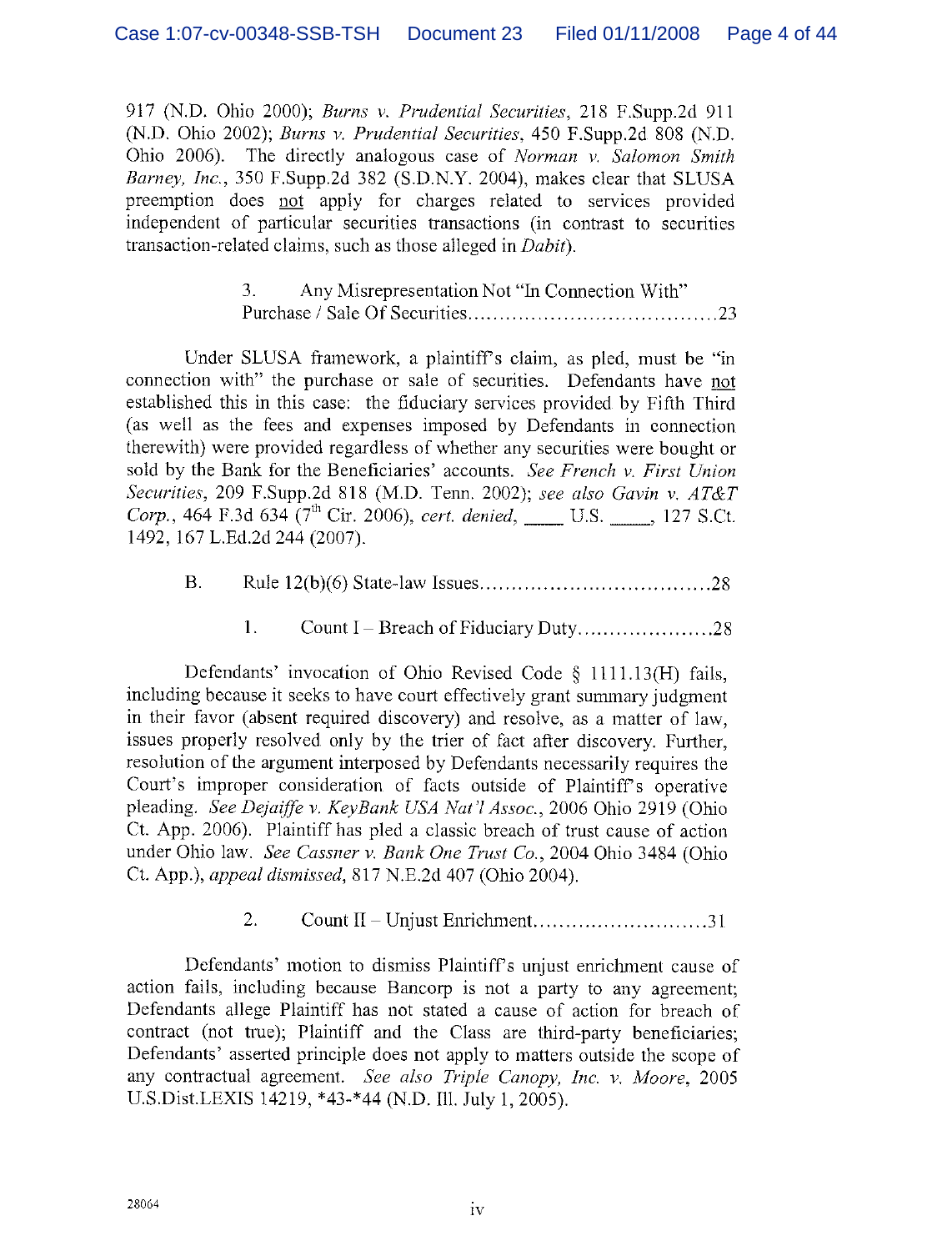### 3. Count III — Breach of Contract .32

Plaintiff has adequately alleged breach of contract under Ohio law, including the following allegations of contractual provisions breached: Defendants promised high-level, customized fiduciary services, but provided low-level, standardized services; Defendants promised "customized trust solutions," but did not provide them; Defendants promised provision of services by "experienced trust professionals," but did not provide them; etc. Plaintiff adequately alleges recoverable damages theories under Ohio contract law. See Daffin v. Ford Motor Co.,  $458$  F.3d  $549$ ,  $552$ ,  $554$  (6<sup>th</sup> Cir. 2006).

## 4. Counts I and IV – Statute of Limitations  $\ldots$  34

Defendants' statute of limitations argument fails on numerous grounds, including because the defense does not begin to run on a breach of trust claim under Ohio law until the trust terminates - there is no evidence of such date(s) in Plaintiffs' pleading. See Cassner v. Bank One Trust Co., 2004 Ohio 3484 (Ohio Ct. App.), appeal dismissed, 817 N.E.2d 407 (Ohio 2004). The affirmative defense also fails because it is not appropriate to resolve such a defense at the motion to dismiss stage; because of the existence of a fiduciary relationship; and because some of the named Plaintiff beneficiaries are minors.

# 5. Count V — Breach of Fiduciary Duty (Individual Segal Claim) 36

Defendants' motion to dismiss Plaintiff's individual claim related to the West Clifton Avenue building fails, including because this issue can not be resolved unless the Court impermissibly goes outside Plaintiff's pleading; issues of valuation cannot properly be resolved in a motion to dismiss; Plaintiff alleges, with specificity, that it was a breach of fiduciary duty to sell the building at all; Plaintiff alleges specific facts indicating the sales price was, in fact, inadequate and unreasonable at the time; and Plaintiff has alleged Defendants' intentional, self-interested breach of trust.

|--|--|--|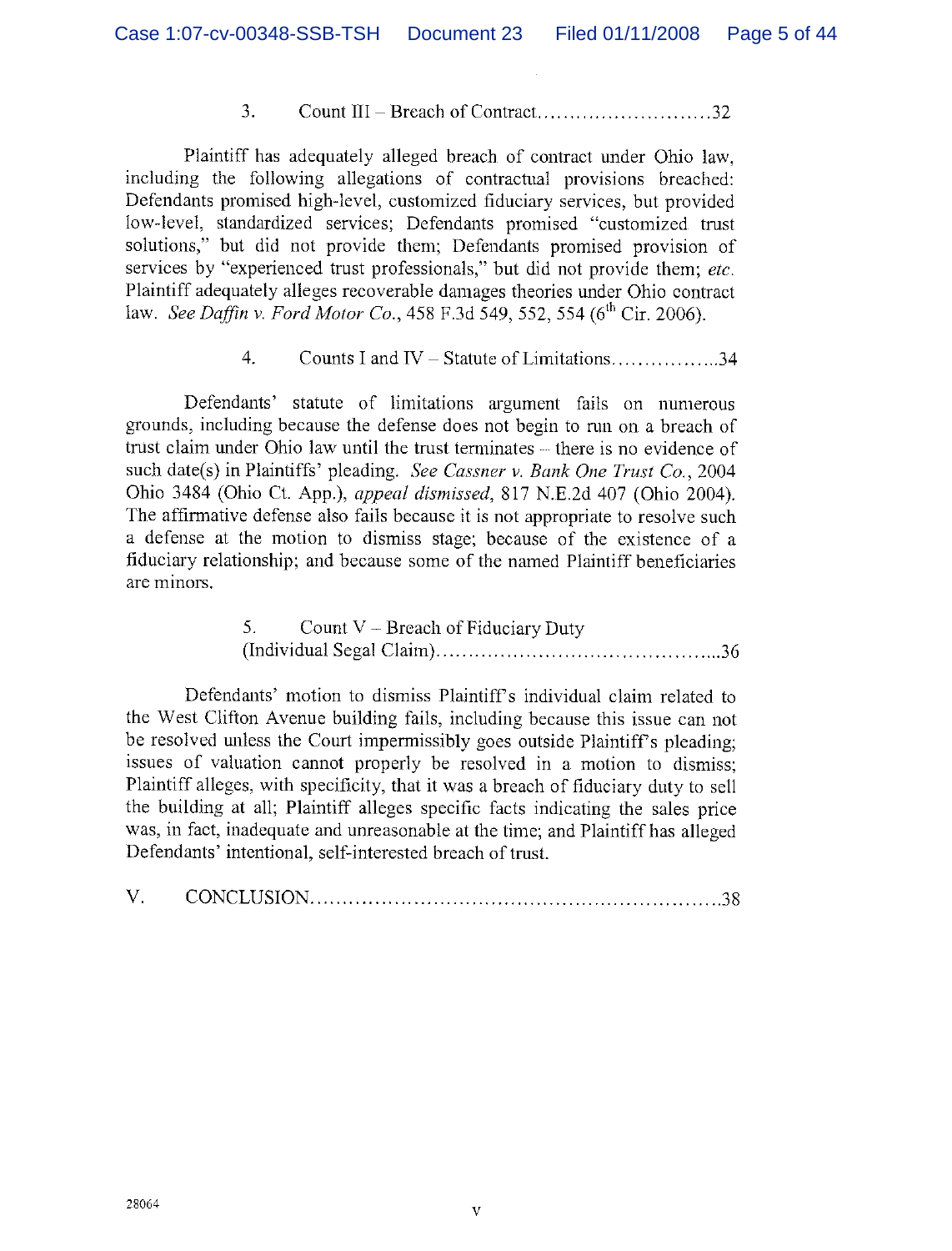#### I. Overview

On October 19, 2007, Plaintiff filed the Amended Class Action Complaint ("Complaint") on his own behalf, on behalf of his minor children, and on behalf of the putative Classes identified in the Complaint. Plaintiffs Complaint alleges state law claims that Fifth Third Bank, N.A. (the "Bank" or "Fifth Third") promised high-level, individualized fiduciary services, hut, in fact, provided low-level, generalized services, as well as allegations related to the charging of exorbitant and/or unreasonable fees. See Compl., Doc. 17 ( $\P$ 10, 25, 27-31, 34-35, 53).<sup>1</sup> On November 30, 2007, Defendants filed their Motion To Dismiss Amended Complaint and accompanying memorandum of law ("Memorandum").<sup>2</sup>

Although Defendants seek dismissal of the action on various grounds, their primary argument is that this action is preempted by the Securities Litigation Uniform Standards Act ("SLUSA"), see 15 U.S.C. §§ 77p; 78bb(f). Defendants' position is wrong: the essence of this case and the sole basis for the Defendants' liability is the

 $\mathbf{I}$ On January 11, 2008, the United States Department of Labor ("DOL") issued a release (attached hereto as Exhibit A) informing the public of a Complaint that it filed on December 28, 2007 against Fifth Third Bank, N.A. (Exhibit B hereto). The DOL Complaint sets forth allegations that are strikingly similar to those made by Plaintiff in this action and affects beneficiaries of employee benefits plan who are members of the putative Class herein. The exhibits are for context; the pending motion to dismiss is determined by the allegations in plaintiffs operative pleading, including as identified, infra.

 $2^{2}$  Defendants' motion to dismiss is properly determined by reference to the Complaint, only (i.e., not by reference to any earlier pleading), as the operative pleading in the action. See Beary v. ING Life Ins. & Annuity Co., 2007 U.S. Dist. LEXIS 81694, \*24-\*25. Fed. Sec. L. Rep. (CCH) P94,507 (D. Conn. Nov. 5, 2007) (holding same); Gurfein v. Ameritrade, Inc., 2006 U.S.Dist.LEXIS 75374, \*2-\*3 (S.D.N.Y. Oct. 13, 2006) (same implicitly); Green v. Ameritrade, Inc., 120 F.Supp.2d 795, 798-99 (D. Neb. 2000) (same),  $aff^2d$ , 279 F.3d 590 (8<sup>th</sup> Cir. 2002).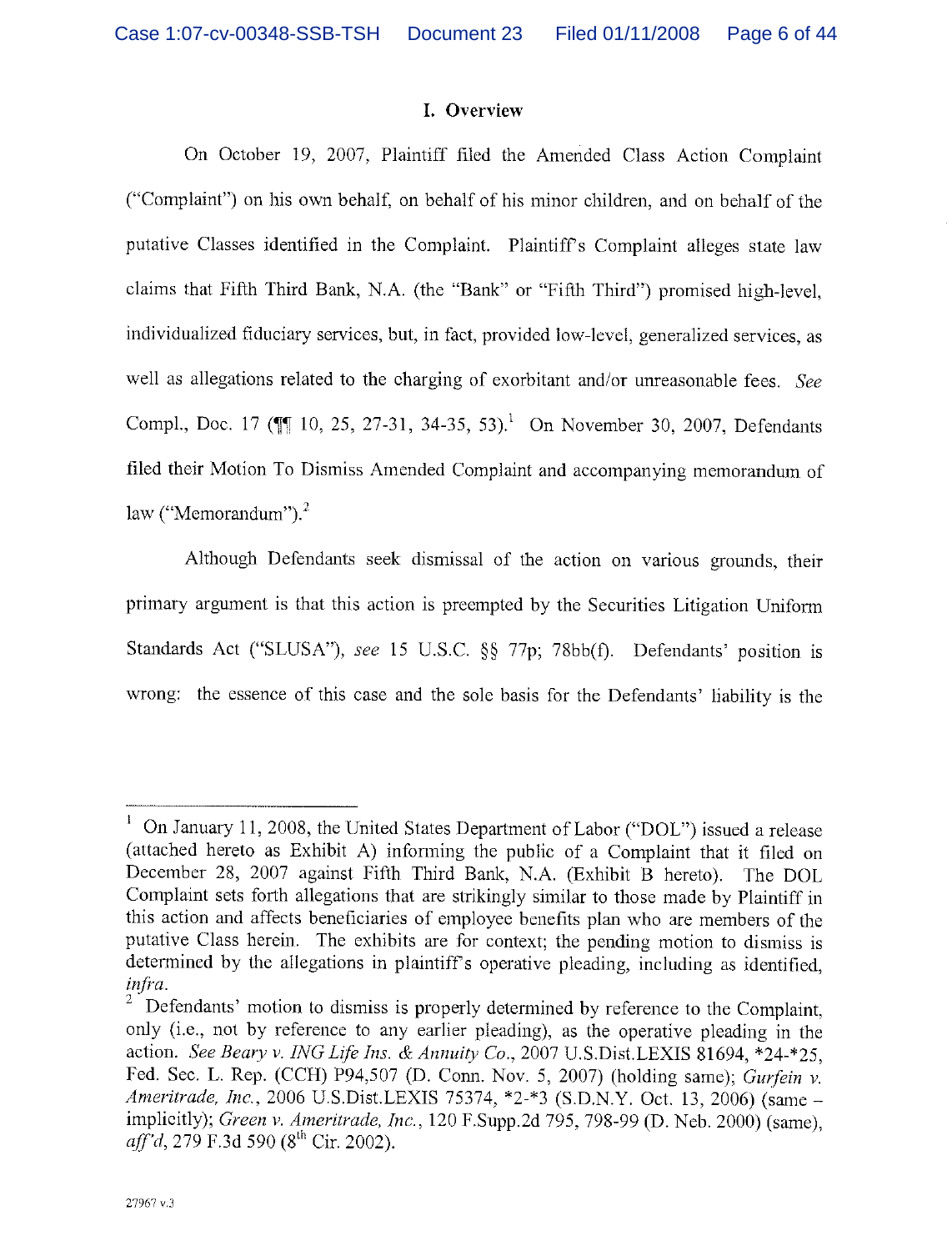alleged mismanagement of entrusted assets, which is a classic state-law breach of fiduciary duty case. The motion to dismiss should be denied.

SLUSA does not preempt all state-law actions involving or referring to securities. Rather, Congress preempted only *some* such actions, but left others *not* preempted and completely able to proceed under state law. To meet their burden of establishing SLUSA preemption, Defendants are required to establish, among other things, that this action:

- $(i)$  involves plaintiff's claim of misrepresentation/omission of material facts; and
- $(i)$  that such a misrepresentation/omission claim is "in connection with" the purchase or sale of securities.

Here, Defendants do not establish either required factor.

As Defendants seem to concede, Plaintiffs Complaint not expressly allege any, per se, misrepresentations. See Memorandum, at 12. Defendants confront this difficulty by attempting to re-write the Complaint and arguing, in effect, that every breach of state law alleged by Plaintiff is really a "misrepresentation" because (Defendants argue) what plaintiff is really alleging is that Defendants failed to disclose to plaintiff that same breach of state law. See id. ("At the heart of any broken promise is a misrepresentation."). According to Defendants, any breach of state contract law (e.g., failure to do x on date y) is really a misrepresentation claim because what Plaintiff is really alleging is that Defendant did not tell Plaintiff that it was not going to do  $x$  on date y; any breach of state fiduciary law (e.g., waste of trust assets) is really a misrepresentation claim because what the Plaintiff is really alleging is that Defendant did not tell Plaintiff that Defendant was going to waste trust assets; *etc.* This creative fiction is not federal law. Defendants' proposed interpretation ignores the fact that Congress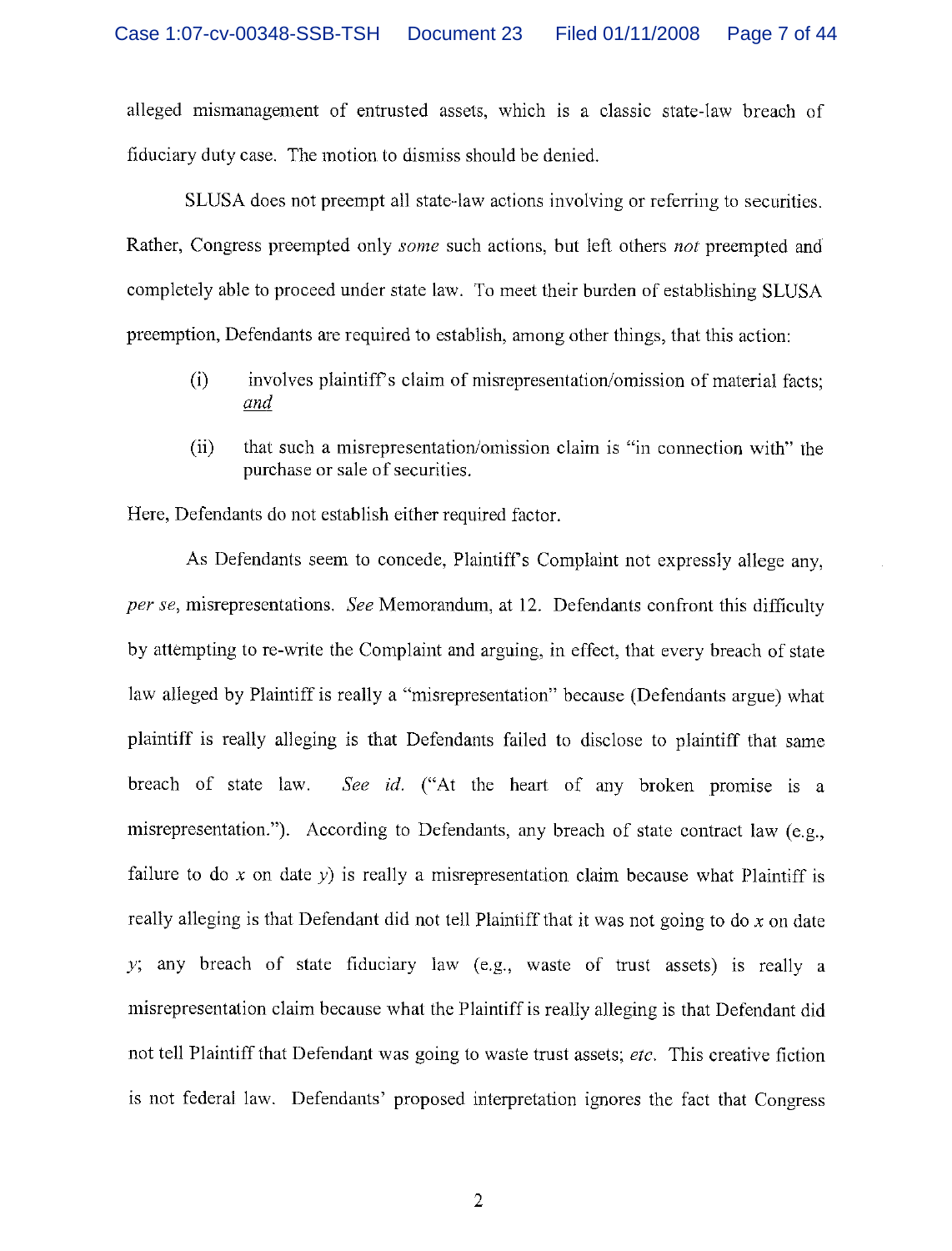carefully calibrated SLUSA to allow certain suits based upon state law to proceed. Defendants' proposed interpretation would, in effect, preempt all, suits of any type which in any way refers to or involves securities. That is not what SLUSA says. Congress presumably could have written a statute with such wholesale preemptive effects that Defendants argue exist. However, Congress did not do so.

Defendants also rely upon the Supreme Court's decision in Merrill Lynch, Pierce, Fenner & Smith, Inc. v. Dabit, 547 U.S. 71 (2006). Yet, Dabit is not so broad as Defendants maintain and does not preempt Plaintiff's claims in this case. SLUSA also requires that Defendants establish a misrepresentation claim is "in. connection with" the purchase or sale of securities. *Dabit* makes clear that SLUSA preemption is, generally speaking, limited to transaction-related violations of the federal securities laws, not claims arising under state law that are *independent* of securities transactions. *Dabit* is not dispositive because Plaintiff's case does not allege breaches of securities laws, but instead involves traditional state law claims of breach of fiduciary duty and allegations related to the charging of exorbitant and/or unreasonable fees. See Compl. ( $\mathbb{I}$  10, 25, 27-31, 34-35, 53). Defendants do not establish SLUSA's "in connection with" requirement. Defendants' SLUSA preemption arguments fail.<sup>3</sup>

Defendants attach an exhibit, a "Comparison Chart Of Complaints," Doc. 22-12 (filed 11/30/07). This Chart purports to compare the allegations of the Complaint, the current operative pleading, with the allegations in several other cases. The "Chart" is both too broad and too narrow to be meaningful. It is too broad because reference to it makes unnecessary, meaningless work for the Court. What matters is Plaintiff's allegations in this case and in particular, the present Complaint, Defendants' arguments for dismissal of this action, and the Court's application of the claims actually alleged by Plaintiff to appropriate law. Reference to the "Chart" is circular and superfluous. The "Chart" is too narrow because (as plaintiff believes even defendants would concede) plaintiffs operative pleading has to be read as a whole with respect to the SLUSA determination. Moreover, even a cursory review of the "Chart" demonstrates that the allegations in the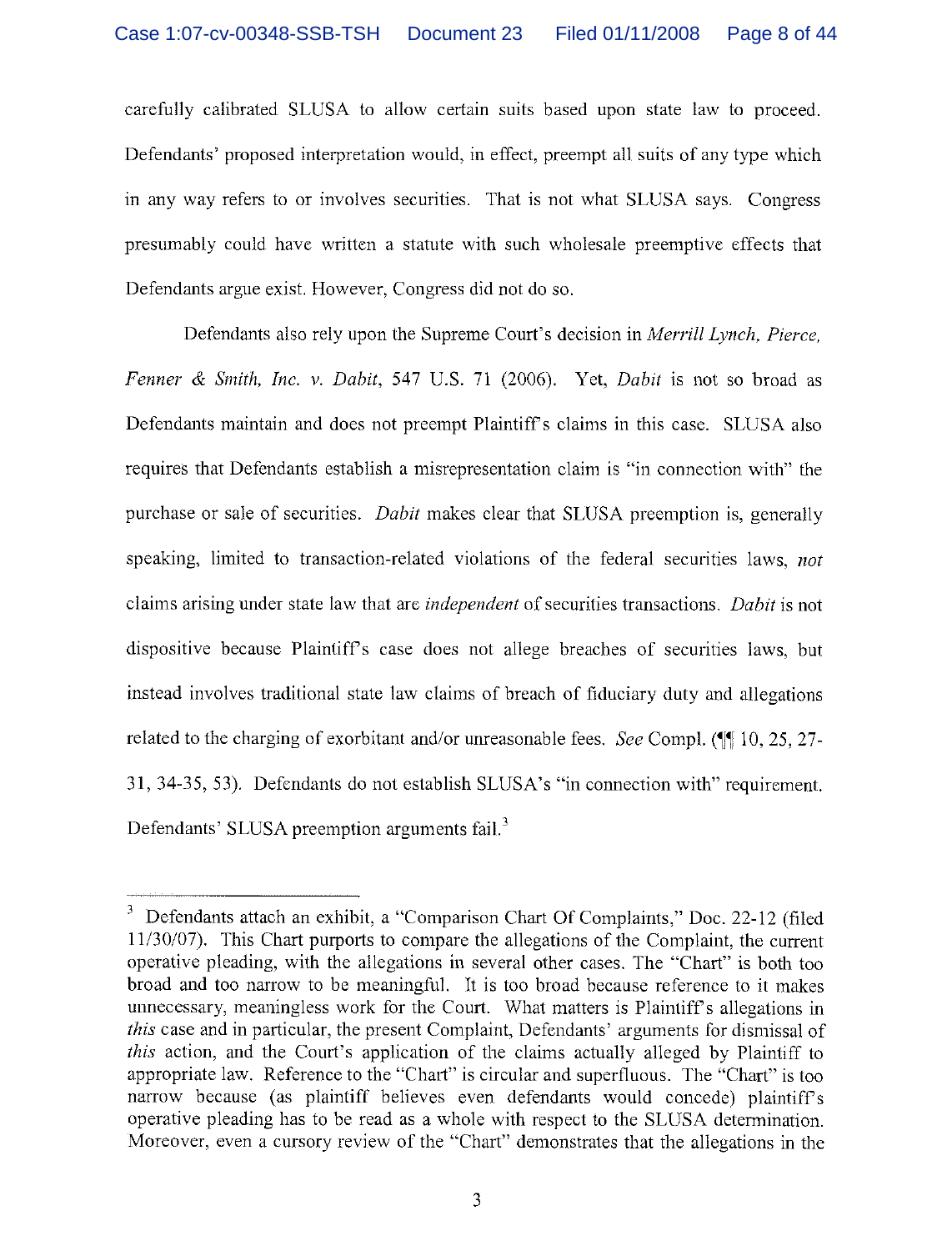## II. Factual Allegations

This case is a proposed class action, brought by Plaintiff Segal on behalf of himself, his minor children, Alex and Graham Segal, and all others similarly situated (collectively, the "Beneficiaries"). See Compl.  $(\P 45)$ . The claims are against Defendant Fifth Third, as well as its controlling corporate parent of the Bank, Fifth Third Bancorp ("Bancorp"), alleging breaches of fiduciary and contractual duties and other wrongful conduct.

This case is based on state law. SLUSA does not apply. As stated in the Complaint:

[T]he claims made are based solely on the defendants' failures to fulfill their responsibilities as a corporate fiduciary and/or to unjustly enrich themselves arising out of the fiduciary relationships described herein. This case is about tortious breach of trust and directly related principles well recognized under Ohio law  $\dots$ . Plaintiff makes principally classic state-law breach of trust/fiduciary allegations: defendants used and unjustly benefited from entrusted funds in their own self-interest, not primarily for the benefit of plaintiff, his children or the members of the Classes.

See id.  $(\P 2)^4$  Plaintiff alleges that the Bank administers fiduciary accounts for the Class and contractually offered a variety of services, including purportedly customized management of Beneficiaries' portfolios. See id.  $($  $\parallel$  10, 25). Plaintiff alleges in the alternative that Defendants contractually breached this promise by allocating fiduciary

Segal, Siepel, Rabin, and Spencer actions have significant differences. Also irrelevant are cases not on point but which involve one of the plaintiffs counsel or which Attomey General held office when, etc.

 $1$  Indeed, the Complaint alleges that the Beneficiaries played absolutely no role in the purchase, sale, or holding of any shares in the Beneficiaries' fiduciary accounts; neither Plaintiff, his children, nor other members of the putative Classes ("Class") purchased securities. See id. ( $\parallel$  8). The only purchaser of securities was Fifth Third, acting in its capacity as a corporate fiduciary. There is no allegation in the Complaint, nor could there be one, that Plaintiff played any role whatsoever in connection with the purchase of shares in Fifth Third's mutual funds.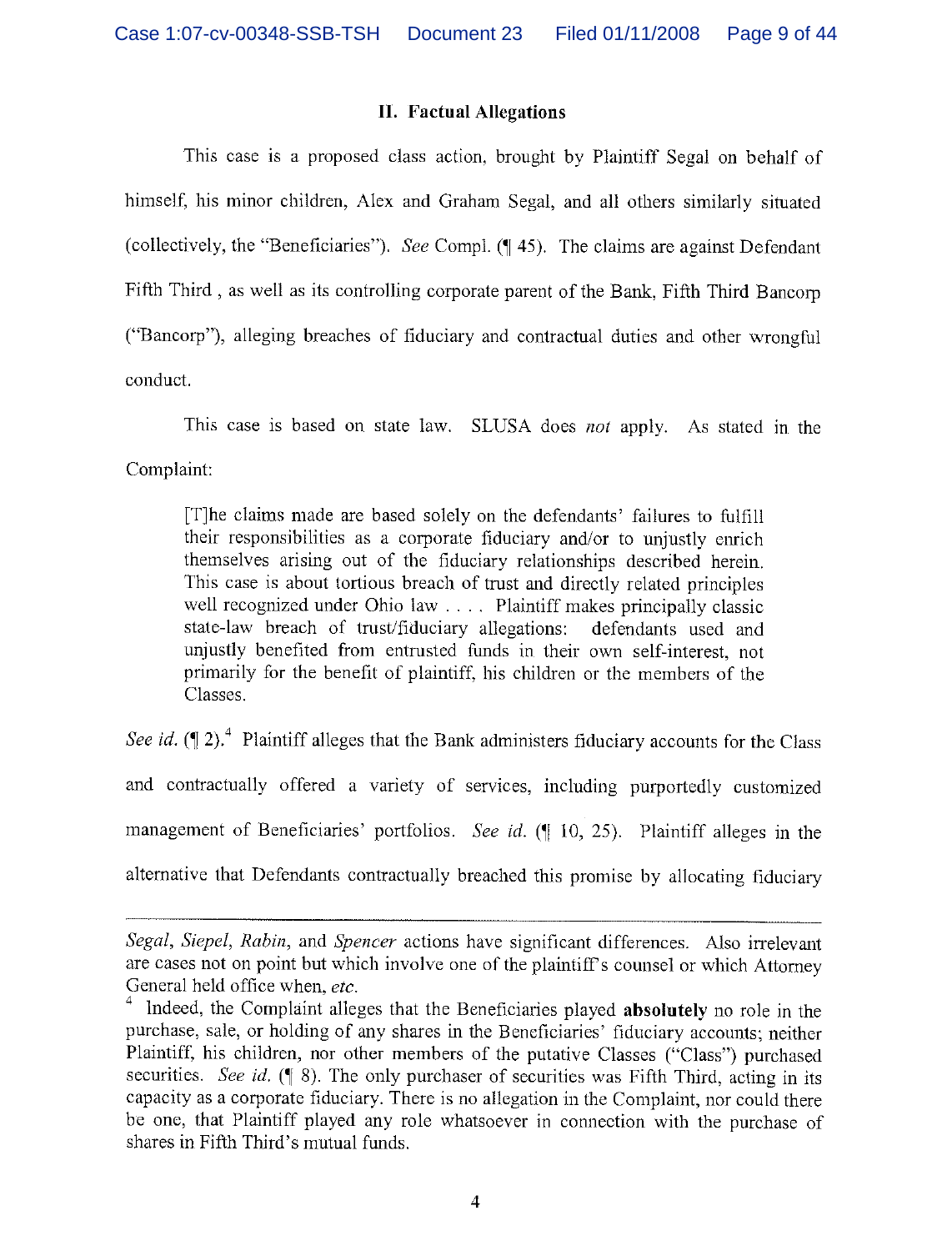funds to the greatest extent feasible to standardized investment options, including such options in which Defendants had a conflicting pecuniary interest. See id. ( $\P$ [125, 34),<sup>5</sup>

Also, Plaintiff alleges that the Bank undertook fiduciary duties to act in the best interests of Plaintiff and the Class through, *inter alia*, the investment of the assets in Beneficiaries' fiduciary accounts. See id. (¶ 10, 25). Plaintiff alleges that the Bank contractually breached this promise, including its failure to act as a prudent investor would, including its investment of assets in the Beneficiaries' fiduciary accounts, in the best interests of Defendants and *not* in the best interests of Beneficiaries. See id. (III 24, 25, 30). Specifically, Plaintiff alleges that the Bank breached its fiduciary duties owed to the Beneficiaries by failing to consider, appropriately, the investment of fiduciary assets in non-proprietary vehicles. See id.  $(\P 35(a))$ .<sup>6</sup>

 $<sup>5</sup>$  More particularly, as alleged, the Bank, currently using the "Fifth Third" name, made</sup> the contractual promise (including through its website and otherwise) of "customized trust solutions" in portfolio management. See id.  $(9 27)$ . Plaintiff alleges that the Bank breached its promise by exploiting opportunities to standardize asset placement for its fiduciary accounts (including Beneficiaries' accounts), including for Defendants' selfish and wrongful gain. See id. Plaintiff further alleges, specifically, that the Bank does not provide "experienced trust professionals," as promised; that the Bank does not service fiduciary accounts at the individualized, high level, as promised, but provides standard and/or general low-level service; and that the Bank breaches its duties by not having adequate regard for Beneficiaries' tax circumstances. See id. ( $\P$  28, 34, 35(e)). The Bank failed to make adequate "suitability" determinations, and relied upon computerized models instead of providing the promised customized, individualized attention appropriate to serving as a corporate fiduciary. See id.  $(\P 35(f))$ . Plaintiff alleges that the Bank's employees, acting under pre-determined Bank and Bancorp corporate policy, provide planning "advice" under the guise that this advice is customized when, in fact, it is not; instead, the Bank invests fiduciary assets in a self-interested and/or inappropriate manner. See id.  $(\sqrt{\phantom{a}}\,35)$ . Furthermore, to establish punitive damages under applicable state law on this point, plaintiff makes certain allegations related to defendants'

motivations. See id. ( $\parallel$  42, 51).<br><sup>6</sup> Given these allegations, a statement such as "[a]l] of [plaintiff's] allegations relate to activity Fifth Third undertook in connection with investing money from fiduciary accounts in mutual funds sold by FT Funds" is simply wrong. See Memorandum, at 3 (emphasis added). There is no allegation in the Complaint that any relevant trust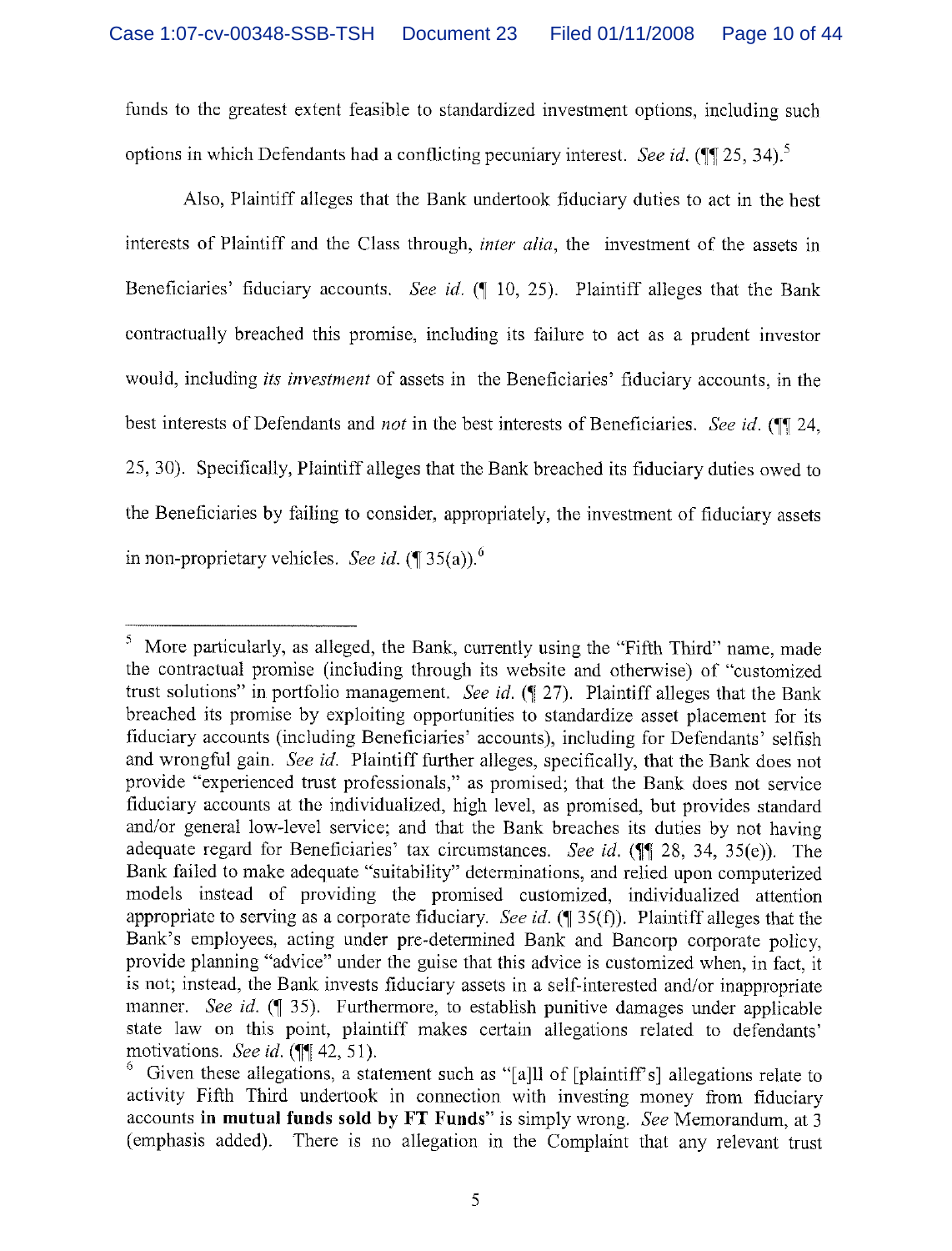Plaintiff further alleges that Defendants wrongfully overcharged certain fees and expenses to Beneficiaries' fiduciary accounts. The Bank breached its fiduciary and contractual duties to the affected Beneficiaries in the context of their plan to consolidate the fiduciary operations of various Acquired Banks (defined  $id$ . ( $\parallel$  3)). The wrongful charging of excessive and unjustified fees and expenses by the Defendants and their subsidiaries was a veiled attempt to extract operational efficiencies from their acquisitions of smaller financial institutions, including to make up for the deterioration of the Bank's traditional profit model (i.e., commercial lending) and to replace those profits with fee and related income as a primary revenue source (with as little "overhead" as possible). Such wrongfully over-charged fees and expenses include fees for advisory, administrative, and other services imposed on Beneficiaries' fiduciary accounts, directly and indirectly, by Defendants and their subsidiaries. See id. ( $\P$  $[29, 30, 31$ ). In particular, Plaintiff alleges that the Bank has not negotiated in any meaningful way the fees and expenses charged to Beneficiaries' investments by Defendants' affiliates (including the Bank Subsidiaries (defined, id.  $(\P 3)$ ), nor did Defendants negotiate with non-affiliated firms that could provide the same (or better) financial advice or other services to fiduciary accounts at lower cost. See id.  $(\P\P 35(d), 53)$ .

Plaintiff also alleges that Defendant Bancorp engaged in and/or benefited from the foregoing conduct, giving rise to a common law unjust enrichment cause of action. See id. ( $\sqrt{982-85}$ ).

agreement (or the trust relationship, otherwise) required Defendants to allocate certain assets (e.g., securities) to Beneficiaries' accounts.

To establish punitive damages under applicable state law, plaintiff makes certain allegations related to defendants' motivations. See id.  $($  [[ 29, 54).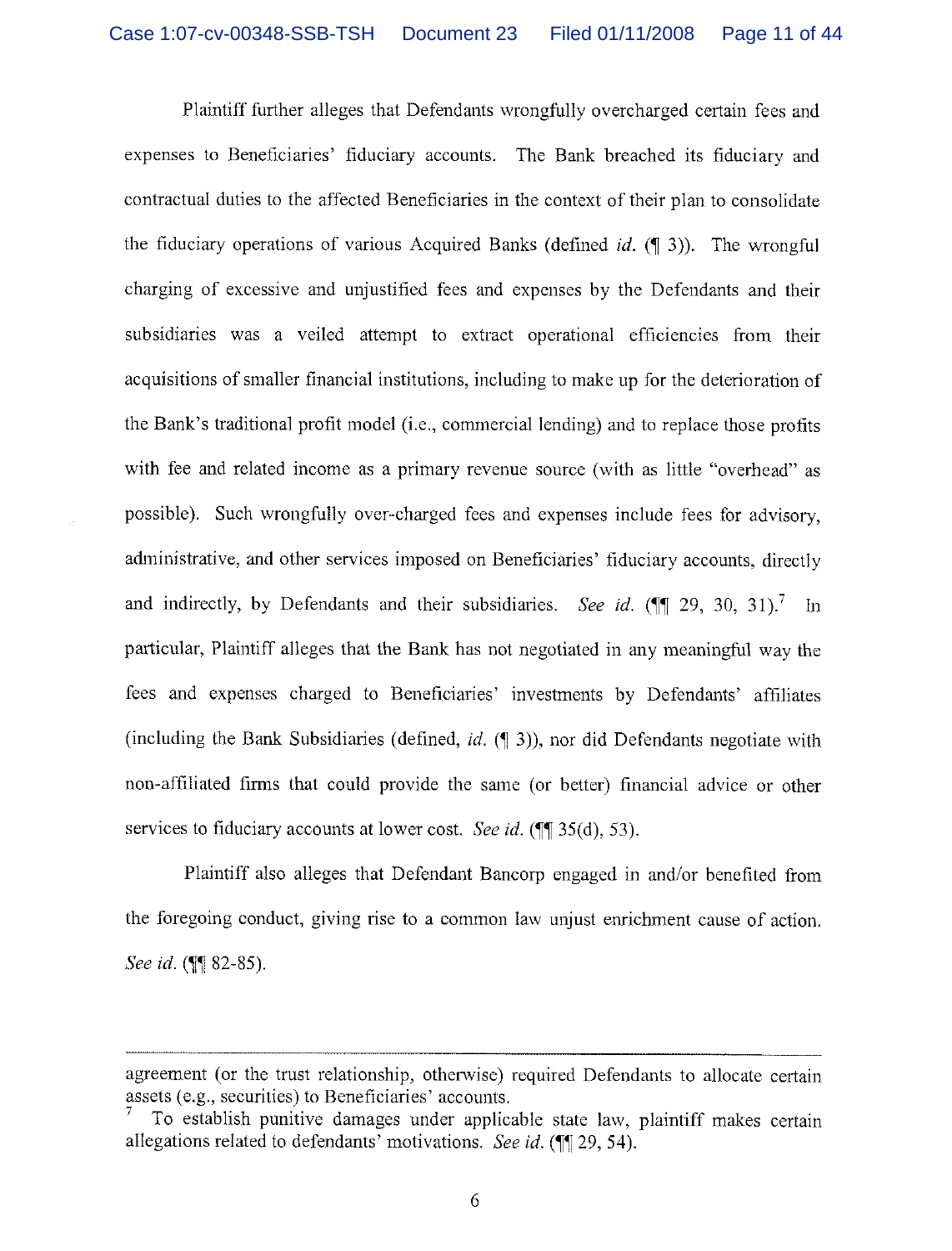# III. Legal Standards

## A. Motion To Dismiss

In addressing a defendant's motion to dismiss, it remains settled that:

the Court must construe the complaint in the light most favorable to the plaintiff, accept all factual allegations as true, and determine whether the complaint contains "enough facts to state a claim to relief that is plausible on its face." Bell Atlantic Corp. v. Twombly, U.S., 127 S.Ct. 1955, 1974, 167 L. Ed. 2d 929 (2007). Under general pleading standards, the facts alleged in the complaint need not be detailed, although "a plaintiff's obligation to provide the 'grounds' of his 'entitle[ment] to relief' requires more than labels and conclusions, and a formulaic recitation of a cause of action's elements will not do."  $Id$ , at 1964-65 (alteration in original).

United States ex rel. Bledsoe v. Community Health Systems, Inc., 501 F.3d 493, 502 ( $6<sup>th</sup>$ 

Cir. 2007). As the Sixth Circuit in Bledsoe makes clear, Bell Atlantic v. Twombly must

be read in conjunction with Fed. R. Civ. P. 8:

Rule 8 is commonly understood to embody a regime of "notice pleading" where technical pleading requirements are rejected in favor of an approach designed to reach the merits of an action. See Swierkiewicz v. Sorema N.A., 534 U.S. 506, 514 (2002) ("The liberal notice pleading of Rule 8(a) is the starting point of a simplified pleading system, which was adopted to focus litigation on the merits of a claim.").

Id. at 503.

In fact, the Sixth Circuit has been applying a standard essentially identical to the

Twombly standard for many years:

A complaint must contain either direct or inferential allegations with respect to all material elements necessary to sustain a recovery under some viable legal theory. Allard v. Weitzman (In re DeLorean Motor Co.), 991 F.2d 1236, 1240 (6th Cir. 1993).

Weiner v. Klais & Co., 108 F.3d 86, 88 ( $6<sup>th</sup>$  Cir. 1997). The Sixth Circuit has concluded that Twombly tweaked the federal pleading standard only, and did not overturn either the

notice pleading principles of Rule 8 or the Swierkiewicz decision. See Lindsay v. Yates,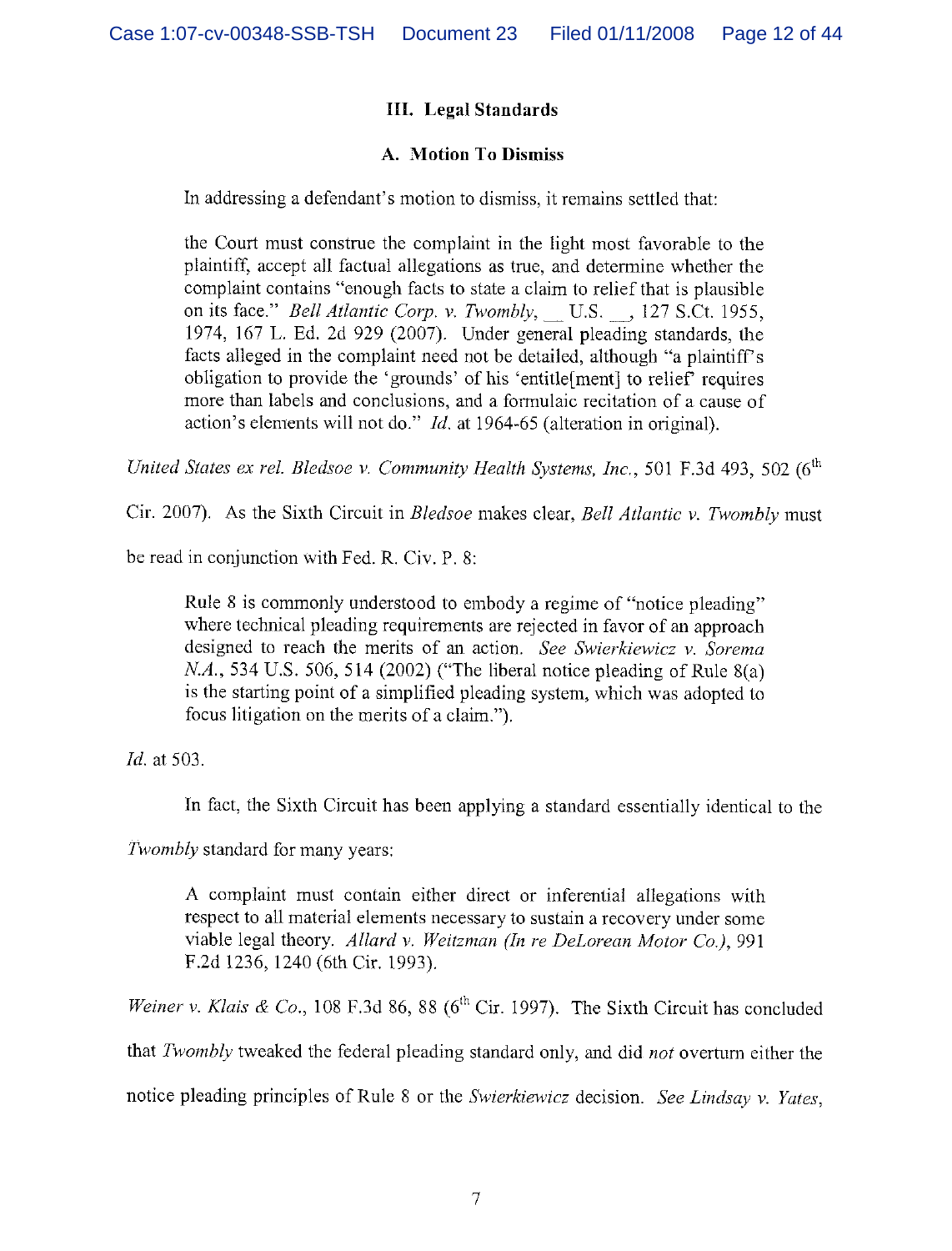498 F.3d 434, 440 n.6 ( $6<sup>th</sup>$  Cir. 2007). Thus, under federal notice pleading, a plaintiff's complaint need not contain detailed factual allegations to state a cause of action and survive a Rule 12(b)(6) motion to dismiss; a complaint need only contain enough detail to make clear that it is unlawful (as opposed to lawful) conduct of which complaint is being made. See Wysong v. Dow Chem. Co., 503 F.3d 441, 446 ( $6<sup>th</sup> Cir. 2007$ ); Association of Cleveland Fire Fighters v. City of Cleveland, 503 F.3d 545, 548 ( $6<sup>th</sup>$  Cir. 2007).<sup>8</sup>

#### B. The Well-Pleaded Complaint Rule

As a jurisdictional basis in this Court, Plaintiff has alleged state law causes of action and federal diversity jurisdiction under 28 U.S.C.  $\S$  1332(d). See Compl. (¶ 43). In contrast, by attempting to have the Court invoke preemption principles of SLUSA, Defendants effectively seek to establish federal question jurisdiction over this action. The presence or absence of federal question jurisdiction is governed by the "well-pleaded" complaint rule," which provides that federal question jurisdiction ordinarily exists only when, a federal question is presented on the face of the plaintiff's properly pleaded complaint. See Caterpillar, Inc. v. Williams, 482 U.S. 386, 392 (1987); see Davis v.  $McConrt$ , 226 F.3d 506, 510 (6<sup>th</sup> Cir. 2000).

Consistent with the fact that the Federal Rules were not amended, Twombly can fairly be said to establish only two not very remarkable, common sense propositions: a complaint need only contain enough factual detail to make clear that plaintiff is complaining of unlawful (as opposed to lawful) conduct; and, in clarifying the Court's prior decision in Conley v. Gibson, 355 U.S. 41, 78 S.Ct. 99, 2 L.Ed,2d 80 (1957), it is not the District Court's function to search a plaintiff's pleading for a cause of action where a plaintiff might have, but did not, fairly plead one. See Association of Cleveland Fire Fighters, 503 F.3d at 548.

After their *de facto* re-writing the Complaint to suit their argument, Defendants appear to enjoy their discussion of Twombly, which goes on for three pages (see Memorandum, at 5-7). However, *Twombly* seems little relevant to the SLUSA issue which (so defendants' argument goes) appears to depend upon facts **not** pled, not upon the qualitative weight of facts pled.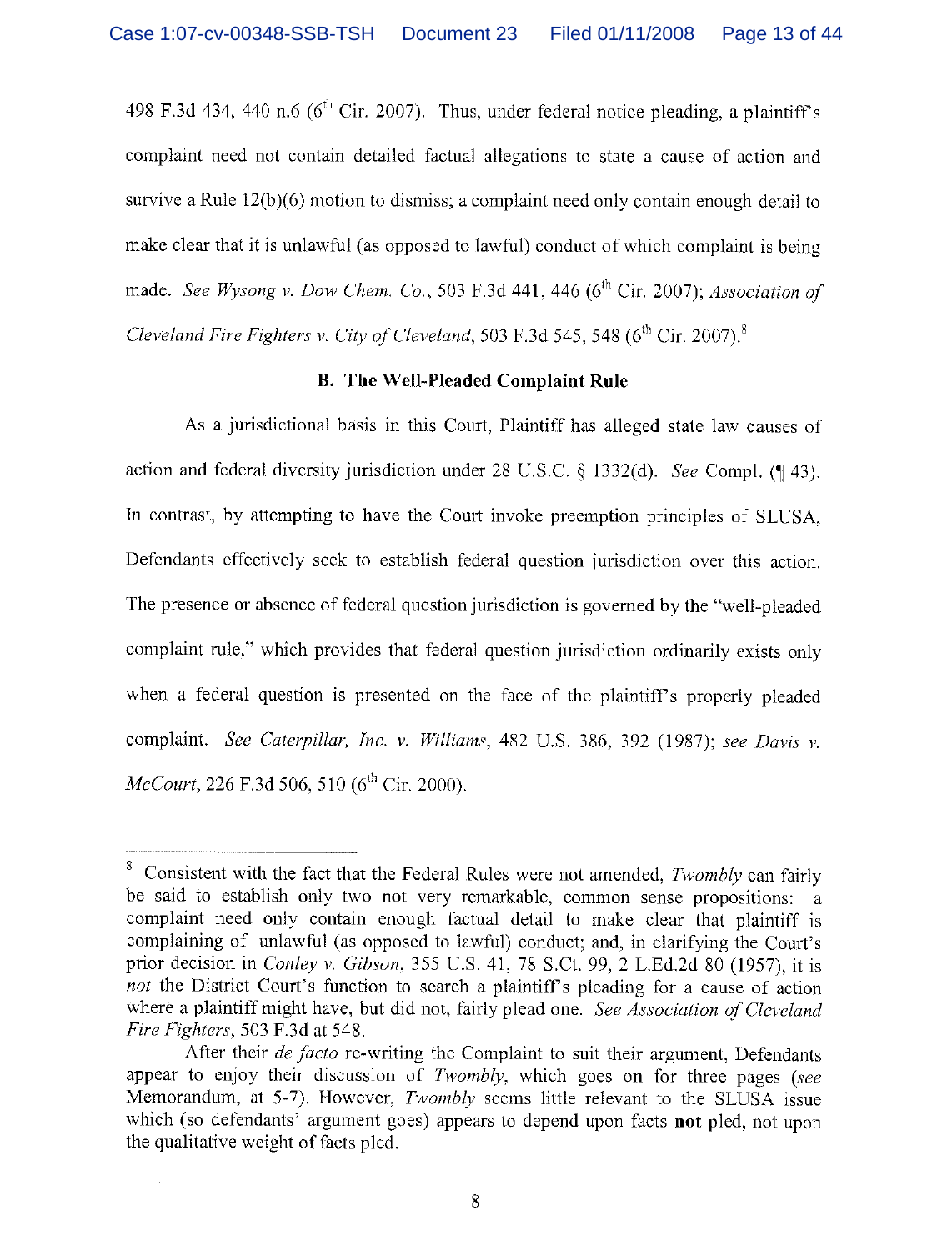The well-pleaded complaint rule makes the plaintiff the "master of the complaint," meaning a plaintiff may avoid federal jurisdiction by relying exclusively on state law for his or her cause of action. See Caterpillar, 482 U.S. at 392; Loftis v. United Parcel Serv., Inc., 342 F.3d 509, 514-15 ( $6<sup>th</sup>$  Cir. 2003). Hence, with few exceptions, the plaintiff, as "master of the complaint," may select a state forum by choosing to rely on state-law claims, only, even if the facts alleged also would support a claim under federal law. "Accordingly, if the plaintiff chooses to bring a state law claim, that claim cannot generally be 'recharacterized' as a federal claim  $\ldots$ ." Roddy v. Grand Trunk Western R. R. Inc., 395 F.3d 318, 322 ( $6<sup>th</sup>$  Cir. 2005).<sup>9</sup> Further, even if the initial complaint in this case might conceivably have run afoul of SLUSA, which it did not, the current Complaint before the Court is what matters. In Beary v. ING Lfe Ins. & Annuity Co., 2007 WL 3274426 (D. Conn. Nov. 5, 2007), the court found that plaintiffs' initial complaint was governed by SLUSA because it sounded in "fraud" and "manipulation" (see id., at \*7). but that plaintiffs' second complaint did not. The *Beary* court noted that the plaintiff is the master of his claims, even where the plaintiff admittedly amended his complaint in order to avoid SLUSA preemption. The Beary court found that SLUSA was not applicable.<sup>10</sup> Id.

The Complaint in its present form is utterly devoid of any federal cause of action and the only substantive claims made by Plaintiff are those summarized in ¶ 2 of the Complaint. A defendant cannot, merely by attempting to re-write a complaint to inject a

<sup>9</sup> See Tisdale v. United Assoc. of Journeymen, 25 F.3d 1308, 1311  $(6<sup>th</sup>$  Cir. 1994) ("[T]he plaintiff may, by eschewing claims based on federal law, choose to have the cause heard in state court."") (citation omitted); Central Laborers' Pension Fund v. Chellgren, 2004 U.S.Dist.LEXIS 6066, \*36-\*45, Fed. Sec. L. Rep. (CCH) P92,830 (E.D. Ky. March 29, 2004) (same – SLUSA context).

 $^{10}$  The *Beary* action was dismissed on other grounds.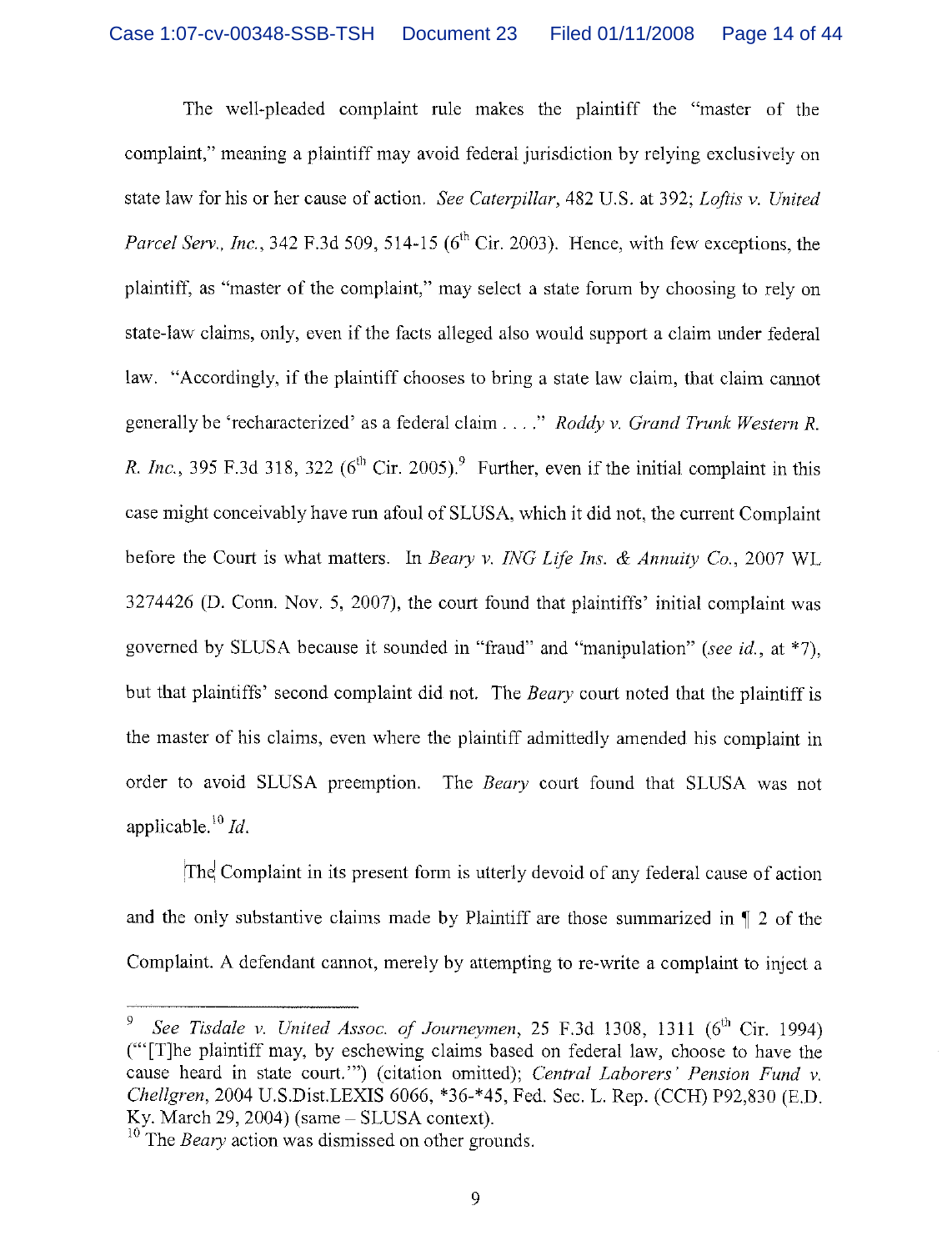federal question into an action that asserts what is plainly a state-law claim, transform the action into one arising under federal law. See Christianson v. Colt Industries Operating Corp., 486 U.S. 800, 809 (1988) (holding that even where defense is only question truly at issue, a federal patent law defense does not automatically cause the case to arise under patent law); Caterpillar, 482 U.S. at 399, Rather, in order for 'arising under' jurisdiction to attach, a right or immunity created by the institution or laws of the United States must be an element, and an essential one, of the plaintiff's cause of action. See Robinson  $v$ . Michigan Consolidated Gas Co, 918 F.2d 579, 585 ( $6<sup>th</sup>$  Cir. 1990) (internal quotes and citations omitted).

#### IV. Plaintiff's Claims Are Not Subject to Dismissal Under Rule 12(b)

#### A. SLUSA Does Not Preempt Plaintiff's Claims

The Complaint alleges classic state-law causes of action for a trustee's breach of fiduciary duty, breach of contract, and related equitable remedies. It is settled under American law that such claims and remedies, including as related to a trustee accounting for wrongful conduct, are governed by well-established principles of state law. See Sherwood v. Saxton, 63 Mo. 78, 82-83 (Mo. 1876). The federal securities laws and related statutes that Defendants attempt to engraft to this case are statutory enactments enacted long after fiduciary duty, breach of contract, and related equitable remedies were developed under state  $\vert \text{law} \vert$ . Rule 10b-5 was enacted by the SEC in 1942 pursuant to the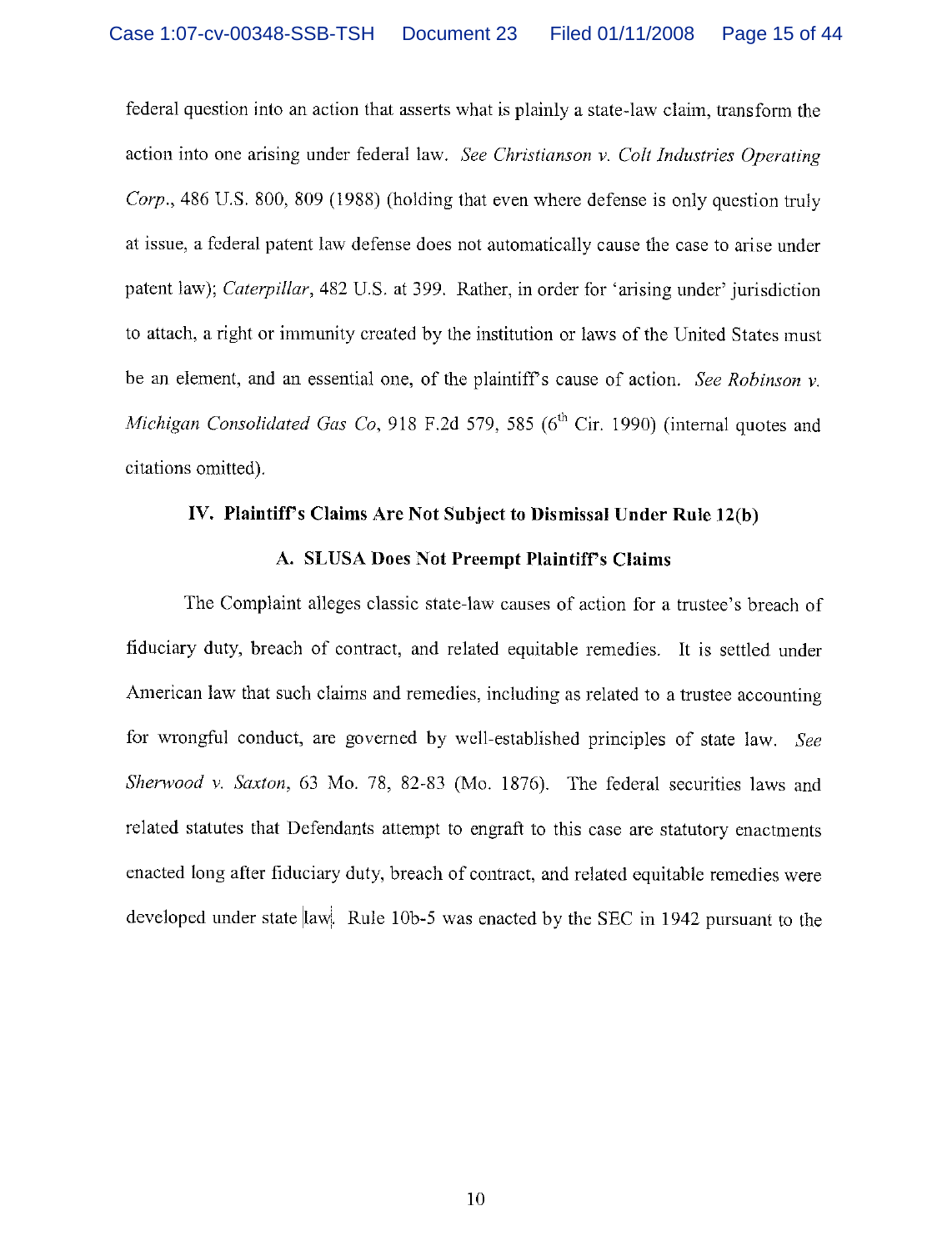Securities Exchange Act of 1934,<sup>11</sup> the Private Securities Law Reform Act ("PSLRA") was enacted in  $1995$ ,  $^{12}$  and SLUSA was enacted in 1998.

Defendants argue for SLUSA preemption. Defendants have the burden of proof to establish SLUSA preemption. Green v. Ameritrade, Inc., 279 F.3d 590, 597, 599 ( $8<sup>th</sup>$ Cir. 2002). Under the statutory scheme, four conditions must be satisfied to trigger SLUSA's preemption provisions: (1) the underlying suit must be a "covered class action"; (2) the action must be based on state or local law; (3) the action must concern a "covered security"; and (4) the defendant must have misrepresented or omitted a material fact or employed a manipulative device or contrivance "in connection with the purchase or sale" of that security.<sup>13</sup> 15 U.S.C. § 78bb(f). Congress intended certain covered class actions based upon state law claims to remain viable either where the action does not involve any misrepresentation/omission or where the claimed wrongdoing is not "in connection with" the purchase or sale of securities. Equally, it is clear that state-law claims of the type asserted by the Complaint long-preceded SLUSA's preemptive statutory framework.

Before addressing particular SLUSA issues, it is important to note that critical factors that were found to justify federal preemption in other situations are not present in this case. In Aetna Health Inc. v. Davila, 542 U.S. 200(2004), the Supreme Court found state law preempted, reasoning that the deciding factor was that the legal duty at issue

 $^{11}$  See James v. Gerber Products Co., 483 F.2d 944, 946 (6<sup>th</sup> Cir. 1973).

<sup>&</sup>lt;sup>12</sup> The PSLRA is codified at 15 U.S.C. §§ 77z-1, et seq.; 78u-4, et seq.; for a general discussion of the PSLRA, see Tellabs, Inc. v. Makor Issues & Rights, Ltd.,  $\quad$  U.S.  $\quad$ , 127 S.Ct. 2499,2508-09, 168 L.Ed.2d 179 (2007) (citing statutory text).

<sup>&</sup>lt;sup>13</sup> Plaintiff does not contest the applicability of the first two points of this SLUSA preemption framework.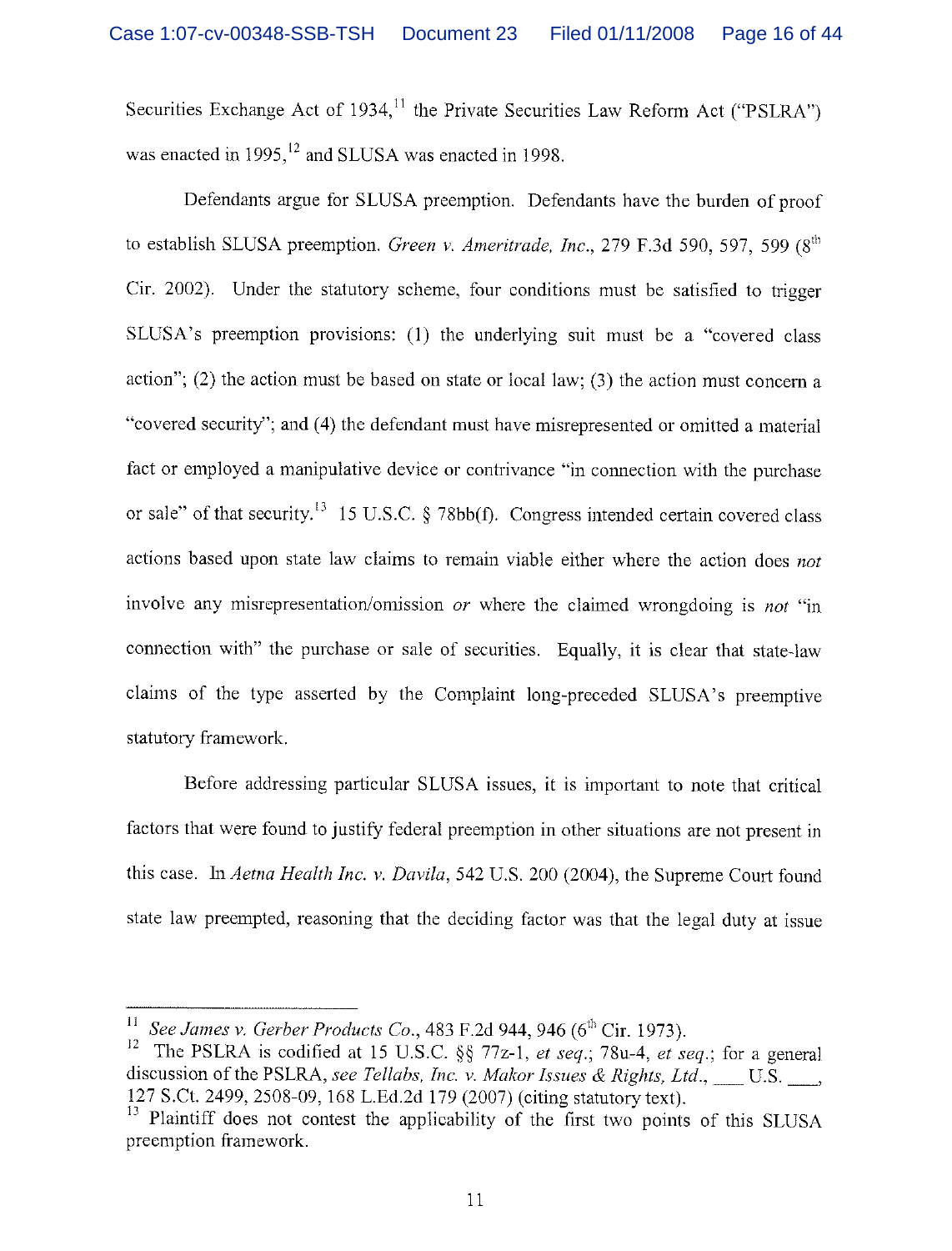arose under federal law. Davila, 542 U.S. at 212-14. Here, the Complaint arises under state law.

In Eastman v. Marine Mechanical Corp., 438 F.3d 544, 552 ( $6<sup>th</sup>$  Cir. 2006), the Court recognized that "[a] 'substantial' federal question involves the interpretation of a federal statute that actually is in dispute in the litigation and is so important that it 'sensibly belongs in federal court." Id. at 552 (citation omitted).<sup>14</sup> This case interprets only principles of state law and is in federal court only by virtue of diversity jurisdiction. "Moreover, Congress' withholding a private right of action from these statutes is an important signal to its view of the substantiality of the federal question involved." Id. There is no suggestion by Defendants that the federal securities laws provide a remedy for the conduct complained of in the Complaint. "Next, and perhaps more importantly," reasoned Eastman, "we find that accepting jurisdiction of this state employment action would be disruptive of the sound division of labor between state and federal courts envisioned by Congress." *Id.* at 553. State law has traditionally guaranteed remedies for breach of fiduciary duty, breach of contract, and other equitable violations. Thus, an overly expansive interpretation of SLUSA impermissibly threatens to disrupt a carefully established federal - state balance and portends an "enormous shift of traditionally" state law rules of decision to unintended federal regulation.  $Id$ <sup>15</sup>

See Alongi v. Ford Motor Co., 386 F.3d 716, 726 ( $6<sup>th</sup>$  Cir. 2004) (making preemption determination, in federal labor law context, by focusing upon whether individual cause of action arises from collective bargaining agreement, or some other source).

See Santa Fe Industries, Inc. v. Green, 430 U.S. 462, 479, 97 S.Ct. 1292, 1304, 51 L.Ed.2d 480 (1997) (acknowledging the risk that inappropriate extension of the federal securities laws "would overlap and quite possibly interfere with state corporate law"); see also Medtronic v. Lohr, 518 U.S. 470, 485, 116 S. Ct. 2240, 135 L.Ed.2d 700, (1996) (highlighting "the assumption that the historic police powers of the States were no to be superseded by [] Federal Act unless that was the clear and manifest purpose of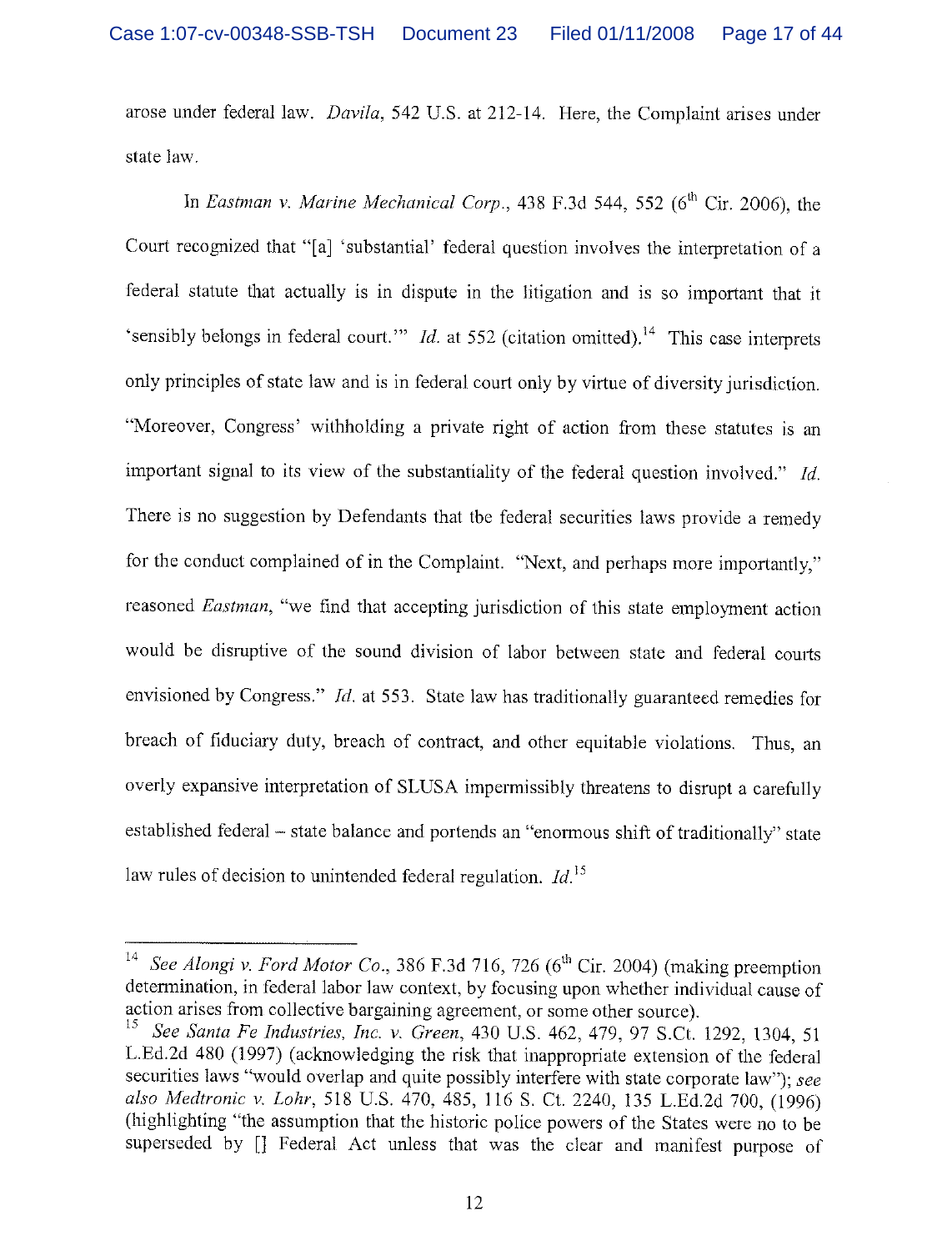#### 1. There is No Covered Security, Required for SLUSA Preemption

Dabit, supra, makes clear that SLUSA preemption is, generally speaking, limited to transaction-related violations of the federal securities laws, not claims arising under state law that are independent of securities transactions. See, *infra* (discussion of *Dabit*). Defendants identify no specific "covered security" required for SLUSA preemption, nor are there any such allegations. See Memorandum, at 7-17. Defendants' breaches of contractual and fiduciary duties to Beneficiaries is at the core of this case.

### 2. No Misrepresentation Alleged

The Complaint does not allege, either expressly or implicitly, any misrepresentations that would justify SLUSA preemption.. Defendants seem to acknowledge this in their Memorandum, but argue that some phantom allegations that plaintiff might have made, but did not, somehow convert this into a Rule 10(b)-S securities fraud class action. As discussed, below, courts have rejected defendants' efforts to re-cast a plaintiff's pleading based not upon the allegations made, but upon defendants' characterization of allegations that *might* have been (but were *not*) made.

Defendants' "misrepresentation" argument fails. Plaintiff has alleged breaches of duty imposed by state law. Defendants say, in effect, that 'plaintiff has alleged defendants breached  $x$ ,  $y$ , and  $z$ , so this is really a misrepresentation case because the plaintiff is really alleging defendants failed to disclose their breach of x, y, and z.' That is not the law.<sup>16</sup> If it were the law, SLUSA would completely preempt state contract and

Congress."); In re DPL, Inc. Sec. Litig., 285 F.Supp.2d 1053, 1057-59 (S.D. Ohio 2003) (recognizing principles of comity and federalism applicable in shareholder litigation).<br><sup>16</sup> See Paru y. Mutual of America Life Ins. Co., 2006 LLS Dist LEVIS 28125, \*0.

See Paru v. Mutual of America Life Ins. Co., 2006 U.S.Dist.LEXIS 28125,  $*9.*11$ (S.D,N.Y. May 10, 2006) ("While this Court is mindful that plaintiff may not escape SLUSA preemption through artful pleading meant to disguise allegations of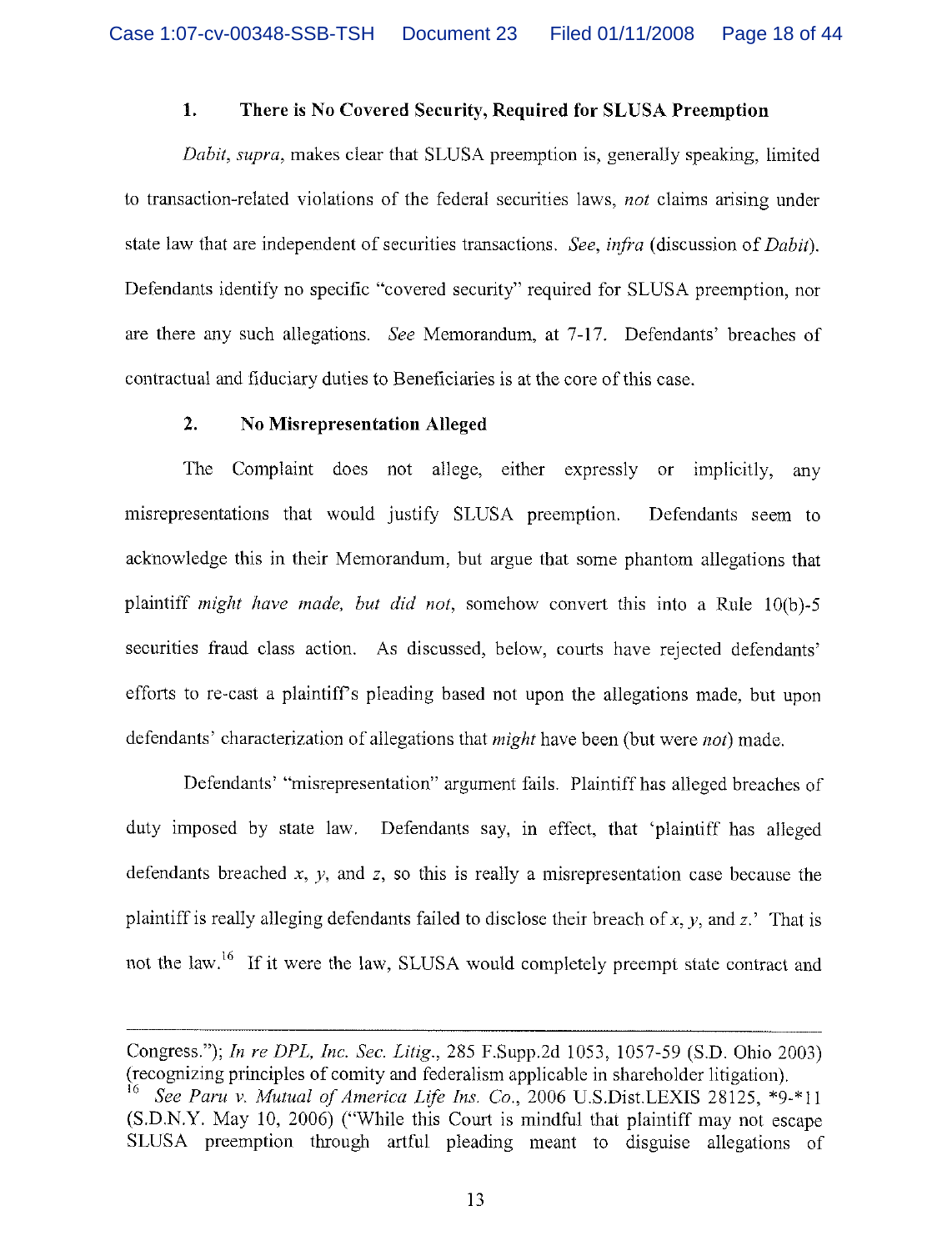fiduciary law. The statute is undisputedly not that broad. SLUSA is a sturdy hammer that does the job it was crafted to do; the statute is not an unrestrained sledgehammer that indiscriminately crushes hundreds of years of state law breach of contract, fiduciary duty, and related law.

Ohio courts recognize these principles.<sup>17</sup> The case of Burns v. Prudential Securities has generated at least four relevant opinions addressing SLUSA issues.<sup>18</sup> Burns, like Magyery (cited below), was essentially litigation where plaintiffs alleged that defendants liquidated plaintiffs' accounts without required approval, breaching the brokerage contracts. See Burns I, 116 F.Supp.2d at 918. Rejecting defendants' SLUSA argument, the Northern District of Ohio Court ordered remand in Burns I: "Courts have consistently declined to find violations of the Securities Act based on allegations of conversion, breach of contract, breach of fiduciary duty, and negligence." See id., 116

misstatements or omissions, it is similarly mindful that defendant may not recast plaintiff's Complaint as a securities fraud class action so as to have it preempted by SLUSA . . . . Many breach of fiduciary duty claims rest on allegations that because a defendant possessed expertise in his field, he was obligated to fulfill certain duties, which he failed ultimately to do. According to defendant's logic, a disguised allegation of nondisclosure hides behind each of these claims, and if such a claim is connected to the purchase or sale of a security, it is necessarily preempted by SLUSA. This result is at odds with the well-established principle that federal preemption provisions must be read with the presumption that Congress did not intend to displace state law entirely .... [S]LUSA preemption may be broad, it is not unlimited  $\dots$ "); Webster v. New York Life Ins., 386 F.Supp.2d 438, 442 (S.D.N.Y. 2005) ("Were we to endorse the proposition that a disagreement over the application of words in a contract is 'effectively' a claim that the contract itself was a deceptive practice, SLUSA would swallow up all of contract law."); Chellgren, 2004 U.S.Dist.LEXIS 6066, at \*36-\*45 (same principle).

Plaintiff's research uncovered no decision of the United States Court of Appeals for the Sixth Circuit citing SLUSA.

<sup>&</sup>lt;sup>18</sup> See Burns v. Prudential Securities, 116 F.Supp.2d 917 (N.D. Ohio 2000) ("Burns I"); Burns v. Prudential Securities, 218 F.Supp.2d 911 (N.D. Ohio 2002) ("Burns If'); Burns v. Prudential Securities, 450 F.Supp.2d 808 (N.D. Ohio 2006) ("Burns III"); Burns v. Prudential Securities, 167 Ohio App.3d 809, 857 N.E.2d 621 (Ohio Ct. App., Marion Co. 2006) ("Burns  $IV$ ").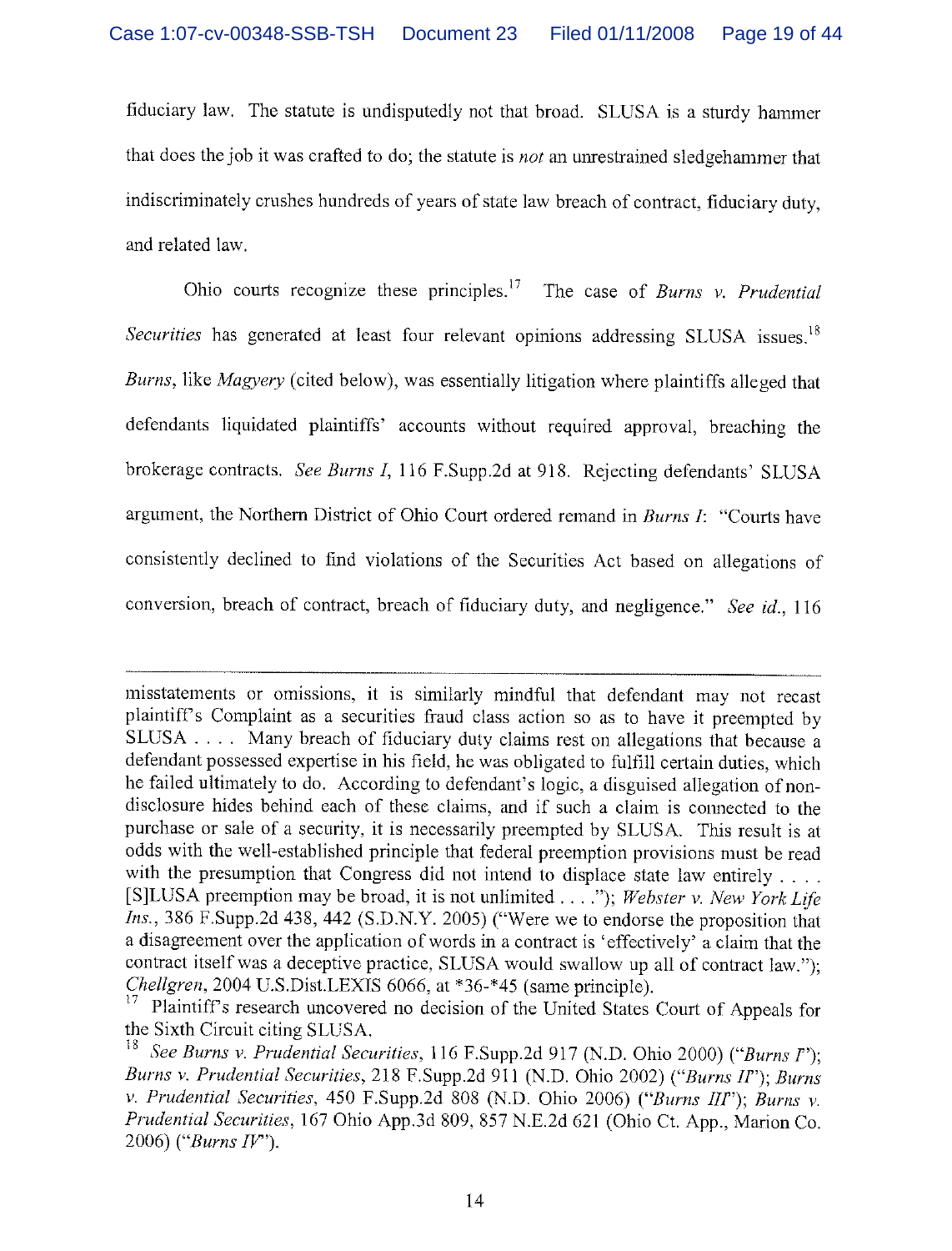F.Supp.2d at 924-25 n.2 (citing cases). In *Burns II*, another remand decision, the Court recognized that "to come within" SLUSA preemption "a court must conclude that the common law claim under state law should be characterized as a superseding SLUSA action to recover damages for 'a misrepresentation or omission of a material fact in connection with the purchase or sale of a covered security' or to enforce rights established by SLUSA." See id., 218 F.Supp.2d at 915 n.2. The District Court held plaintiffs' allegations did not dictate SLUSA preemption. Particularly, the Court held that discovery of post-transaction misrepresentations by plaintiff in the Ohio Court of Common Pleas action did not justify SLUSA removal and preemption. See id. at 916.

Burns III, a post-Dabit decision, was a third attempt at removal on SLUSA grounds on the eve of trial. The federal Court rejected belated removal on procedural grounds and ordered remand, the Court also reconfirming its earlier holdings:

Following . . . removal, Bums sought remand on the basis that their claims were for state law violations, and did not state a cause of action under SLUSA. Because the Complaint only contained allegations of unauthorized trading coupled with a later cover-up attempt, as opposed to allegations that Prudential misrepresented material facts or used a deceptive contrivance, remand was ordered. Burns  $v$ . Prudential Securities, 116 F. Supp.2d 917, 924 (N.D. Ohio 2000).

Burns III, 450 F.Supp.2d at 810; see id. at 810-11 (reconfirming Burns II holding).

Burns  $IV$  was an appeal by the Prudential defendants from final judgment awarding compensatory and punitive damages based upon causes of action for breach of contract, breach of fiduciary duty, and negligent supervision. See id., 167 Ohio App.3d at 819, 857 N.Ed.2d at 628. Ohio's intermediate appellate court considered the various SLUSA issues raised, and held, also, that SLUSA did not apply to plaintiffs' case, essentially on the reasoning stated by the federal District Court Judges in Burns I, II, and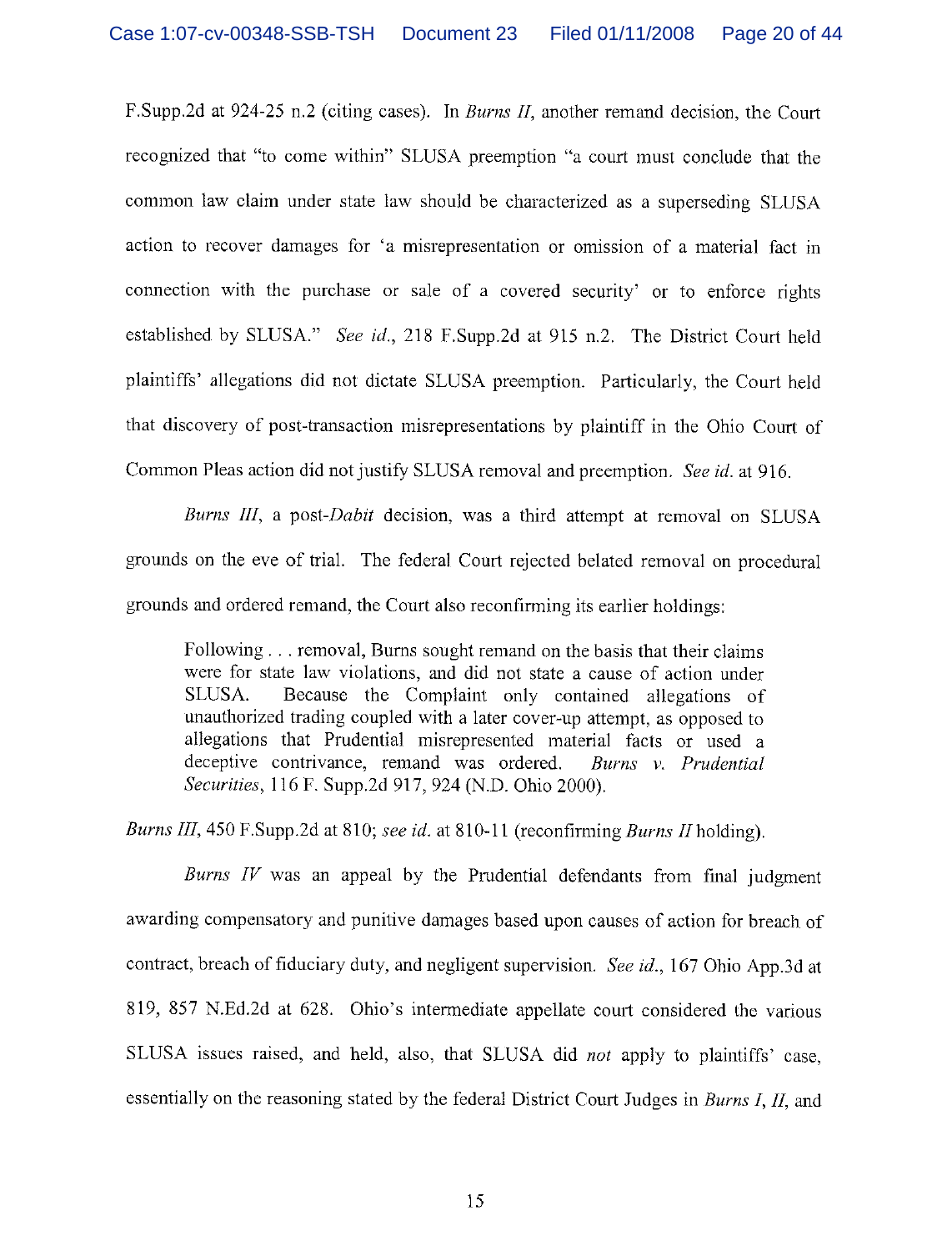III. See id. at 839-41, 857 N.E.2d at 643-45. The Court recognized that "under the 'wellpleaded complaint rule,' a plaintiff who has both state and federal claims may avoid federal court by limiting his or her complaint to only the state law claims." See id. at 839, 857 N.E.2d at 644.

Norman v. Salomon Smith Barney, Inc., 350 F.Supp.2d 382 (S.D.N.Y. 2004), addresses these issues and carefully explains why SLUSA does not broadly disrupt existing state law remedies for breach of contract, breach of fiduciary duty, and unjust enrichment. Norman alleged that plaintiffs were promised that investment decisions would be made within certain guidelines, were promised "individual portfolio management," and were promised that such individual investment decisions would be "guided by the experience and 'breadth and depth' of Salomon's research department."  $Id$ . at 384. The plaintiffs sought to recover both improper fees charged and losses as a result of the wrongful conduct. See id. at 385. Similar to the Norman plaintiffs, Plaintiff here was promised high-level, individualized fiduciary services, but, in fact, was provided low-level, generalized services and Plaintiff here also alleges charging exorbitant and/or unreasonable fees. See Compl. (11 10, 25, 27-31, 34-35, 53). As here, the Norman plaintiffs alleged breach of contract and breach of fiduciary duty causes of action. See Norman, 350 F.Supp.2d at 386.

Norman rejected the SLUSA preemption argument, including rejecting the argument that plaintiffs alleged any misrepresentation claims as defined by SLUSA:

[Defendant] Salomon cites to a litany of cases holding that actions against broker-dealers for the misrepresentations and omissions in their research analyst reports are covered by SLUSA . . . . However, all of those cases involve actions brought by purchasers or sellers of securities, alleging either that their decisions to purchase or sell were made in direct reliance on false or misleading analyst reports, or that the false or misleading

16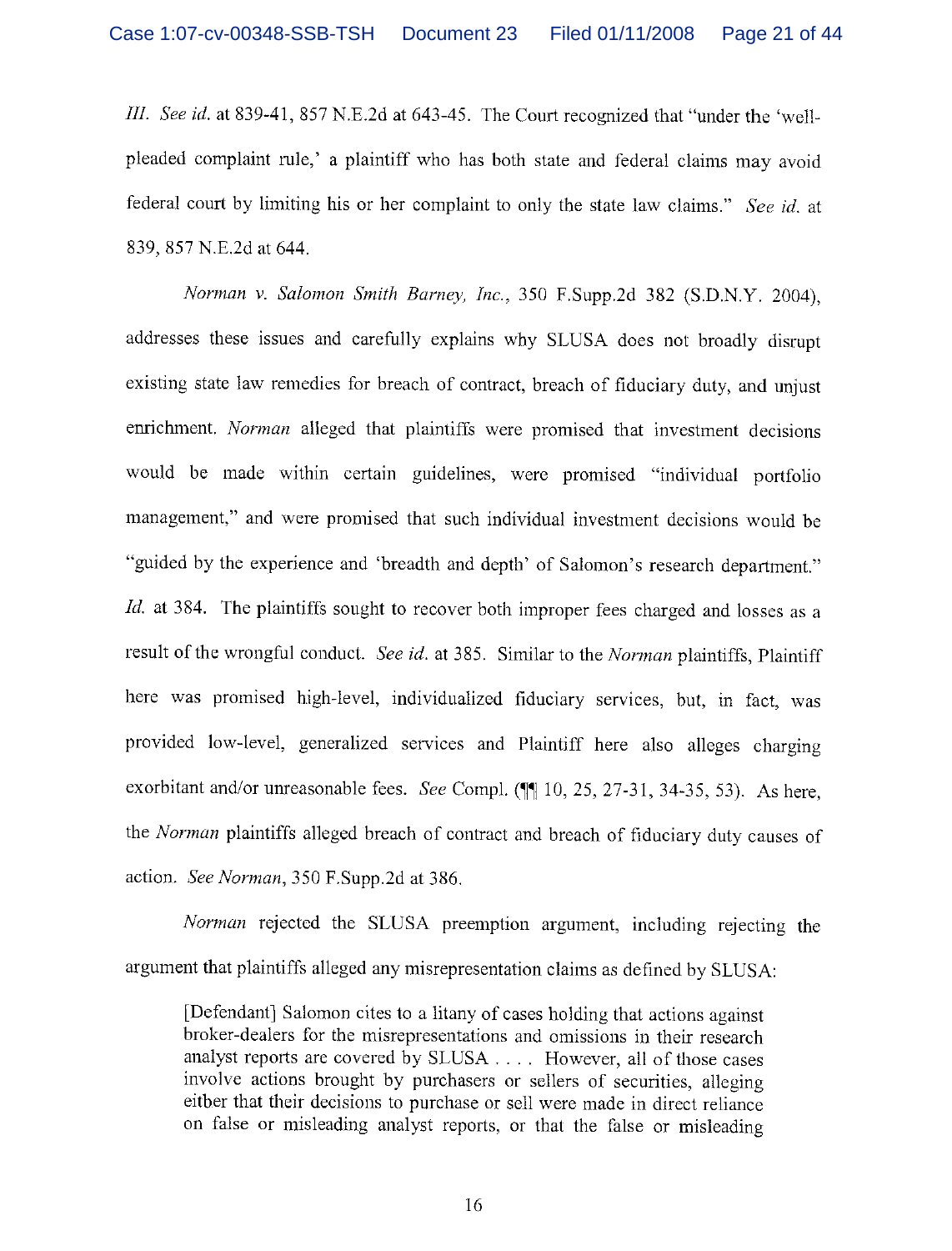analyst reports perpetrated a "fraud on the market" that caused the plaintiffs' losses from the purchase or sale of securities, even though some of the plaintiffs styled their claims as a common law breach of fiduciary duty . . . .

Id. Norman reasons that the plaintiff class alleged traditional state-law claims:

[T]he Complaint simply contains no allegation of fraud, misrepresentation or omission "in connection with" the purchase or sale of securities. The claims at issue are for breach of contract and breach of fiduciary duty, neither of which has fraud or misrepresentation as an element . . . . While plaintiffs may not avoid SLUSA pre-emption simply by artful pleading that avoids the actual words "misrepresentation" or "fraud," neither may defendants avoid every possible claim by recasting any lawsuit in which a securities broker is a defendant into a securities fraud action. See MDCM Holdings Inc. v. Credit Suisse First Boston, 216 F.Supp.2d 251, 257 n.12 (S.D.N.Y. 2002) (noting that facts underlying a complaint may give rise to multiple possible allegations, but "because the determination of whether SLUSA applies may only be made by reference to what a party has alleged, and not what it could have alleged, courts should be wary of a defendant's attempts to recast the plaintiff's complaint as a securities lawsuit in order to have it pre-empted by SLUSA.") . . . Greater New York Metro. Food Council, fnc. v. Giuliani, 195 F.3d 100, 105 (2d Cir. 1999)[].

Id. at 386-87. Thus, reasoned Norman, SLUSA had no application because no relevant

misrepresentations were alleged:

Here, the gravamen of the Complaint is plainly a straightforward breach claim: plaintiffs purchased a service (portfolio management) pursuant to a contract, paid the fees for that service under the contract, and now allege that they did not receive the full range of services paid for, and suffered damages as a result. Plaintiffs further allege that, in the course of providing some of the contracted-for services, defendant breached its fiduciary duty to plaintiffs to act in their best interests and not engage in activities that would place its interests in conflict with theirs. Regardless of the factual merits of these claims, they are not securities fraud claims, nor claims that depend on establishing material, misrepresentations or omissions in connection with the purchase or sale of securities, within the meaning of SLUSA. See Magyery v. Transamerica Financial Advisors, Inc., 315 F.Supp.2d 954, (N.D. Ind. Apr. 16, 2004) (breach of contract action for unauthorized trading is not preempted by SLUSA; "attempting to read a fraud claim into a breach of contract claim blurs the distinction between two separate causes of action and merges them into one."); . . . MDCM, 216 F.Supp.2d at 257 (allegations that defendant failed to carry out promises made in connection with a securities transaction are not fraud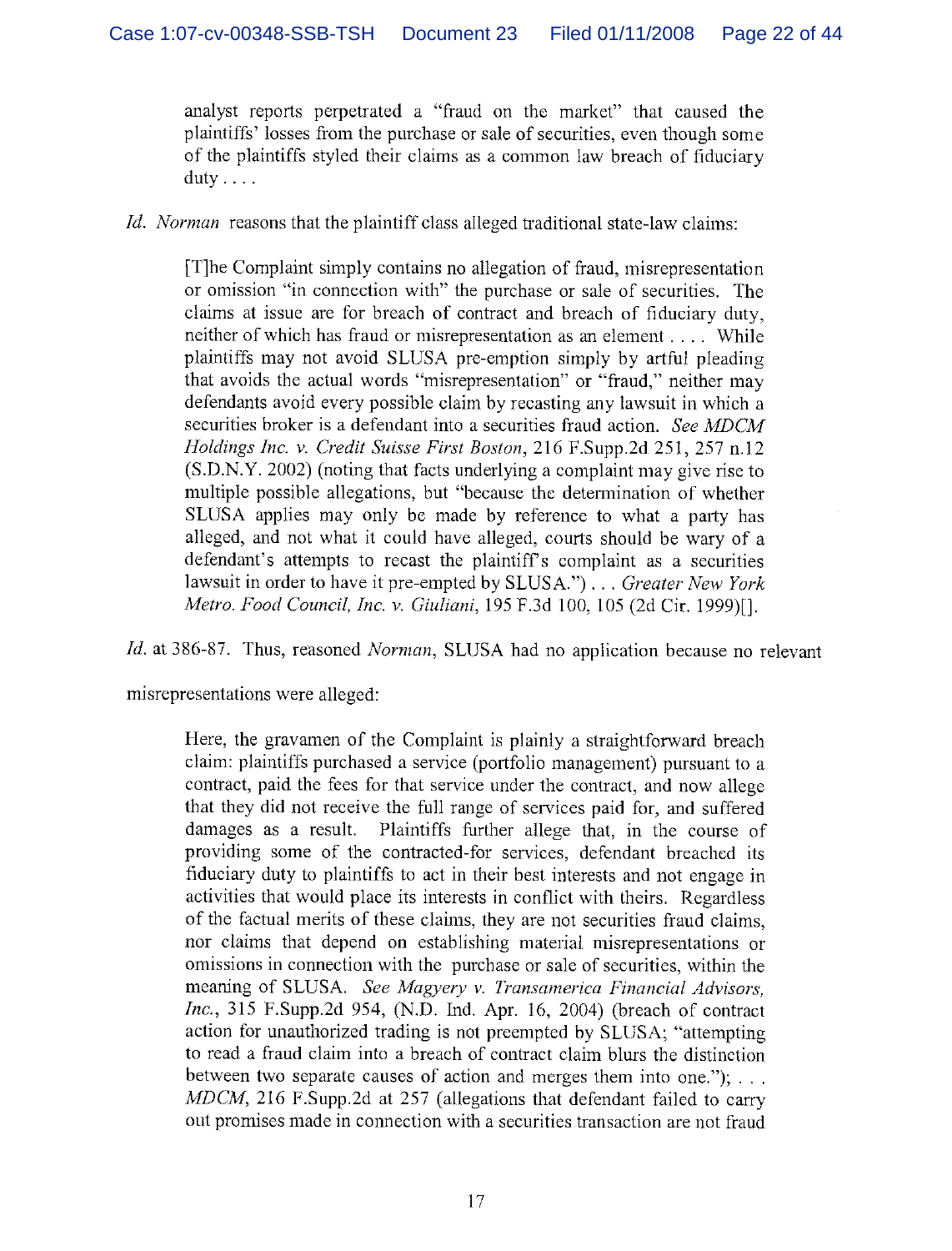allegations and are not preempted by SLUSA); Spielman v. Merrill Lynch, Pierce, Fenner & Smith, Inc., 2001 U.S.Dist.LEXIS 15943, 01 Civ. 3013 (DLC), aff'd, 332 F.3d 116 (2d Cir. 2003) (although plaintiffs alleged misrepresentation, case does not fall within SLUSA because misrepresentations were about broker-defendant's "bargain with its accountholders" and "not sufficiently connected to the underlying securities").

Id. at 387. Using language strikingly similar to the factual scenario in this case, Norman

held SLUSA did not apply:

[U]nlike the plaintiffs in the cases cited by Salornon, plaintiffs here did not purchase or sell any securities to or from Salomon, or in the market generally. It is undisputed that the GPM accounts were discretionary custodial accounts and all decisions about the purchase and sale of securities for those accounts were made by employees of Salomon . . . . Plaintiffs' claim is simply that Salomon said it would do something in exchange for plaintiffs' fees, and then didn't do what it had promised. The fact that the actions underlying the alleged breach could also form the factual predicate for a securities fraud action by different plaintiffs cannot magically transform every dispute between broker-dealers and their customers into a federal securities claim -- the mere "involvement of securities [does] not implicate the anti-fraud provisions of the securities laws." Spielman, 2001 U.S.Dist.LEXIS 15943, 2001 WL 1182927 at \*3.

Id. at 387-88.

Norman has been favorably cited in the post-Dabit decision, LaSala v. UBS.  $AG$ , 510 F.Supp.2d 213, 240 (S.D.N,Y. 2007). LaSala is instructive on the appropriate standard to apply in determining whether any misrepresentation sufficient to implicate SLUSA has been alleged. LaSala held SLUSA did not apply as to allegations that the defendant unlawfully laundered money, post-transaction, resulting from certain securities transactions. See id. at 243-44.

After Dabit, the LaSala Court invoked Judge Scheindlin's earlier decision in Xpedior Creditor Trust v. Credit Suisse First Boston (USA) Inc., 341 F.Supp.2d 258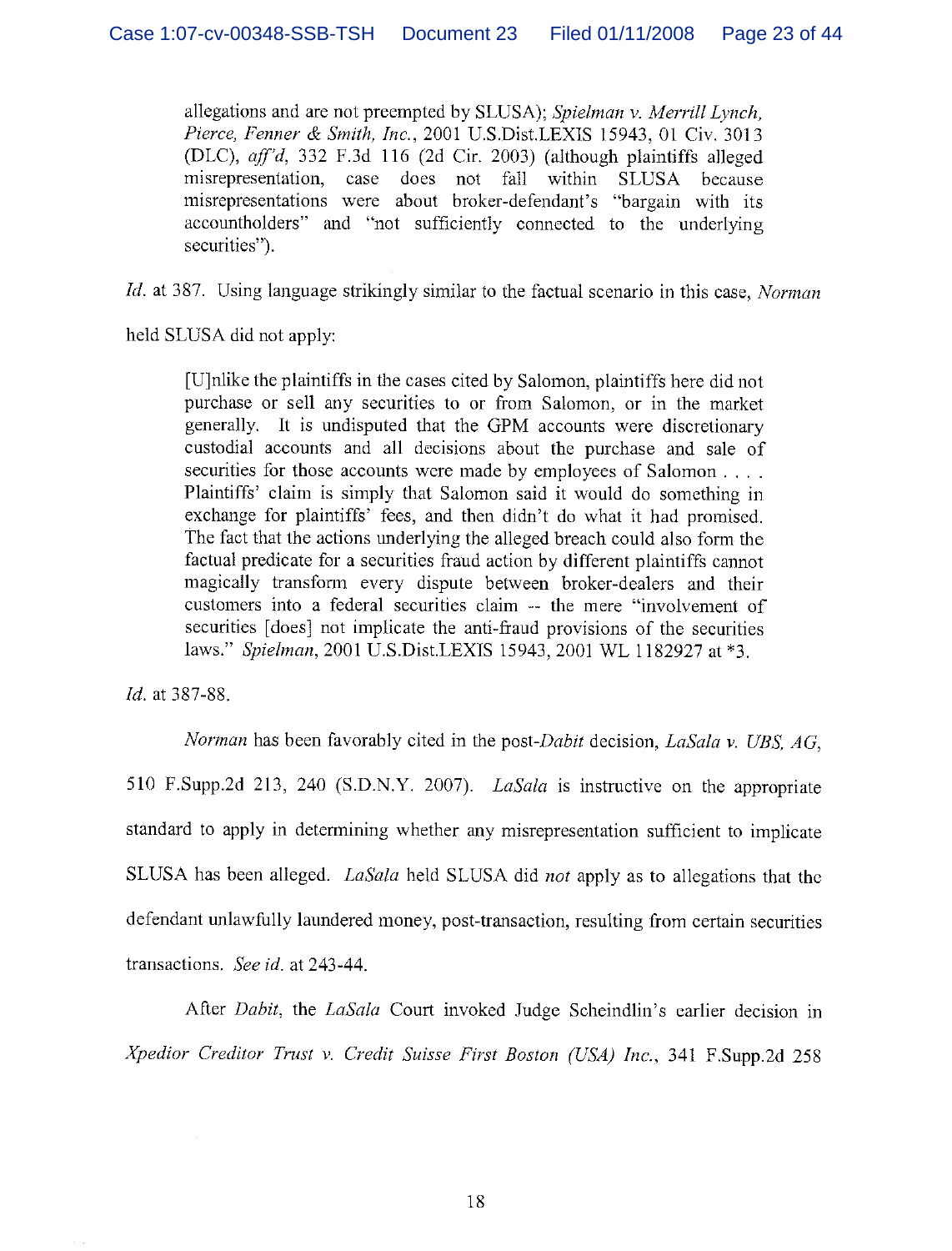(S.D.N.Y. 2004), to state the appropriate framework for determining whether any

misrepresentation has been pled that would require SLUSA preemption:

[T]he mere allegation of misrepresentations somewhere in the complaint is not sufficient for SLUSA preemption .

[Tin order for a claim to be preempted by SLUSA, the claim must sound in fraud. See Xpedior Creditor Trust v. Credit Suisse First Boston (USA), Inc., 341 F.Supp.2d 258, 269 (S.D.N,Y. 2004) (discussing this requirement and stating that "[a] claim sounds in fraud when, although not an essential clement of the claim, the plaintiff alleges fraud as an integral. part of the conduct giving rise to the claim.")  $\ldots$  In *Xpedior*, Judge Scheindlin articulated a test that captures this requirement of a connection between the misrepresentations or omissions alleged in the complaint and the claim or claims being advanced. She observed, "Each of these courts applied what I will call the 'necessary component' test, wherein a court must determine whether the state law claim relies on misstatements or omissions as a 'necessary component' of the claim. in this context, 'necessary component' encompasses both technical. elements of a claim as well as factual allegations intrinsic to the claim as alleged." Xpedior, 341 F.Supp.2d at 266. This test is applied to the substance, rather than the face, of plaintiff's claim. *Id.* at 268 ("[T]he real question was whether the claim was based on fraudulent conduct, regardless of the appearance of the word 'fraud' or 'misrepresentation."). Under the necessary component test, "a complaint is preempted under SLUSA only when it asserts (1) an explicit claim of fraud (e.g., common law fraud, negligent misrepresentations, or fraudulent inducement), or (2) other garden-variety state law claims that 'sound in fraud.'" Id. at 266. Judge Scheindlin found that none of plaintiff's claims -- breach of contract, breach of the implied covenants of good faith and fair dealing, breach of fiduciary duty, or unjust enrichment -- required misrepresentations or omissions as a necessary element, none of them sounded in fraud, and thus they were not preempted by SLUSA. .

The test articulated in *Xpedior* is a sensible way of identifying the types of claims SLUSA was intended to preempt. Tf merely making allegations of fraud somewhere in the complaint were sufficient to bring the case within the reach of SLUSA, a class action complaint for commission of an environmental tort, that also alleged that the company fraudulently altered its books and thereby deceived shareholders, would be preempted, even if the claim against the defendant had nothing to do with securities fraud.

See LaSala, 510 F.Supp.2d at 239-40.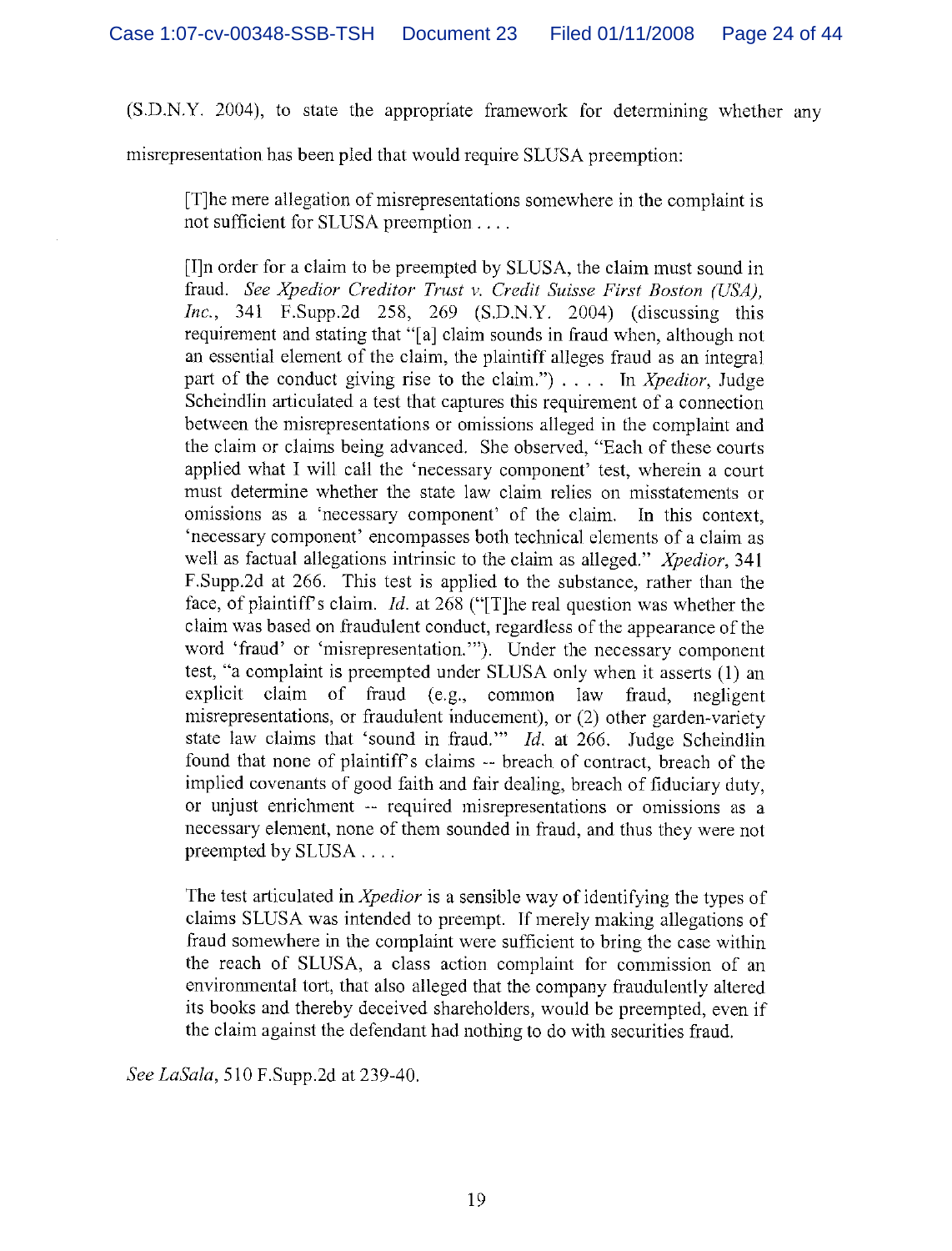Applying this framework in this case makes clear that Plaintiff and the Class have not alleged even a single misrepresentation or omission that would justify SLUSA preemption. Alleging breach of contract, breach of fiduciary duty, and unjust enrichment, Plaintiff has not alleged any cause of action for misrepresentation, omission or is otherwise cognizable under the federal securities laws. Further, looking at the allegations of the Complaint in its entirety, Plaintiff has not artfully pled allegations sounding in misrepresentation, labeled something else.<sup>19</sup> And, although the Complaint does not allege any misrepresentations or omissions (and Defendants have not persuasively cited any), LaSala makes clear that the misrepresentation must he a meaningful aspect of a plaintiffs claim for recovery to invoke SLUSA preemption: "the mere allegation of misrepresentations somewhere in the complaint is not sufficient for SLUSA preemption  $\dots$ ." *Id.* at 239. Other persuasive decisions have held, based upon allegations analogous to this case, that a plaintiff did not plead sufficient misrepresentation to justify SLUSA preemption.<sup>20</sup>

See Xpedior, 341 F.Supp.2d at 269 ("Nor do any of Xpedior's claims "sound in fraud." A claim sounds in fraud when, although not an essential clement of the claim., the plaintiff alleges fraud as an integral part of the conduct giving rise to the claim  $\ldots$ . Xpedior's Complaint contains no such allegations. To the contrary, Xpedior alleges only that DLJ acted contrary to its express and implied duties. That DLJ might, in fact, never have intended to perform under the terms of the contract is irrelevant; that is not what Xpedior is alleging. Xpedior's claims require no evidence of DLJ's mental state at all, nor has Xpedior made any allegations about DLJ's mental state at the time that the parties entered into the underwriting contract. Accordingly, Xpedior's claims do not sound in fraud.").

<sup>&</sup>lt;sup>20</sup> See Beary v. ING Life Ins. & Annuity Co., 2007 U.S.Dist.LEXIS 81694, \*15-\*25, Fed. Sec. L. Rep. (CCH) P94,507, *supra* (holding allegations that defendants improperly profited from plan investments held in trust was asserted as a state-law claim (for breach of fiduciary duty); rejecting argument of any misrepresentation sufficient for SLIJSA preemption); Gurfein v. Ameritrade, Inc., 2006 U.S.Dist,LEXIS 75374, \*3-\*5 (S.D.N.Y.) Oct. 13, 2006) (holding allegation of defendant's promise to execute plaintiff's orders "instantaneously, i.e. within seconds," but failing to do so, was a "straightforward claim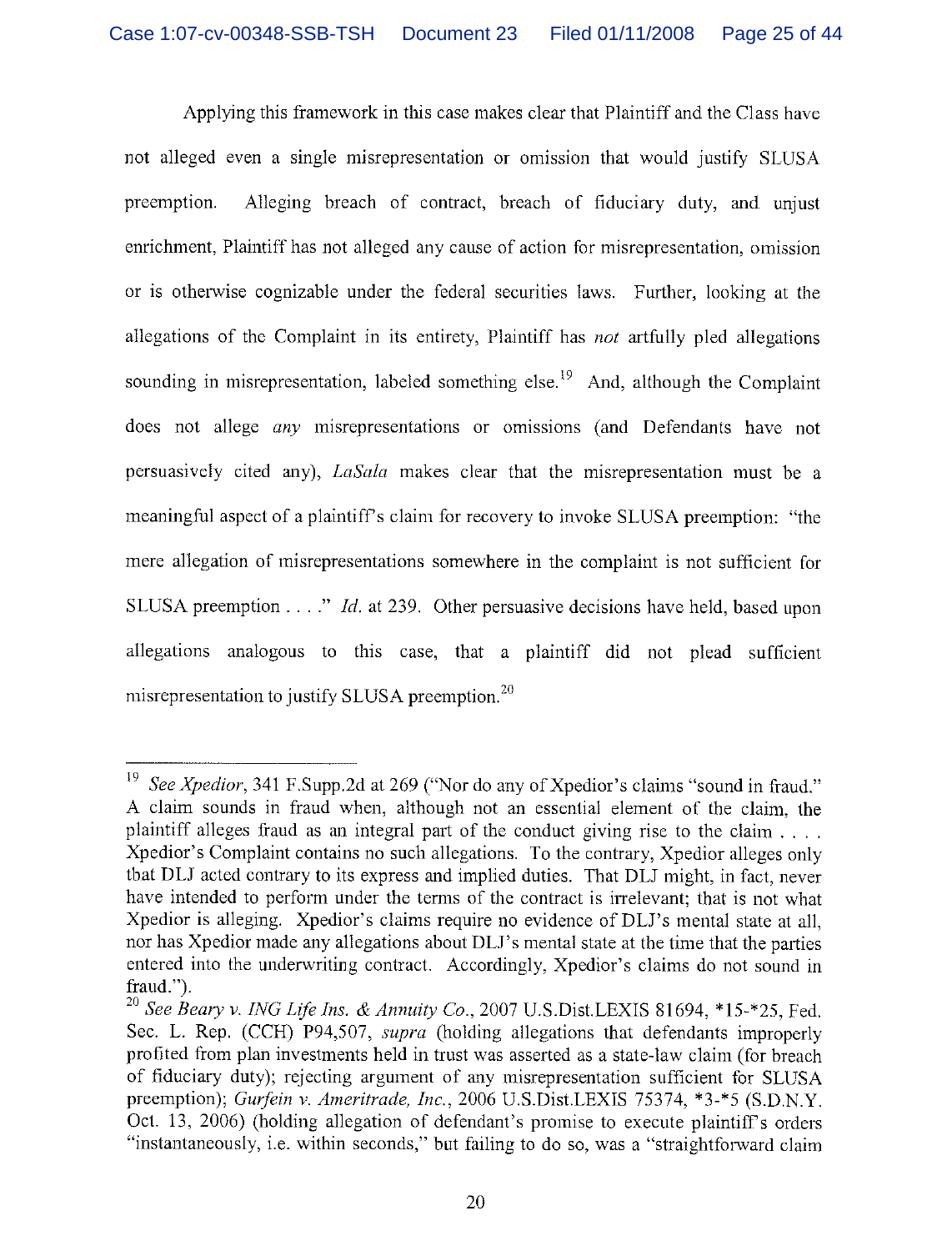Based upon the foregoing principles, SLUSA does not preempt Plaintiff's claims in this case because Plaintiff's operative pleading does not allege *any* misrepresentations or omissions. Nor are Defendants' arguments persuasive to the contrary. For example, Defendants argue that Plaintiffs' allegations that Defendants acted in bad faith equates to pleading a misrepresentation. See Memorandum, at 10-11. That is simply not so. A party can breach a contract in bad faith under state law just as easily as committing a misrepresentation in bad faith. Indeed, Ohio law recognizes the obligation of good faith and fair dealing as inherent in the contractual relationship. See Littlejohn v. Parrish,  $163$ Ohio App.3d 456, 462, 839 N.E.2d 49, 54 (Ohio Ct. App. 2005).

Just as unavailing, Defendants argue that Plaintiff's use of the word "scheme" equates to pleading a misrepresentation. See Memorandum, at 11. A "scheme" is a "plan," and one can plan to breach a contract just as easily as one can plan to commit a misrepresentation. E.g., Bergstein v. Jordache Enters., 767 F.Supp. 535, 540 (S.D.N.Y. 1991) ("In support, Bergstein points to his allegation that Jordache's pricing scheme breached Bergstein's contract . . . .") (emphasis added). Likewise, Defendants

of breach of contract"; rejecting argument of any misrepresentation sufficient for SLUSA preemption); Paru, 2006 U.S.Dist.LEXIS 28125, at \*6-\*14 (holding allegation that defendant's allowing "market timing" to occur was traditional state-law breach of fiduciary duty claim; rejecting argument of any misrepresentation sufficient for SLUSA preemption); Webster, 386 F.Supp.2d at 439-42 (holding allegation of defendant's promise of 3 percent return on certain funds, but failing to so provide, was traditional state-law breach of contract claim; rejecting argument of any misrepresentation sufficient for SLUSA preemption); Magyery v. Transamerica Financial Advisors, Inc., 315 F.Supp.2d 954, 957-62 (N.D. md. 2004) (holding allegation of defendants' reallocation of account assets, in violation of brokerage agreement, "alleges classic breach of contract"; rejecting argument of any misrepresentation sufficient for SLUSA preemption); Xpedior, 341 F.Supp.2d at 269 (holding allegation that underwriter capitalized on underpricing of IPO violated agreement, sufficient to allege state-law contract and related claims; rejecting argument of any misrepresentation sufficient for SLUSA preemption).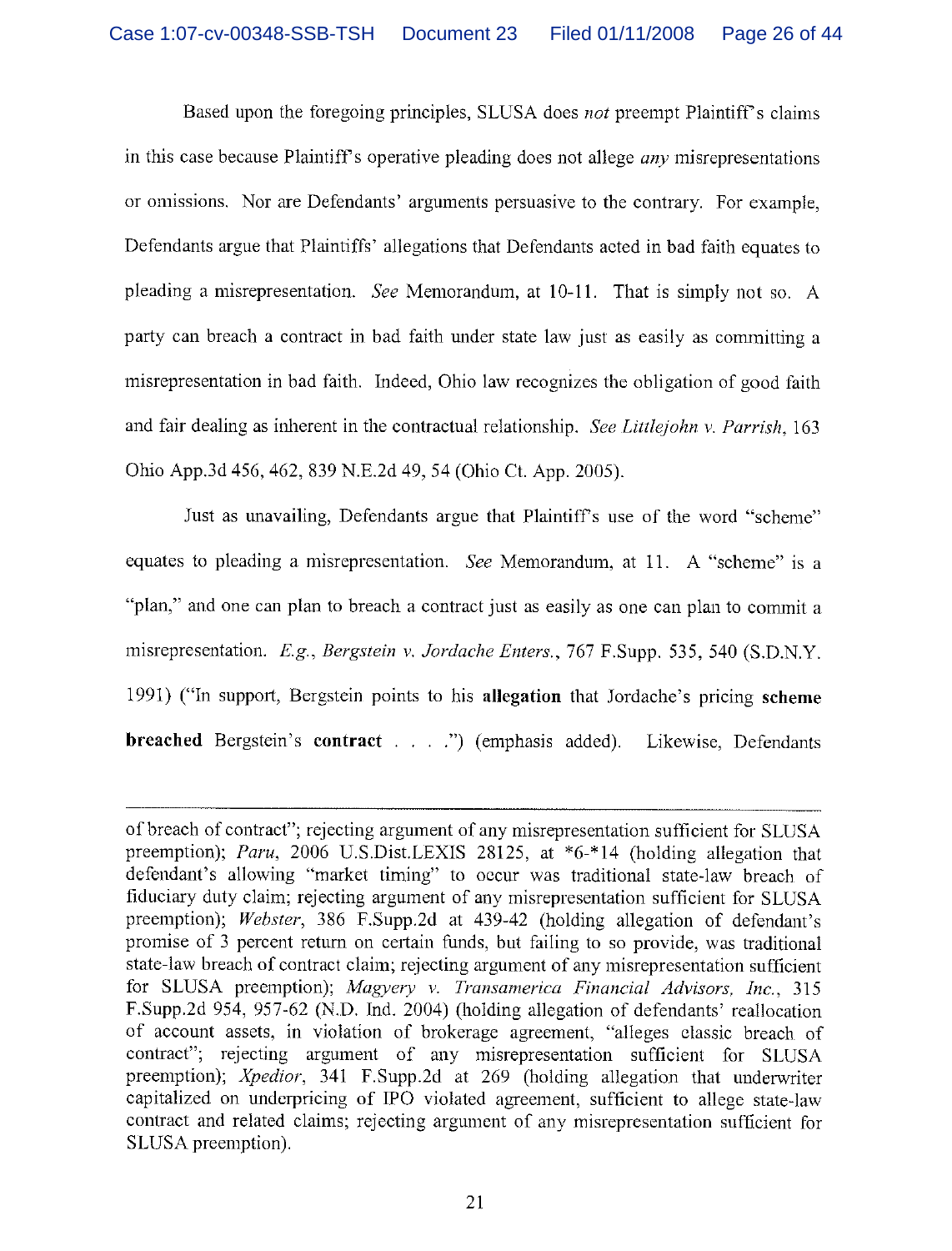ineffectually equate an allegation of a conspiracy with necessarily pleading a misrepresentation (see Memorandum, at 12), but, again, this has no basis in fact: one can conspire to breach a contract.<sup>21</sup>

The astonishing scope of Defendants' position is laid bare at page 12 of their Memorandum, where they state: "At the heart of any broken promise is a misrepresentation." This position would preempt all of state contract law and transmogrify breach of contract claims into fraud claims. In effect, Defendants' argument is that any lawsuit in any way referencing securities is preempted by SLIJSA. Of course, that is not the law and no court has even come close such a holding. Defendants wrongly invite this Court into legal error. Moreover, it is clear from Congress' careful drafting of SLUSA that certain suits involving securities and certain state-law causes of action and class actions were not intended to be preempted by SLUSA.

In addition, Defendants' arguments ignore the well-pleaded complaint rule; a plaintiff may refuse to plead a claim (or may refuse to plead a claim in a particular manner) as master of his or her complaint. Further, as an example, Defendants ignore the distinction between contract and tort in wrongly suggesting that any set of facts that may support a tort claim (e.g., misrepresentation) may not also, likewise, support an actionable state-law breach of (contractual or fiduciary) duty claim.<sup>22</sup>

<sup>&</sup>lt;sup>21</sup> See Pedwell v. First Union Nat'l Bank of North Carolina, 275 S.E.2d 565, 566 (N.C. Ct. App. 1981) (breach of contract forms a basis for a civil conspiracy claim); Columbia Real Estate Title Ins. Co. v. Caruso, 39 Md.App. 282, 289, 384 A.2d 468, 472-73 (1978) (recognizing that a breach of contract is an "unlawful, act" sufficient to support a cause of action for civil conspiracy).

In this regard, SLUSA preemption may be analogized as the converse of the federal so-called "filed rate" or "filed tariff' doctrine, which, generally speaking, allows the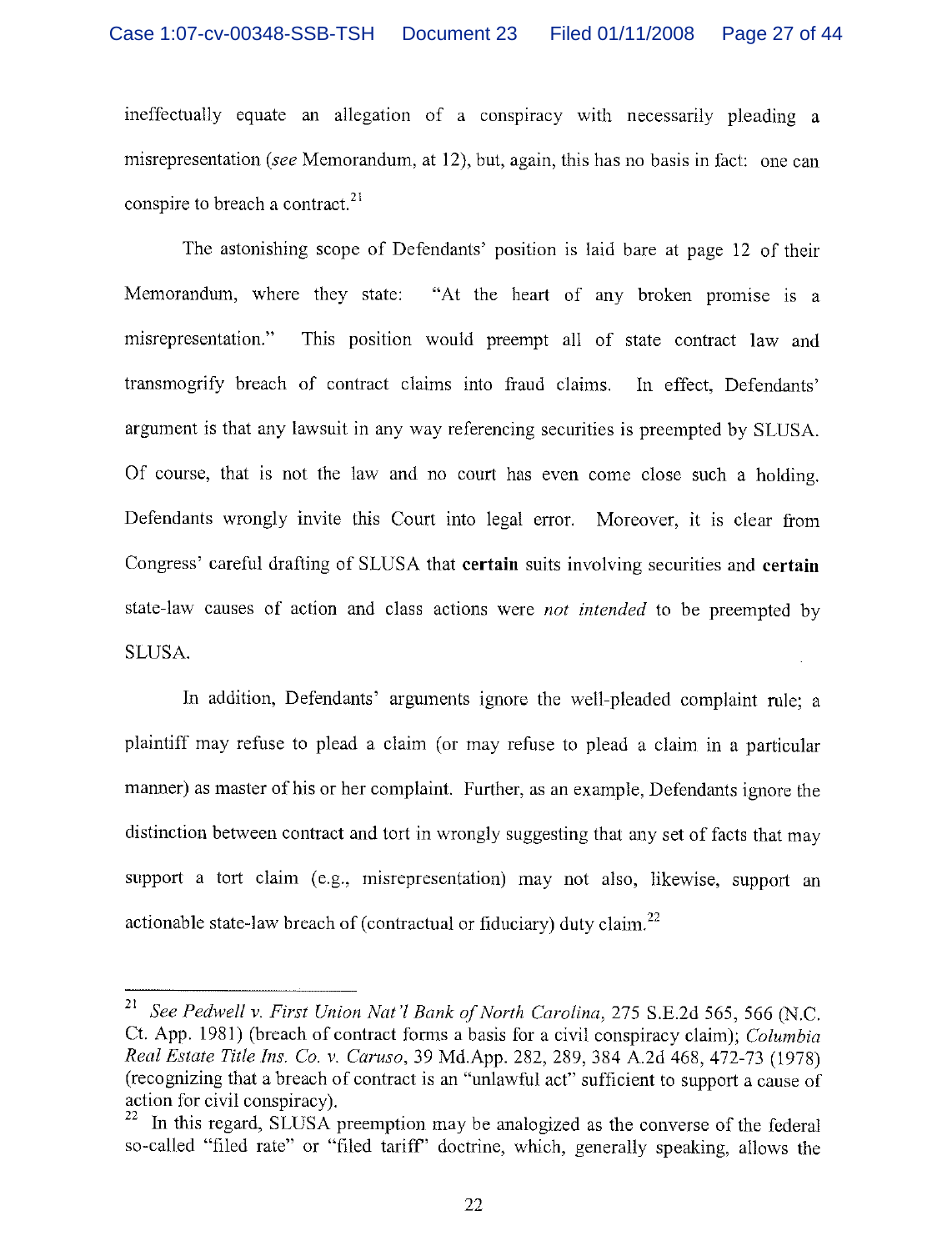For these reasons, Defendants have failed their burden to establish the existence in the Complaint of any misrepresentation or omission that would justify SLUSA preemption in this case. $^{23}$ 

## 3. Any Misrepresentation Not "In Connection With" Purchase / Sale of Securities

Since Defendants do not identify any specific misrepresentation/omission in Complaint (see Memorandum, at 12 ("[p]laintiff strategically avoids using the word 'misrepresent")) and there are none, Defendants cannot meet their required. burden to establish that any misrepresentations or omissions were made "in connection with" the purchase or sale of securities. Under the Supreme Court's *Dabit* decision, any alleged fraud must at least "coincide' with" the securities transaction. See id., 547 U.S. at 85. As one post-Dabit decision has recognized, there must be a sufficient nexus between any misrepresentation and a securities transaction. See LaSala, 510 F.Supp.2d at 240-41 give me the district court name (citing cases). "Where the alleged conduct giving rise to

pleading of certain tort claims, including misrepresentation, but does not allow the pleading of a breach of contract claim arising from the same underlying facts. See Crump v. WorldCom, Inc., 128 F.Supp.2d 549, 553-54, 557-59 (W.D. Tenn. 2001). Of course, SLUSA presents the converse, allowing breach of duty claims under state law (including contractual and fiduciary duties), but not allowing certain misrepresentation tort claims to be pled including as arising from the same underlying facts. To the extent this line of reasoning is meaningful to the Court, *Crump* and the Sixth Circuit's decision in *In re Long Distance Telecommunications Litig.*, 831 F.2d 627 (6<sup>th</sup> Cir. 1987), are persuasive.

<sup>&</sup>lt;sup>23</sup> A case such as *Siepel v. Bank of America, N.A.*, 239 F.R.D. 558 (E.D. Mo. 2006), cited by Defendants (see Memorandum, at 4-5), even if correctly decided (it is currently on appeal) is distinguishable: the Siepel complaint contained numerous allegations that information was concealed from plaintiffs; the complaint also alleged that certain information was either misrepresented or omitted from disclosures made to the Siepel plaintiffs. See also id. at 569 ("[Green v. Ameritrade, Inc., 279 F.3d 590  $(8^{th}$  Cir. 2002)] is factually distinguishable from this case  $\dots$ . In his amended complaint, the [Green] plaintiff alleged that the defendant promised to provide 'real-time' information but instead provided stale information. Id.[ at 593.] The  $[Green]$  plaintiff did not allege that he actually used the stale information to purchase or sell a security. Id. at 597, Thus, the case involved a typical breach of contract claim  $\dots$ .").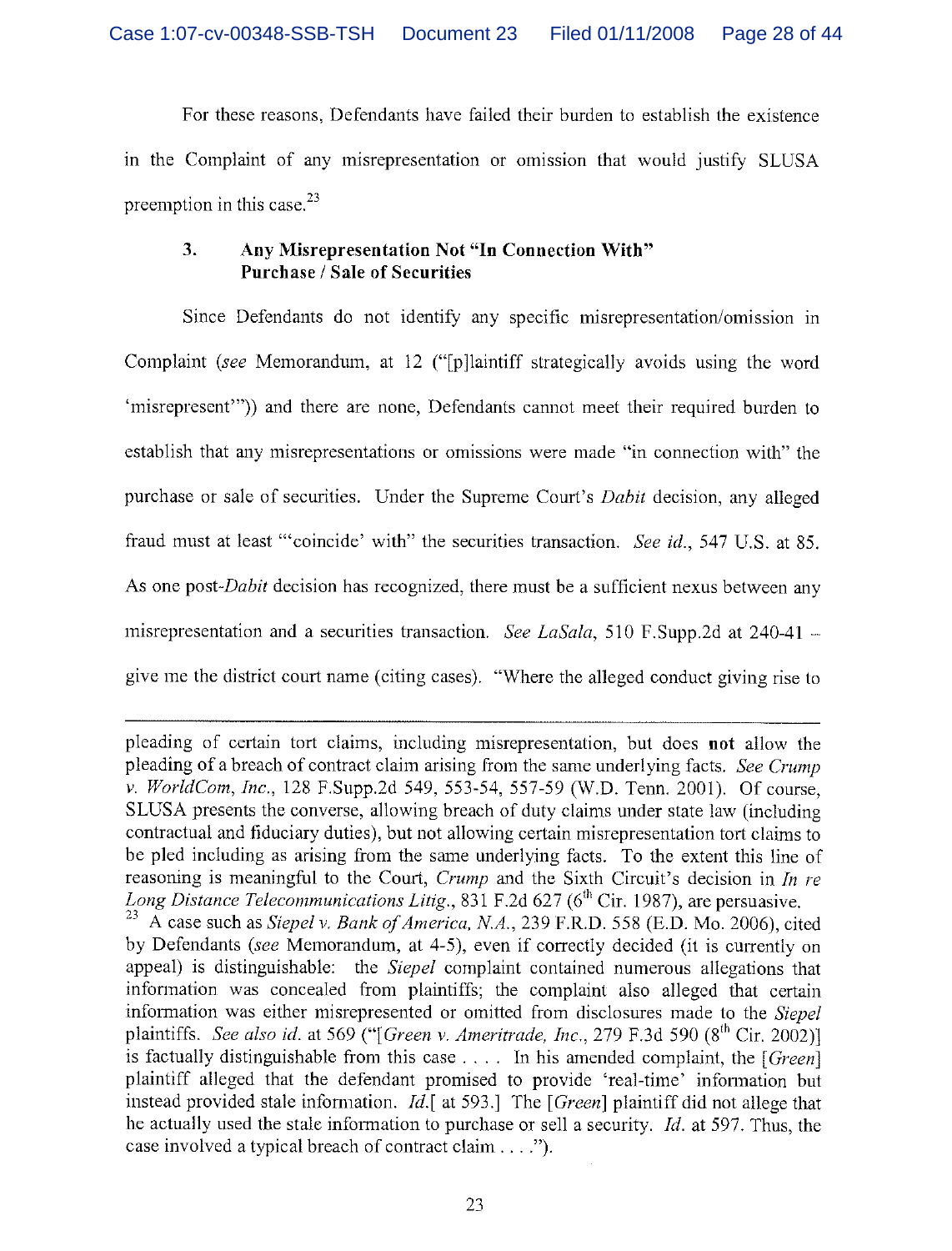the claim is too far removed from a securities transaction, the 'in connection with' requirement is not met." Id. at 240.

In this case, even assuming, *arguendo*, the existence of a claim of misrepresentation or omission in the Complaint, there is no sufficient nexus between any misrepresentation/omission and either the federal securities laws or the essential elements of Plaintiffs claims. Plaintiff alleges that Defendants promised one type of fiduciary services but, in fact, delivered something materially different and less valuable; Plaintiff also primarily alleges Defendants improperly charged fees and expenses related to these services and, in the context thereof, breached their fiduciary duties to the Plaintiff and other similarly affected beneficiaries. These fiduciary services provided by Fifth Third (as well as the fees and expenses imposed by Defendants in connection therewith) were provided regardless of whether any securities were bought or sold by the Bank for the Beneficiaries' accounts. Cf. Norman, 350 F.Supp.2d at 384 (addressing allegations that plaintiffs were promised certain investment services; proposed class paid defendant an annual fee based on the market value of account assets). Given that these services provided and fees charged were to occur regardless of any particular securities transaction, (and given the absence of any allegation that any relevant trust agreement (or the trust relationship, otherwise) *required* Defendants to allocate certain assets (e.g., securities) to Beneficiaries' accounts,) there is simply no nexus established in the Complaint between Plaintiff's allegations and the purchase or sale of securities by Fifth Third. The "in connection with" requirement of SLUSA is not met. $^{24}$ 

Plaintiff also alleges that Fifth Third breached its fiduciary duties by self-interestedly managing assets in Beneficiaries' accounts and, *inter alia*, investing those assets against Beneficiaries' best interests.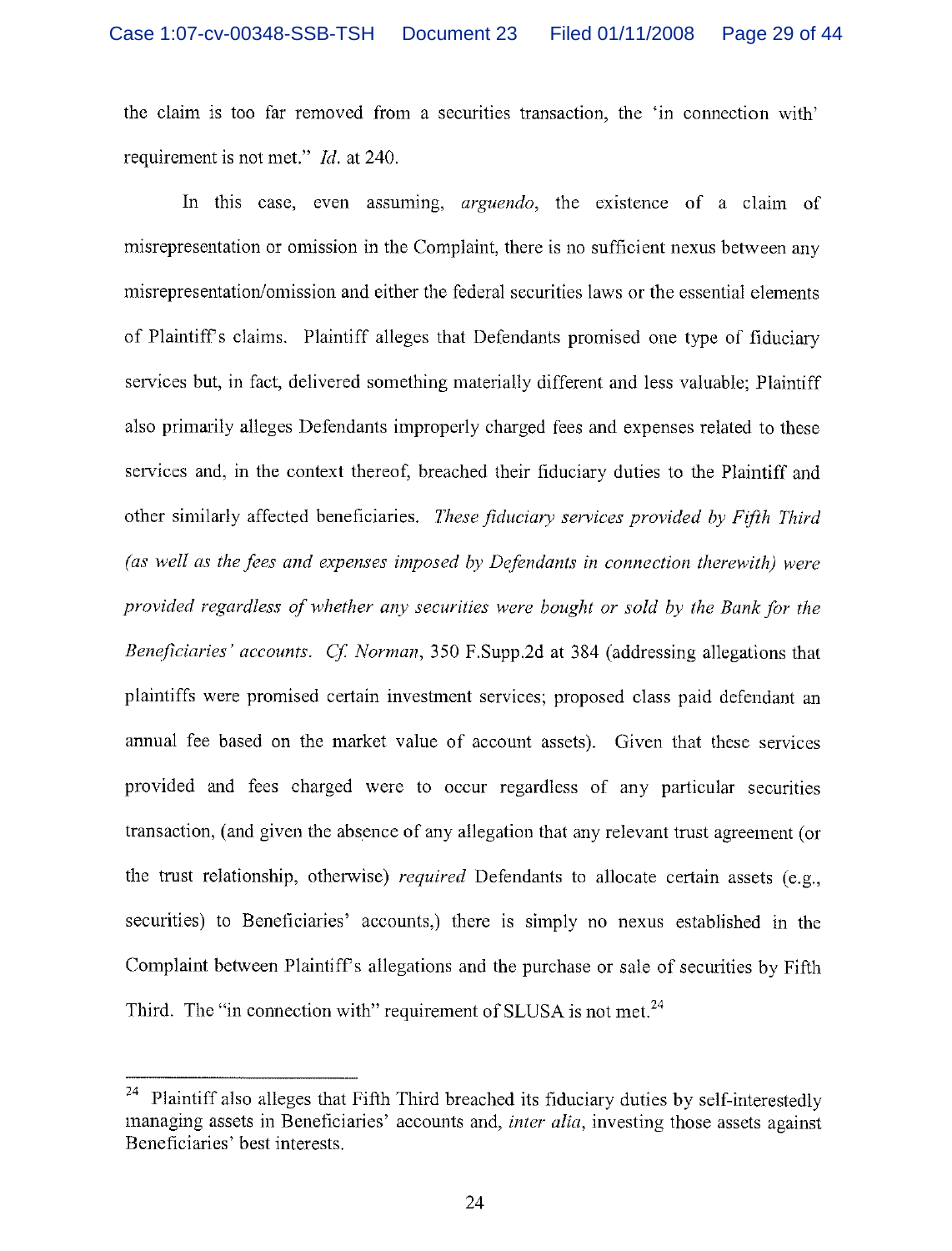A Sixth Circuit District Court case makes this point, with clarity. See French  $\nu$ . First Union Securities, 209 F,Supp.2d 818 (M.D. Tenn. 2002). Memorably, French was a proposed class action involving plaintiffs' allegations that First Union withheld relevant information about a particular broker, Mr. Phillips — to wit, that he used his position to have clients invest in his own venture, a cross-dressing, cowboy night club named "Cowboy LaCage." See id. at 823. The French plaintiffs alleged a classic state-law breach of fiduciary duty claim:

Plaintiffs assert that FUS was aware of Mr. Phillips' conduct, but failed to disclose it to Plaintiffs. Plaintiffs contend that FUS had a duty to disclose these facts, and that if Plaintiffs knew of these facts, they never would have allowed Mr. Phillips to act as their broker.

Id. Addressing SLUSA's "in connection with" requirement, the Court stated:

[W]here a fraudulent scheme involves a simultaneous security transaction and breach of fiduciary duty, the breach is considered to be "in connection with" securities sales  $\dots$ . However, in order for a breach to be "in connection with" securities sales, the breach of the fiduciary duty must do more than simply implicate securities. Rather, there must be a showing of a nexus between the fraud and a securities transaction. SEC  $v$ . Rana Research, Inc., 8 F.3d 1358, 1362 (9th Cir. 1993).

Id. at 824 (citation omitted). The essence of French's reasoning is clear: where the alleged complained of misconduct is independent of any securities transaction (e.g., the misconduct would have occurred regardless of any particular securities transaction), there is not a sufficient nexus to establish SLUSA's "in connection with" requirement. See id. Hence, French holds that claims arising from a broker's provision of services (as opposed to matters related to individual securities transactions) are not subject to SLUSA. See id. at  $827 - 28$ <sup>25</sup>

<sup>&</sup>lt;sup>25</sup> See also id. (citing Chemical Bank v. Arthur Andersen & Co., 726 F.2d 930, 943 (2d Cir.) (Friendly, J.) (holding that misrepresentations or omissions "involved in a securities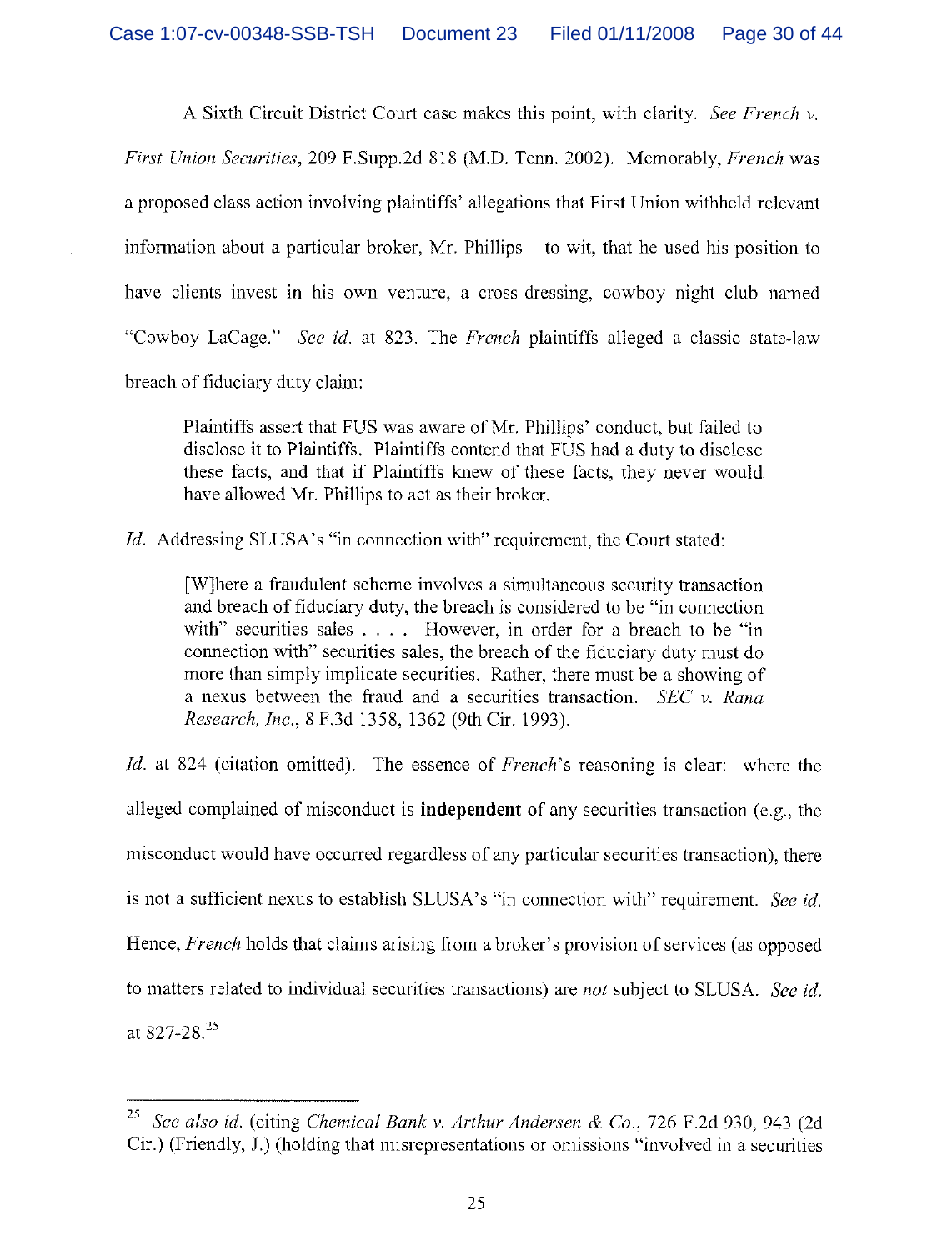Dabit does not direct that this court dismiss the Plaintiff's case under SLUSA, to the contrary. The Dabit plaintiff's theory of the case had a transaction-related basis and sounded in fraud. See id. at 75 n.2, n.2 (detailing allegations that subject stock prices were artificially inflated; that price manipulation occurred "through a variety of deceptive devices, artifices, and tactics"). The Supreme Court rejected the argument that bringing a case on behalf of proposed holders (i.e., those who continued to hold the security, as opposed to selling it) was not a claim in connection with the purchase or sale of stock that would implicate SLUSA. The Court acknowledged that it was not relying upon the text of Rule lOb-S itself, which, by its plain language, would allow preemption for only a claim "in connection with the purchase or sale" of securities (emphasis added). See id. at 84, 126 S.Ct. at 1512-13. Rather, more broadly, under the Court's precedents, SLUSA preemption occurs if "the fraud alleged 'coincide<sup>[s]</sup>' with a securities transaction." *Id.* at 85, 126 S.Ct. at 1513 (citation omitted). The basis of Dahit's holding is that because the proposed class, by necessity, purchased securities, and their theory of damages presumes the valuation of the securities (i.e., sale) – or, that the holding of a security is but the decision not to sell it – then the asserted claims in *Dabit* "coincide [d]" with the purchase or sale of securities.

Dabit found SLUSA preemption where recovery was sought for *fraudulent*, transaction-related alleged wrongs. See id. at 86-87, 126 S.Ct. at 1514 (strongly

transaction but not pertaining to the securities themselves" could not form the basis of a § 10(b) violation), cert. denied, 469 U.S. 884, 105 S.Ct. 253, 83 L.Ed.2d 190 (1984); Siegel v. Tucker, Anthony & R.L. Day, Inc., 658 F.Supp. 550, 553 (S.D.N.Y. 1987) (holding that promises of "conservative stewardship" are not sufficiently "in connection with" the purchase or sale of covered securities); Laub v. Faessel, 981 F.Supp. 870 (S.D.N.Y. 1987) (holding failure to disclose lack of qualifications was not within Rule lO(b)'s "in connection with" language)).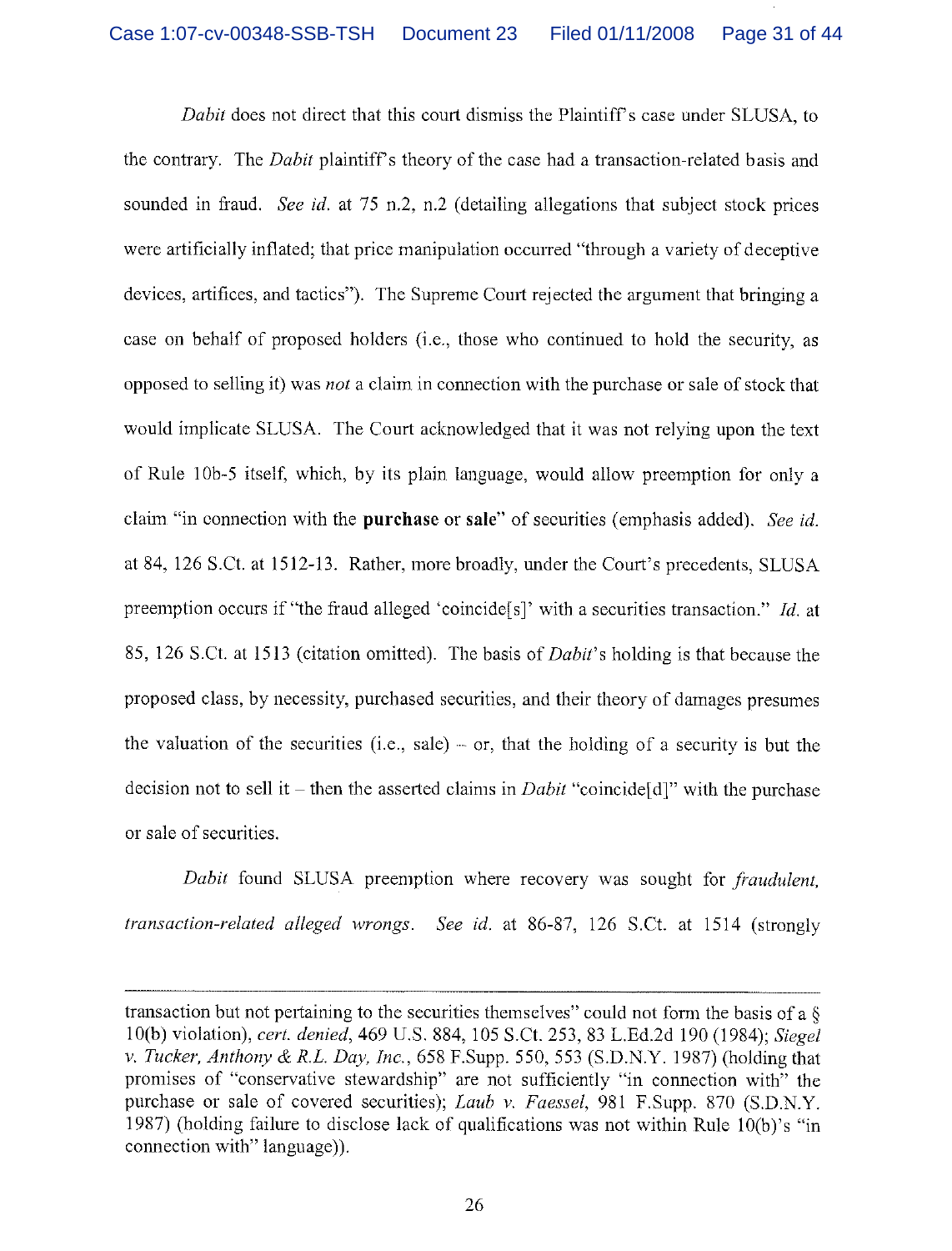suggesting SLUSA's reach extends only to state-law causes of action that a have a federal analogue); id. at 87 n.12, 126 S.Ct. at 1514 n.12 (same); id. at 88-89, 126 S.Ct. at 1515 (same). SLUSA does not apply to this case because it is *not* a federal securities case but, instead, is a traditional breach of state law action. See id. at 88-89, 126 S.Ct. at 1515.

The post-Dabit decision by the Seventh Circuit Court of Appeals in  $Gavin v$ . AT&T Corp., 464 F.3d 634 (7<sup>th</sup> Cir. 2006), cert. denied, U.S. 127 S.Ct. 1492, 167 L.Ed.2d 244 (2007), reinforces these points. As the Seventh Circuit found, Gavin was essentially a consumer fraud case where the shareholders alleged that the contractor sent them a fraudulent letter that urged the proposed class to exchange their securities shares for the surviving corporation's stock or cash through the contractor for a fee but did not mention that the shareholders could exchange their shares for stock through an exchange agent at no charge. See id. at 636-37. Gavin was a case where there was alleged fraud and there was the exchange of securities, yet still no SLUSA preemption was found. As French and Dabit illustrate, in Gavin the alleged wrongdoing did not "coincide" with federal securities transactions. See id. at 639 (citing Chemical Bank, supra). Moreover, as *Dabit* indicates, the Seventh Circuit found that the *Gavin* plaintiffs were not pursuing a federal securities case but were, instead, pursuing a traditional statelaw case. See id. at 639-40. Stated another way, "but for" causation (i.e., the wrong would not have been committed "but for" the purchase or sale of securities) is **not** sufficient to find SLUSA preemption. See id. at 639; Green v. Ameritrade, Inc., 279 F.3d 590, 599 ( $8<sup>th</sup>$  Cir. 2002) ("Misrepresentation claims come in many forms that do not necessarily involve any purchase or sale of a security.").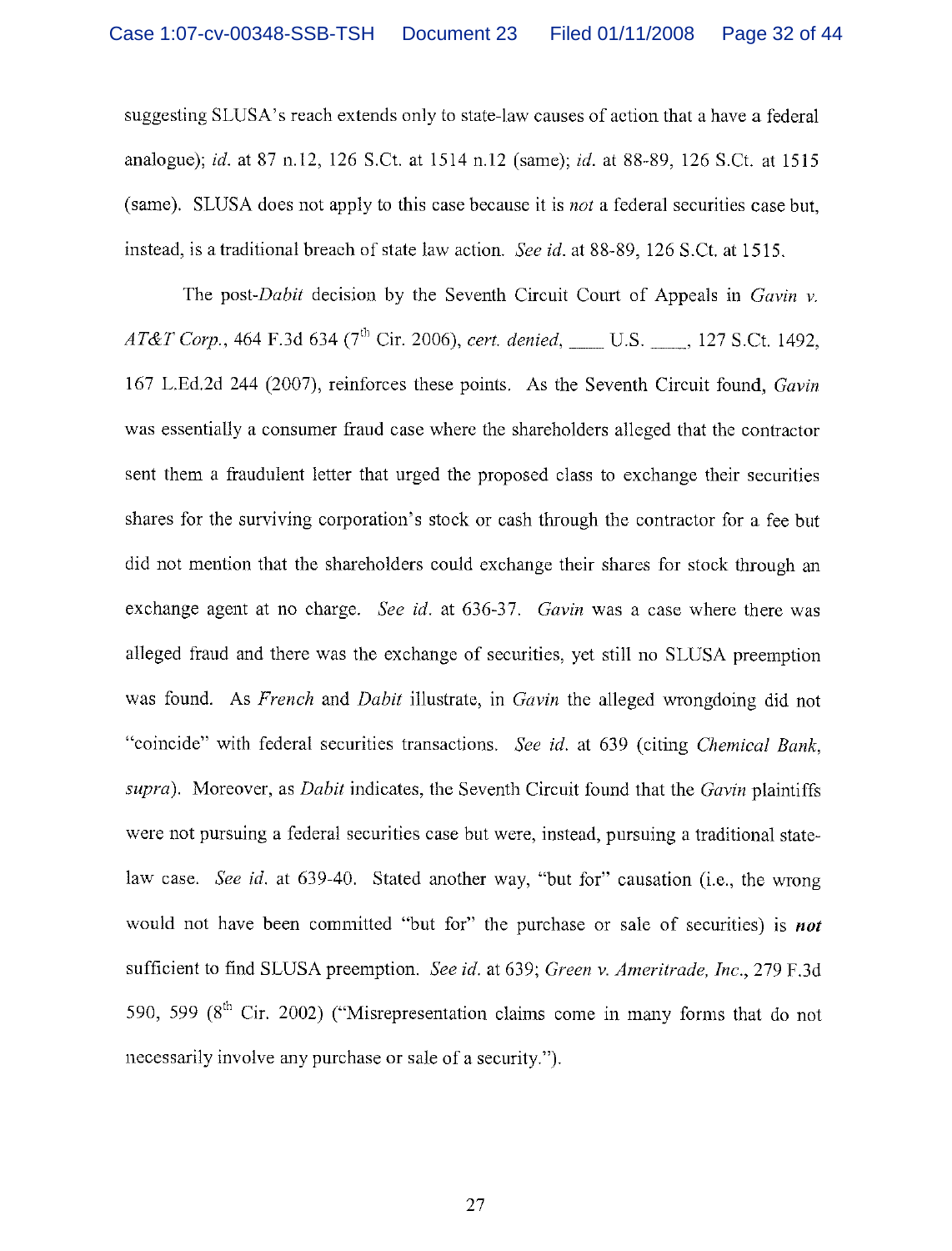Indeed, Gavin presents a much stronger case for SLUSA preemption than this case, given that in Gavin fraud was plainly alleged and the transfer of particular securities was implicated. In this case, Plaintiff primarily alleges failures to provide services required to be provided in the context of a fiduciary/beneficiary relationship, as well as the charging of unjustified fees and expenses, all conduct independent of any securities transactions. Defendants have not met SLUSA's "in connection with" requirement sufficient to prove SLUSA preemption.<sup>26</sup>

#### B. Rule 12(b)(6) State-law Issues

Defendants also move to dismiss Plaintiff's state law causes of action on traditional Rule 12(b)(6) grounds. Plaintiff addresses those arguments, in turn:

### 1. Count I —Breach of Fiduciary Duty

In Count I, Plaintiff states a state law cause of action for breach of fiduciary duty, including claims under the common. law and Ohio Revised Code ("ORC") § 1339.53, renumbered ORC § 5809.02. Defendants invoke ORC § 1111.13 in seeking dismissal, which is the equivalent of arguing an affirmative defense in an attempt to immunize conduct that would otherwise be actionable. Defendants' purported invocation of ORC § 1111.13 fails, both because it seeks to have court effectively grant summary judgment in their favor (absent required discovery<sup>27</sup>) and resolve, as a matter of law, issues properly resolved only by the trier of fact after discovery. Further, resolution of the argument

<sup>&</sup>lt;sup>26</sup> Footnote 10 (p. 16) of Defendants' Memorandum argues the operative pleading is subject to dismissal for failure to comply with F.R.C.P. 9(b), stating, among other things, fraud is required to be pled with specificity. However, Plaintiff has not alleged a fraud cause of action and the Rule is simply inapplicable to this case.<br> $27 \text{ Dafandants have mode a Dula 12(b)(6) motion, only in }$ 

Defendants have made a Rule  $12(b)(6)$  motion, only, not a Rule 56 motion for summary judgment. Fact-intensive issues are appropriate for resolution only after discovery at the summary judgment stage, not in a preliminary Rule  $12(b)(6)$  motion context prior to discovery.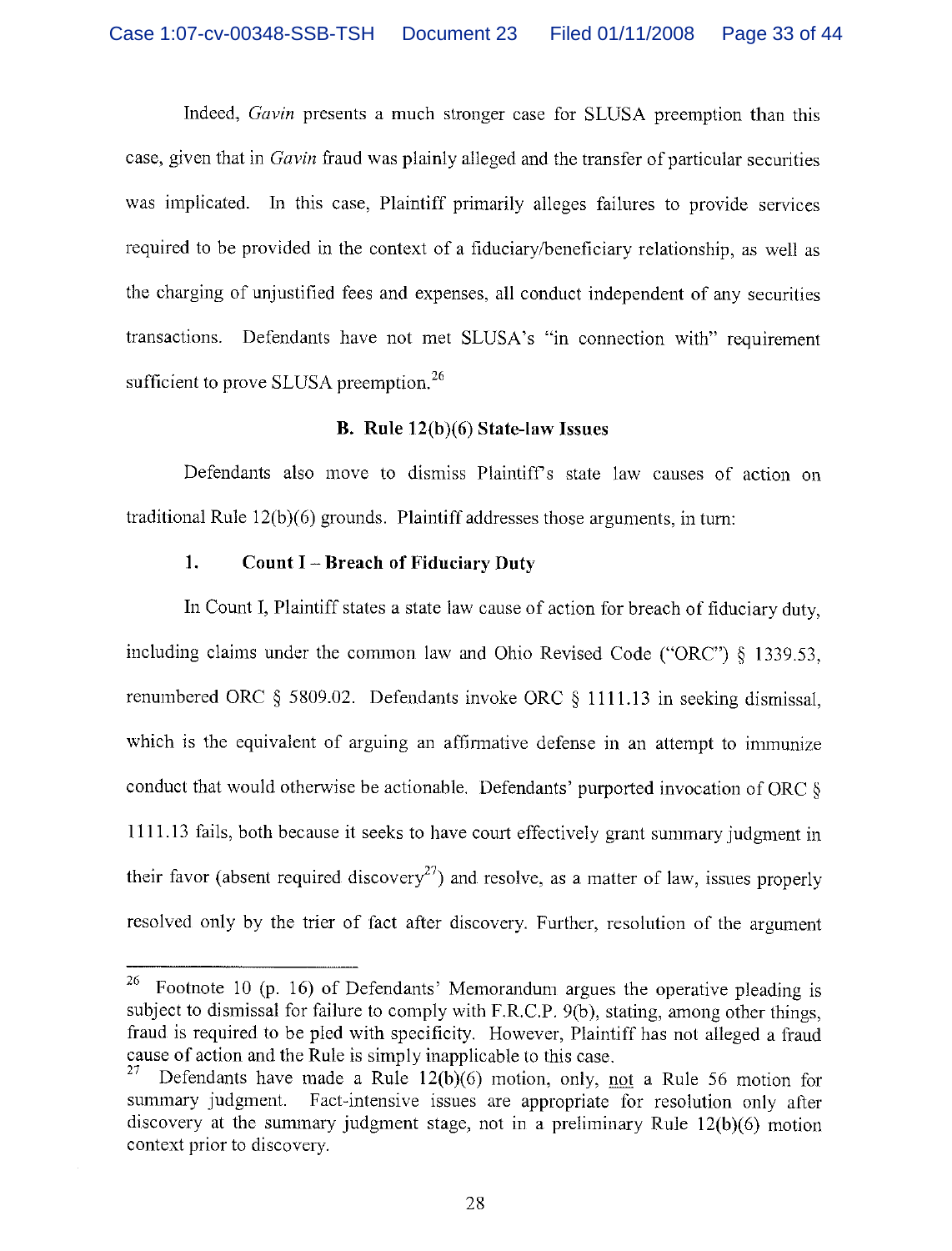interposed by Defendants necessarily requires the Court's improper consideration of facts outside of Plaintiff's operative pleading.

Defendants' ORC § 1113.13(H) argument is improper. Whether considered as issues not properly resolved in a motion to dismiss or as matters outside of Plaintiffs operative pleading, Defendants' ORC  $\S$  1113.13(H) argument implicates at least the following issues: (i) whether the Bank is a "trust company" under the statute (see also ORC § 1101.01, § 1101.06); (ii) whether any other identified company is an "affiliated investment company"; (iii) whether any fee charged was "reasonable"; (iv) whether any "services" were "provided to an affiliated investment company"<sup>28</sup>; (v) whether any "fee" was charged in a manner required by the statute; and (vi) whether annual disclosure occurred, as required by the statute. See ORC  $\S$  1113.13(H). None of these fact-based issues  $-$  much less all of them  $-$  are plainly raised by the Complaint. Of course, it is a settled rule of pleading that in a Rule 12(b)(6) motion to dismiss, a Defendant's averments outside the operative pleading are disregarded in resolving the motion.<sup>29</sup>

Likewise, the foregoing issues are properly resolvable only by the trier of fact (including after discovery), not by preliminary motion. For example, the case of  $Deiaiffe$ v. KeyBank USA Nat'l Assoc., 2006 Ohio 2919 (Ohio Ct. App., Lucas Co. 2006), involved a breach of fiduciary duty claim in a trust context. The Court noted that issues were to be resolved by an objective, reasonable trustee standard (see id. at P17), and that

<sup>&</sup>lt;sup>28</sup> Particularly, ORC § 1113.13(H) appears to contemplate where the trust company charges  $x$  to the beneficiary and  $y$  to the affiliated investment company; the Complaint can fairly be read for the allegation that the Bank charges x and y to the Class. See Compl. ( $\parallel$  31).<br><sup>29</sup> In assuming the truth of all facts and reasonable inferences to be drawn from a

complaint, a District Court "must disregard the contrary allegations of the opposing party." Seafarers Welfare Plan v. Philip Morris, Inc., 27 F.Supp.2d 623, 626-27 (D. Md. 1998) (citing A.S. Abell Co. v. Chell, 412 F.2d 712, 715 (4<sup>th</sup> Cir. 1969)).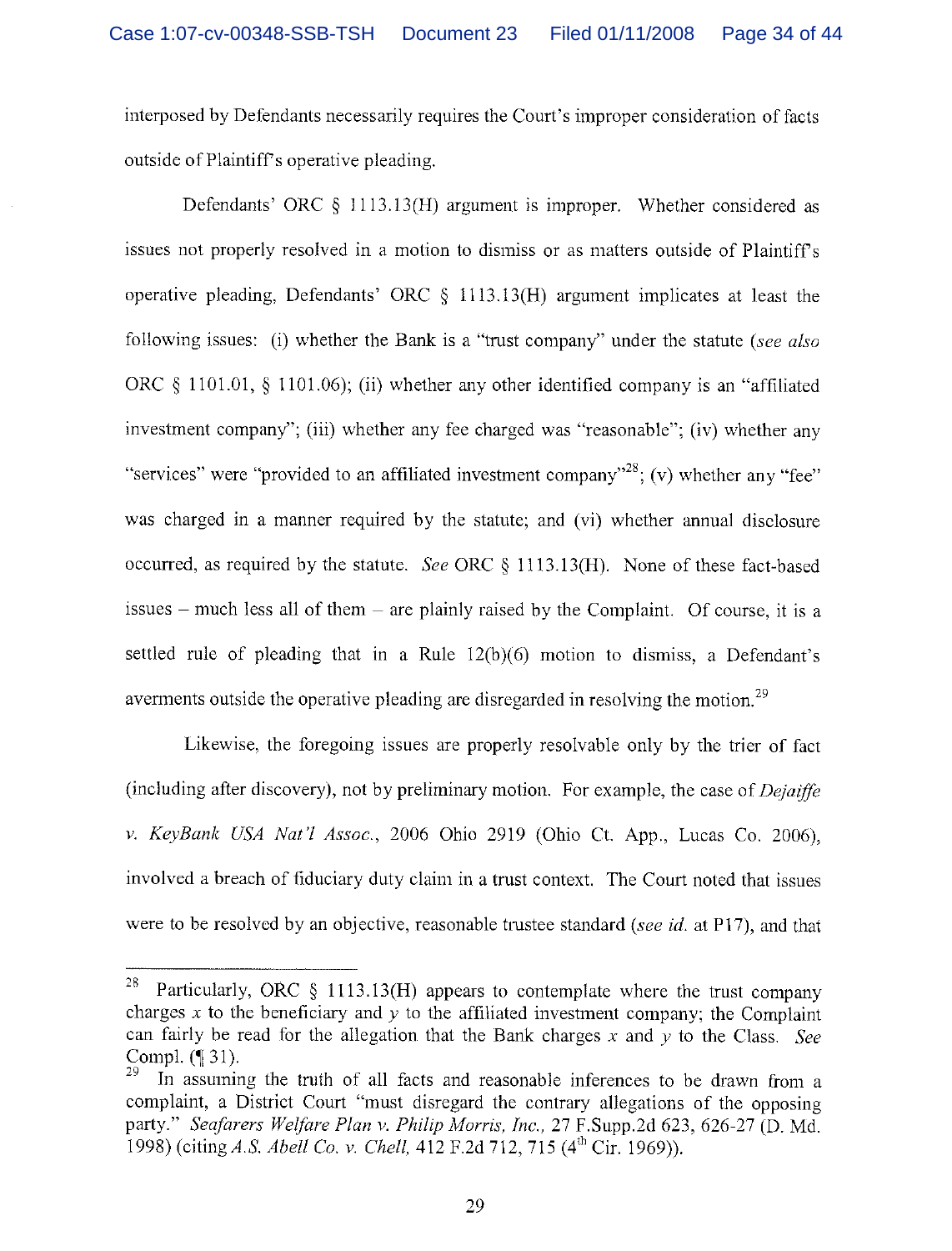the trial court erred in granting summary judgment because evidence needed to be received and weighed by the trier of fact to determine reasonableness of the trustee's conduct. See id. at P23. Defendants' motion to dismiss Count I is procedurally improper.

Furthermore, Defendants cite no authority for the proposition that a defense to negligence (i.e., "reasonable [ness]" in the words of ORC  $\S$  1113.13(H)) can exculpate an intentional, self-interested breach by the trustee, and Plaintiff submits that no such authority exists given the fiduciary nature of the relationship at issue in this litigation. As one court has reasoned, in the directly analogous agent-principal context:

[A]n agent is under a strict duty to avoid any conflict between his or her self-interest and that of the principal: "It is an elementary principle that the fundamental duties of an agent are loyalty to the interest of his principal and the need to avoid any conflict between that interest and his own self-interest . . . . "

\* \* \* \* \*

Where an agent breaches a duty to the principal and profits from the breach, the principal may maintain an action to recover those profits for her or himself.... RESTATEMENT (SECOND) OF AGENCY § 388 (1958) ("An agent who makes a profit in connection with transactions conducted by him on behalf of the principal is under a duty to give such profit to the principal.").

Green v. H & R Block, 355 Md. 488, 517-19, 735 A.2d 1039, 1055-56 (1999) (citations

omitted). Defendants may not knowingly breach their fiduciary duties and invoke ORC

 $\S 1113.13(H)$  in this Court to exculpate themselves.<sup>30</sup>

 $30$  Notably, as well, other than Defendants' procedural arguments (including the ORC  $\S$ 1113.13(H) argument), Defendants make no argument that Plaintiff has not substantively stated a cause of action for breach of trust / fiduciary duty under Ohio law in Count 1. See  $I^{st}$  Federal Savings & Loan Ass'n v. U. S. Sterling Capital Corp., 2005 U.S.Dist.LEXIS 3480, \*6-\*7 (N.D. Ohio March 7, 2005) (discussing breach of fiduciary duty cause of action under Ohio law); Cassner v. Bank One Trust Co., 2004 Ohio 3484.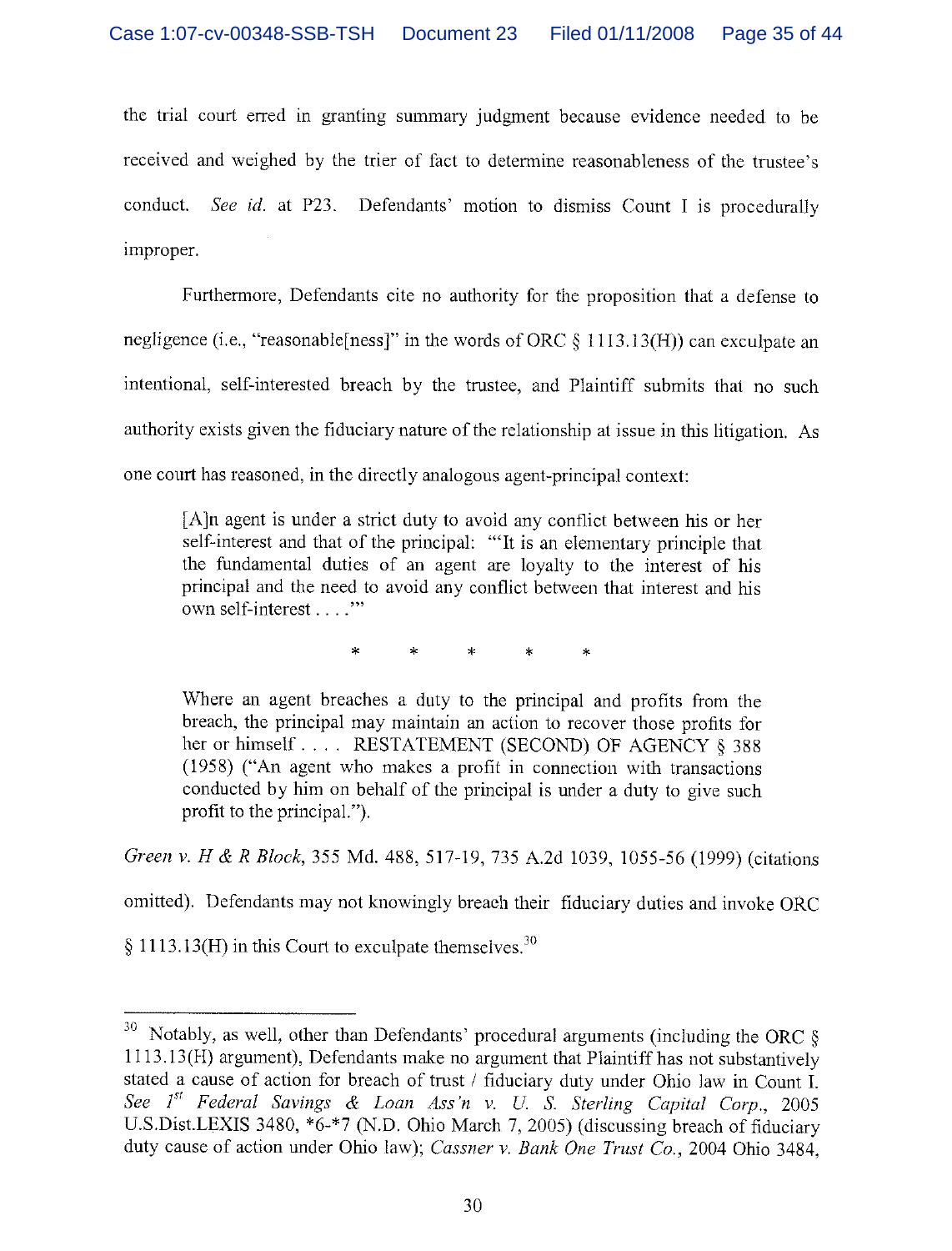## 2. Count  $II$  – Unjust Enrichment

Defendants also move to dismiss Plaintiff's unjust enrichment cause of action, brought against both Defendants. Defendants assert ORC  $\&$  1113.13(H), an argument that Plaintiff has already addressed, supra.

In addition, Defendants argue that Plaintiff may not assert an unjust enrichment cause of action because a contractual relationship exists between Plaintiff and the Bank. In the first instance, the Complaint does not allege a contractual relationship between Plaintiff and Bancorp, so this argument fails on this ground as to Bancorp. Also, Defendants argue that Plaintiff does not state his breach of contract claim with sufficient clarity, so if that is true (and, as discussed below, it is not), then the asserted principle would not apply to this claim against the Bank, on this ground, as well.

Moreover, Defendants cite nothing in the operative pleading that establishes that Plaintiff and the Class are express parties to the agreement; Plaintiff alleges an intended beneficiary status regarding the agreement, Further, federal decisions have recognized that although the general rule is that the equitable remedy of unjust enrichment is unavailable if an express agreement exists between the parties, equally, an exception to that rule (permitting recovery) is where the defendant is unjustly enriched as to matters outside the scope of the relevant agreement. In Drysdale v. Woerth, 153 F.Supp.2d 678 (E.D. Pa. 2001), aff'd mem., 53 Fed.Appx. 226 ( $3<sup>rd</sup>$  Cir. 2002), the Court made this very

at P28, P29 (Ohio Ct. App., Franklin Co.) (same – breach of trust), *appeal dismissed*, 817 N.E.2d 407 (Ohio 2004). Also, as discussed, below, Plaintiff has stated a cause of action for breach of contract related to the promise of certain (high-level, individualized) trust services not delivered. Plaintiff alleges that low-level, standardized services were provided by Fifth Third to him and other similarly situated Beneficiaries and avers, as well, that this conduct is an actionable breach of fiduciary duty (including to the extent the Court would determine such allegations do not state a cause of action for breach of contract).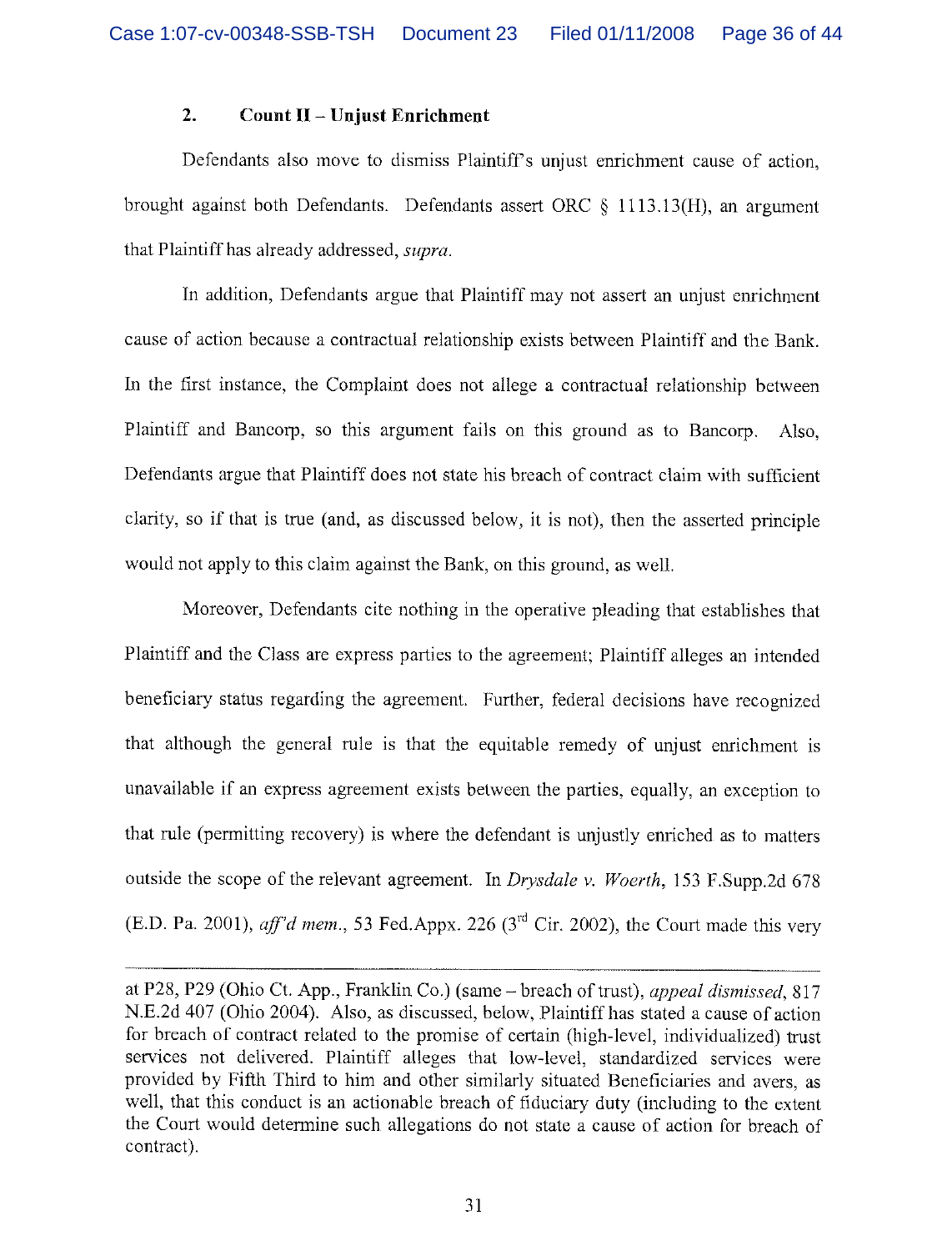point: "Although unjust enrichment is inapplicable when the relationship between the parties is founded on a written agreement or express contract, an unjust enrichment claim may go forward when one party performs services wholly outside the scope of the contract." Id, at 687. Other federal decisions are in accord. See Still v. Regulus Group, LLC, 2003 WL 22249198, \*6 (E.D. Pa. Oct. 1, 2003) (same; citing cases); Forman v. Banfe, 1992 WL 38397, \*4 (E.D. Pa. Feb. 21, 1992) (same); see also Annecca Inc. v. Lexent, Inc., 345 F.Supp.2d 897, 905 (N.D. Ill. 2004).

A motion to dismiss an alternatively pled equitable remedy is properly denied at the preliminary stage where the contours of the parties' agreement (if any) and the precise nature of the parties' conduct are subject to discovery. See Triple Canopy, Inc. v. Moore, 2005 U.S.Dist.LEXIS 14219, \*43\_\*44 (N.D. Ill. July 1, 2005) (same); Foster v. Kovner, 840 N.Y.S.2d 328, 333 (N.Y. Ct. App. 2007) (same); see also id. ("[T]he adequacy of the compensation cannot be resolved on a motion to dismiss  $\dots$ .

### 3. Count III — Breach of Contract

Defendants' argument that Plaintiff does not allege a breach of contract cause of action with sufficient specificity fails. Regarding that cause of action,

[u]nder Ohio law, the elements of breach of contract are: (1) existence of a valid contract; (2) performance by the plaintiff; (3) non-performance by the defendant; and (4) damages resulting from the defendant's breach.

Yoder v. Hurst, 2007 Ohio 4861, at P27 (Ohio Ct. App., Franklin Co. 2007). Plaintiff and his children "performed," and did not breach, the contracts with the Bank embodied in the trust agreements that established the Segal Trusts. They were passive third party beneficiaries and were not required to do anything to satisfy the "performance" requirement of the cause of action.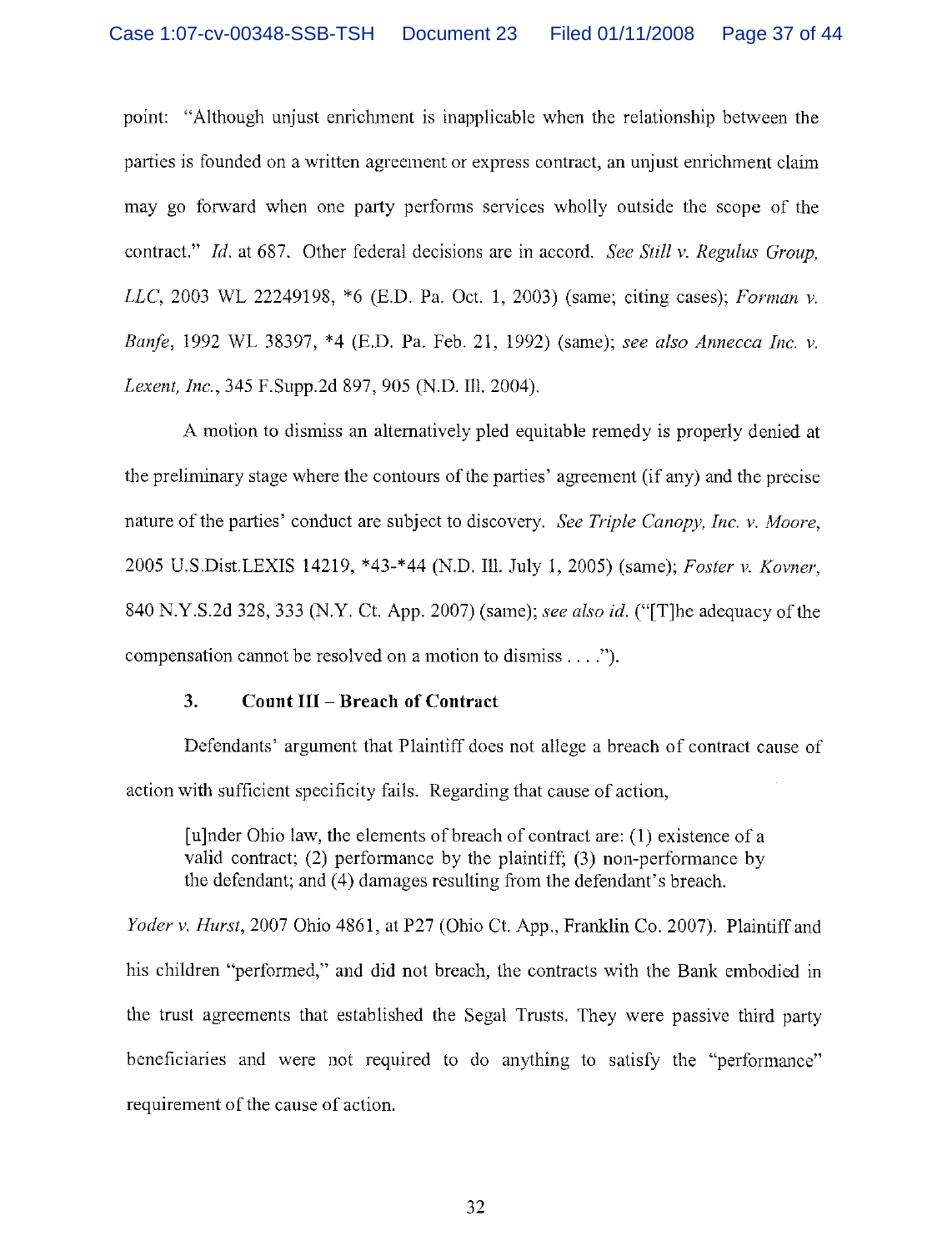Further, Plaintiff has alleged specific terms of a contractual relationship, that those terms were breached, and how the breach occurred. Plaintiff alleges that the Bank administers fiduciary accounts for himself; his children and the members of the Class and contractually offered to those who established the fiduciary relationships with the Bank a variety of services, including purportedly customized management of Beneficiaries' assets.. See id.  $(10, 25)$ . Plaintiff alleges that Defendants breached their contractual obligations to himself and the other Beneficiaries by acting as they did including, inter alia, failing to deliver the contractually obligated fiduciary services and by otherwise acting wrongfully in their own self-interest. See id.  $(\mathbb{I} \setminus \{1\})$  25, 34). More particularly, as alleged, the Bank, currently using the "Fifth Third" name, agreed to provide as an element of the fiduciary relationship (including through its website and otherwise) "customized trust solutions" in portfolio management. See id. ( $\P$  27). Plaintiff alleges that the Bank breached its promise by exploiting opportunities to standardize management of the assets in the fiduciary accounts of Plaintiff; his children and those of other Beneficiaries for Defendants' selfish and wrongful gain. See id. Plaintiff further alleges, specifically, that the Bank does not provide "experienced trust professionals," as it was contractually obligated to do; that the Bank does not service fiduciary accounts in an individualized manner, but provides standard and/or generally low-level service; and that the Bank breaches duties by not having adequate regard for Beneficiaries' tax circumstances. See id. ( $\P$ [28, 34, 35(e)).<sup>31</sup>

<sup>&</sup>lt;sup>31</sup> Also, the Bank failed to make adequate "suitability" determinations, and relied upon computerized models instead of providing the customized, individualized attention to which the Beneficiaries were entitled. See id. ( $\P$  35(f)). Plaintiff alleges that the Bank's employees, acting under pre-determined Bank and Bancorp corporate policy, provide non-individualized planning "advice" and services. See id. (¶ 35).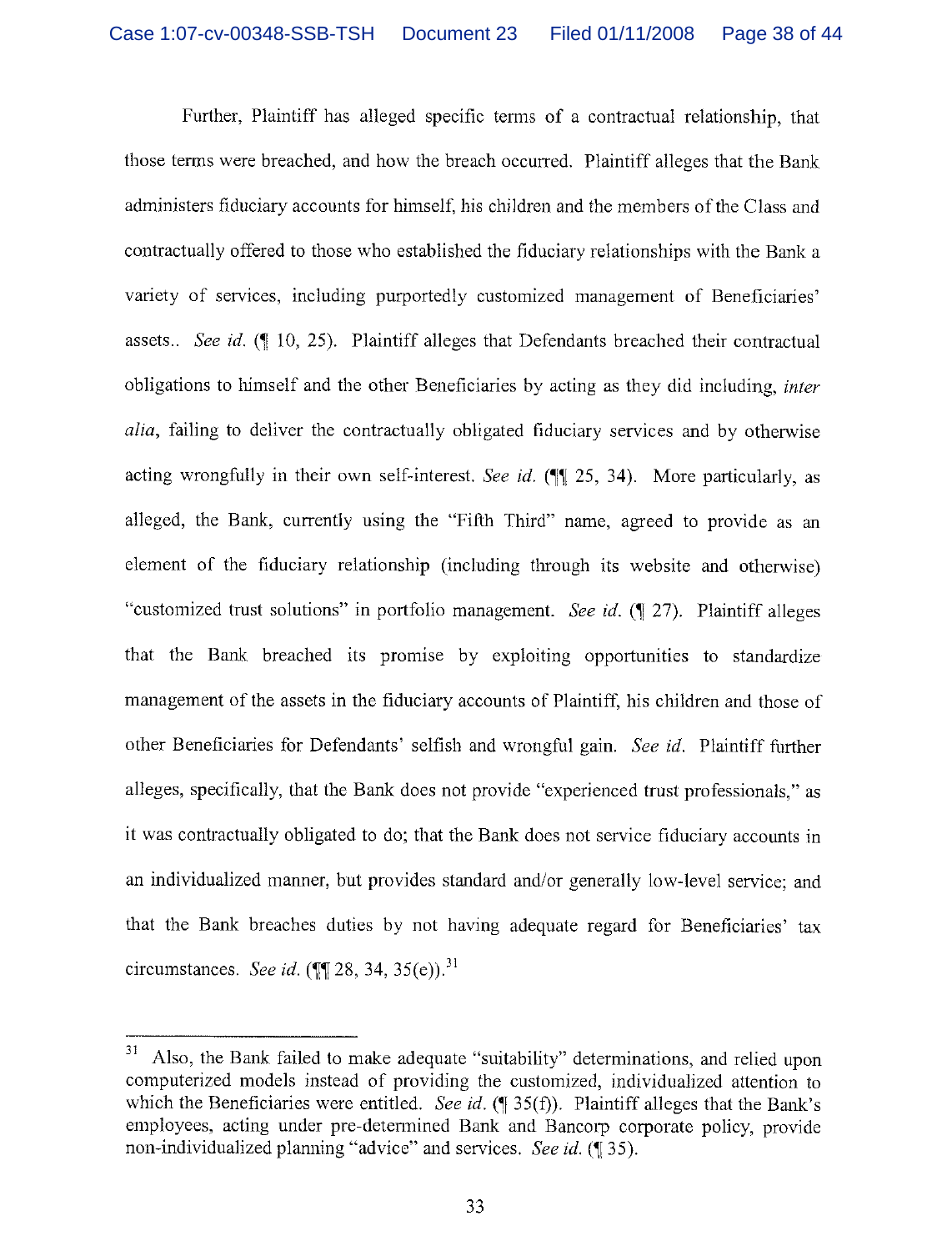Finally on this point. Plaintiff adequately alleges damages. "The general measure of damages in a breach of contract case is the amount necessary to put the nonbreaching party in the position that the party would have occupied had. the breach not occurred." Martin v. Lake Mohawk Property Owners Assoc., Inc., 2007 Ohio 6432, at P35 (Ohio Ct. App., Carroll Co. 2007) (citation omitted). With respect to the provision of services not in conformance with contractual obligations, this necessarily allows for the possibility of recovery of damages for the difference between the value of the services promised less the value of the services delivered — one form of traditional contract damages. See id. at P29, P35; see also Daffin v. Ford Motor Co., 458 F, 3d 549, 552 ( $6<sup>th</sup>$ Cir. 2006) (applying Ohio law; applying principle in class action context); cf id. at 554 ("[T]he difference in value between conforming and non-conforming goods is better litigated in a class-wide context." $\lambda^{32}$  Plaintiff and the Class have properly stated a cause of action for breach of contract.

#### 4. Counts I and IV — Statute of Limitations

Defendants invoke a four-year statute of limitation as to Plaintiffs breach of fiduciary duty causes of action. This argument fails on numerous grounds. The case of Cassner v. Bank One Trust Co., 2004 Ohio 3484 (Ohio Ct. App., Franklin Co.), appeal dismissed, 817 N.E.2d 407 (Ohio 2004), is very instructive.

Initially, *Cassner* notes that although a breach of trust claim is equitable in nature, it is subject to the statute of limitation at law  $if$  brought after the termination of the trust.

 $32$  Similarly, the possibility exists of recovery for Plaintiff and the Class if it can be proven what would have occurred had the promised services been provided, assuming such damages were reasonably foreseeable. See Crawn v. Croxton, 1987 Ohio.App.LEXIS 6492, \*9-\*11 (Ohio Ct. App., Stark Co. April 6, 1987) (citing Hadley v. Baxendale, 9 Exch. 341, 156 Eng. Rep. 145 (1854)).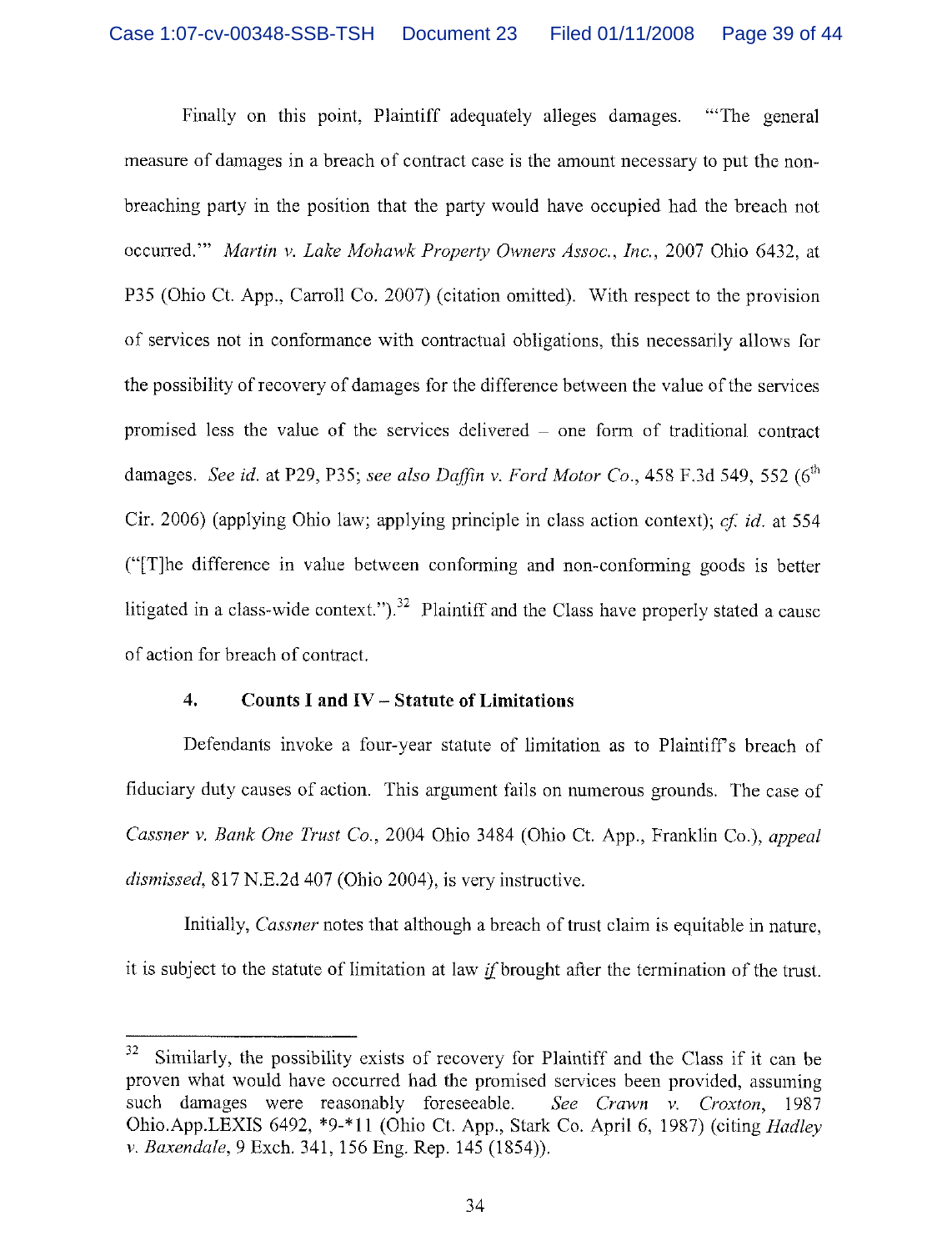See id. at P29. "The statute of limitations on a claim for breach of fiduciary duty premised upon a tortious breach of trust will not begin to run while the trustee continues to exercise any of his powers over the trust res." Id. at P37. Defendants have pointed to nothing in the Complaint that would indicate the date of a termination of Defendants' exercise of trust authority — needed facts are not presented, much less established as undisputed – this issue can not be resolved by preliminary motion to dismiss. See Levitt v. Riddell Sports (In re MacGregor Sporting Goods), 199 B.R. 502, 516 (Bankr. D.N.J. 1995) ("The Court finds that the question regarding tolling of the statute of limitations involves factual issues which cannot be resolved in the absence of discovery. The tolling issue cannot be resolved on a motion to dismiss  $\dots$  ...,  $33$ 

Likewise, any tort must be complete for the statute of limitations to run (see Owner-Operator Indep. Drivers Assoc. v. Arctic Express, inc., 2003 U.S.Dist.LEXIS  $4217$ ,  $*18-*20$  (S.D. Ohio Jan. 29, 2003), and, again, such facts establishing that date (and any related inferences) are not established unequivocally by the Complaint. Also, a fiduciary relationship provides the legal obligation to speak, making equitable tolling applicable in the context of an alleged tortious omission, See Doe v. Archdiocese of Cincinnati, 2006 Ohio 2525, P48, 849 N.E.2d 268, 279 (Ohio 2006) (citing Martinelli v. Bridgeport Roman Catholic, 196 F.3d 409, 430 ( $2<sup>nd</sup>$  Cir. 1999)). Finally on this point, the Complaint alleges causes of action on behalf of Plaintiff's children who are minors (see *id.*,  $\P$  1, 45), thus tolling the running of any statute of limitation under ORC § 2305.16

<sup>&</sup>lt;sup>33</sup> Similarly, regarding the running of any statute of limitation, the termination of a trust must be "unequivocal[]." See Cassner, 2004 Ohio 3484 at P42. Again, Defendants do not present the facts on this point, but even if facts were presented, a motion to dismiss is not a procedurally proper mechanism to resolve disputed facts and/or inferences. Even if Defendants could establish these facts and inferences in their favor, a "discovery rule" analysis would still be appropriate. See id. at P48.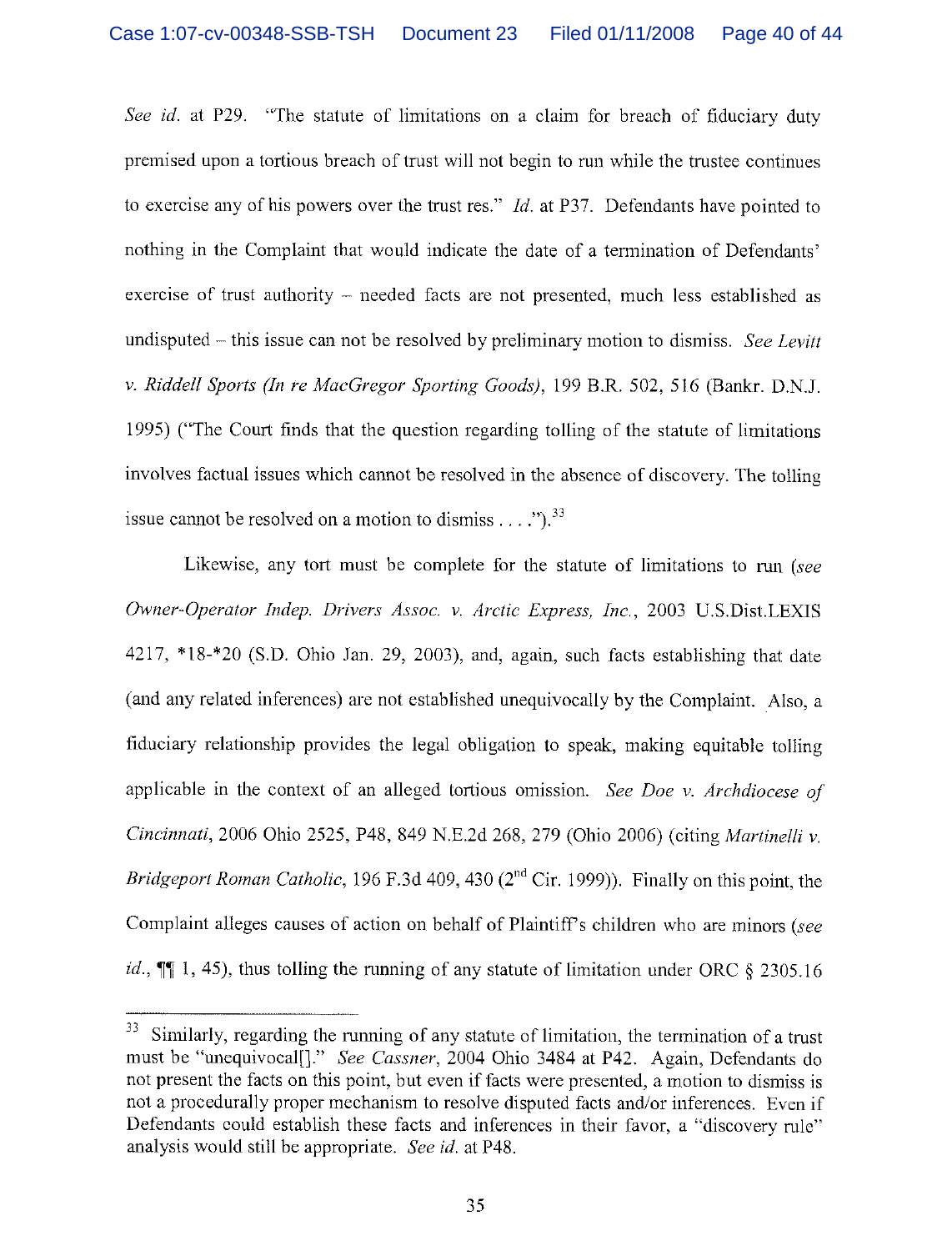until they reach majority. Thus, even if, following a more developed record, Plaintiff's individual claims were to suffer some infirmity due to the running of a limitations period, the claims he has asserted on behalf of his minor children remain viable and unaffected.

## 5. Count  $V - B$  reach of Fiduciary Duty (Individual Segal Claim)

Lastly, Defendants seek the dismissal of Plaintiffs individual cause of action for breach of fiduciary duty. They argue, in effect, that it is clear from the face of the Complaint and two purported appraisals that Defendants have proffered that the Bank acted reasonably and obtained fair market value for the West Clifton Avenue building (the "Building"). See Compl.  $\P$  93-102. Defendants attempt, once again, effectively to introduce matters beyond the operative pleading  $(e.g., a motion for summary judgment)$ . improper in the Rule  $12(b)(6)$  motion context, and lead the Court to reversible error.

First of all, it is not possible for the Court to reasonably make a fair market value determination in the context of a Rule  $12(b)(6)$  motion to dismiss.<sup>34</sup> See Foster, 840 N.Y.S.2d at 333 ("[T]he adequacy of the compensation cannot be resolved on a motion to dismiss  $\dots$ ."). This is particularly so when Defendants have gone well beyond the four corners of the Complaint to introduce appraisals the legitimacy of which are challenged in the Complaint (Compl. ¶ 96).

 $34$  Defendants attach two appraisals to the Memorandum as Exhibits O and P. Although Defendants cite Weiner v. Klais & Co., 108 F.3d 86, 89 ( $6<sup>th</sup>$  Cir. 1997), for the proposition that the appraisals can be considered in a motion to dismiss, Plaintiff disputes that  $-$  the Court's consideration of such a fact-laden issue is even remotely appropriate. Although Plaintiff has challenged the legitimacy and circumstances of the appraisals carried out by Fifth Third in connection with the sale of the Building, Defendants' reference to the purported appraisals in no way establishes their authenticity or the accuracy of matters stated therein. The Complaint, at  $\P$  96, specifically alleges that whatever appraisals were carried out were not accurate and/or not reasonable. Further, the broader allegations of the Complaint establish the alleged unreasonableness of the sale of the Building by the Bank under the circumstances described therein even if the appraisals came in at the purported values they did.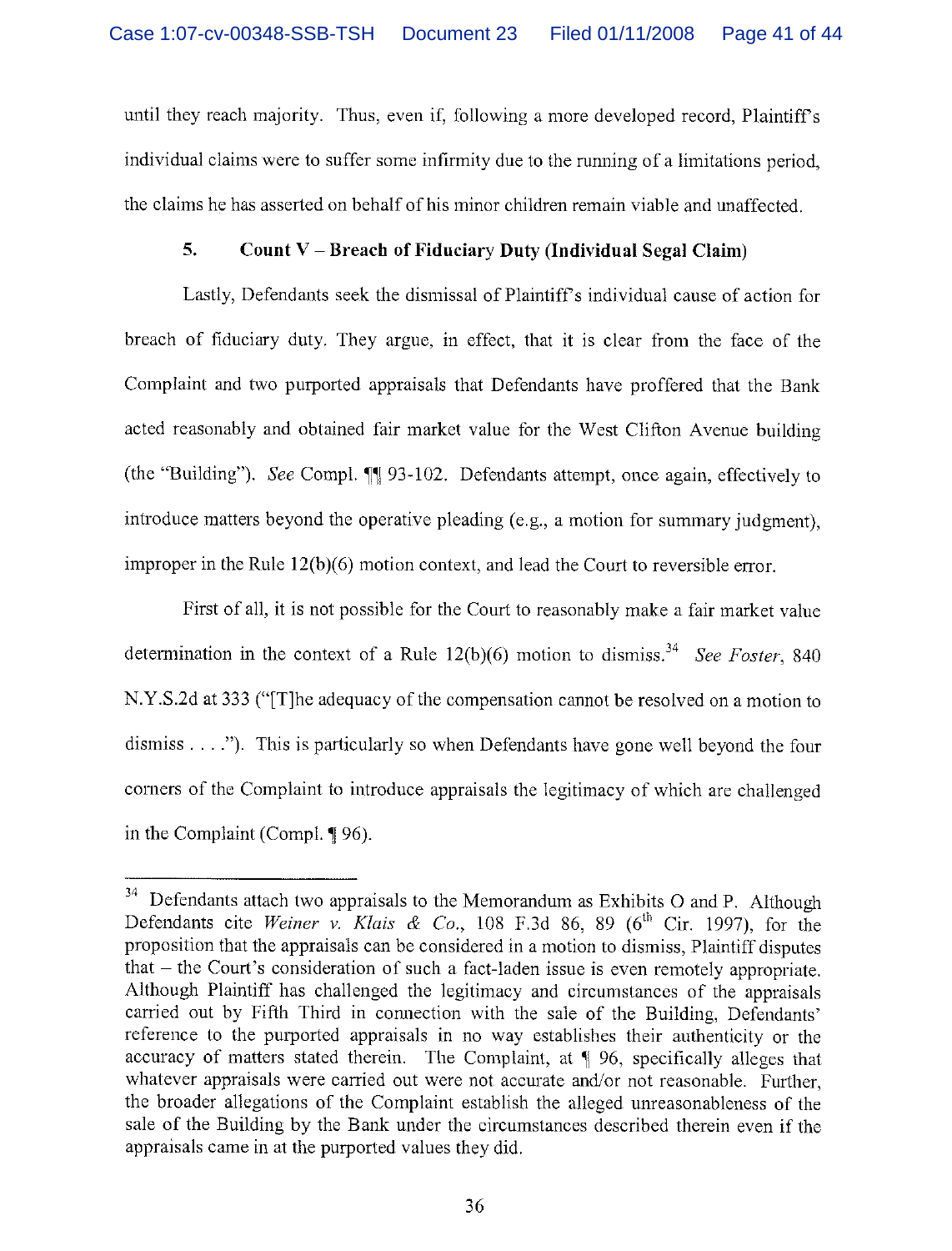Next, Plaintiff plainly alleges that is was unreasonable for the Bank to sell the Building, in the manner and under the circumstances alleged. See Compl. 94-100. Plaintiff alleges that the Building was generating a consistent return on investment of approximately 11.5% annually (see id. at  $\P$  94), and the plain inference is that the investment of the net, after-tax proceeds of the sale were not anticipated (and, in fact, did not) come anywhere close to the level of that sustained performance; rather, the Bank sold the Building for its own self-interested purposes, unreasonably and in knowing breach of fiduciary duties. See id. ¶¶ 93-102.

Additionally, Plaintiff alleges the sale of a nearby parcel with a footprint of half the size of the Building was sold for \$1.6 million (see id.  $\parallel$  99) – suggesting the fair market value of the Building was well in excess of the price realized in the Bank's sale of it. The sale of the building for \$828,000 was unreasonable waste, carried out by the Bank for self-interested purposes.

Lastly, as discussed, above, Defendants cite no authority for the proposition that a defense to negligence (i.e., "reasonable [ness]" in the words of ORC  $\S$  1113.13(H)) can exculpate an intentional, self-interested breach by the trustee. See, supra, Green, 355 Md. at 517-19, 735 A.2d at 1055-56. Fact-intensive issues are appropriate for resolution only after discovery at trial or the summary judgment stage, not in a preliminary Rule l2(h)(6) motion context prior to discovery.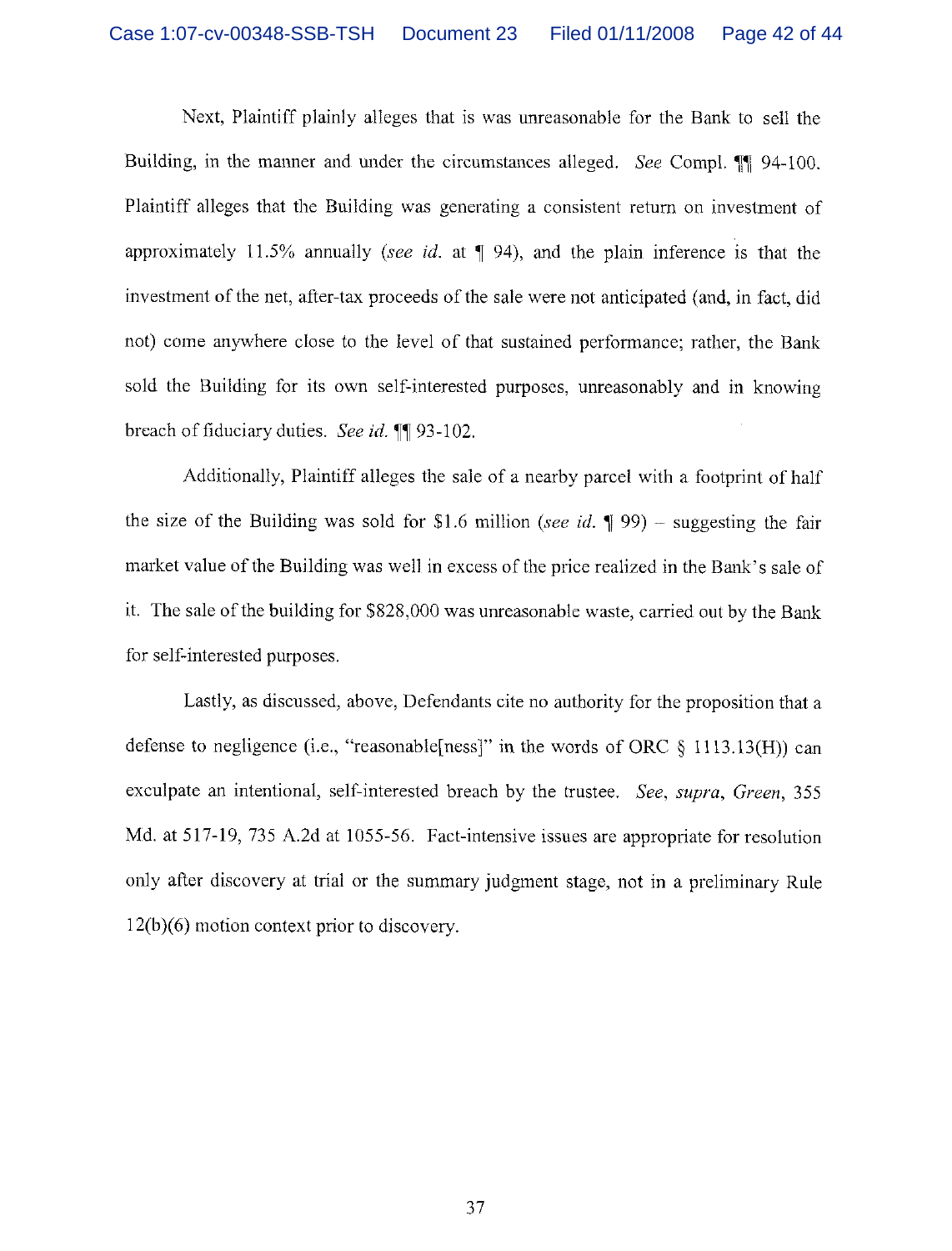## V. Conclusion

For each of these reasons, Plaintiff respectfully requests that this Court deny

Defendants' Motion To Dismiss The Amended Complaint.<sup>35</sup>

/s/ Ann Lugbill (0023632) Grant & Eisenhofer, P.A. 2406 Auburn Ave. Cincinnati OH 45219 (513)784-1280 (513)784-1449 Fax alugbill@choice.net

Trial Attorney for Plaintiff and the Proposed Classes

 $\sqrt{s/2}$ 

Marshall N, Perkins BROWER PIVEN, A PROFESSIONAL CORPORATION 2525 World Trade Center-Baltimore 401 East Pratt Street Baltimore, Maryland 21202 (410) 332-0030 (410) 685-1300 (fax) perkins22browerpiven,com

Trial Attorney for Plaintiff and the Proposed Classes

 $35 -$ To the extent the Court perceives any deficiency in the Complaint that is curable, Plaintiff conditionally requests leave to amend to cure any deficiency. In Foman v. Davis, 371 U.S. 178, 83 S.Ct. 227, 9 L.Ed.2d 222, (1962), the Supreme Court annonnced that, under Rule 15(a), courts should liberally grant plaintiffs leave to amend their complaints. See Fisher v. Roberts, 125 F.3d 974, 977 ( $6<sup>th</sup>$  Cir. 1997).